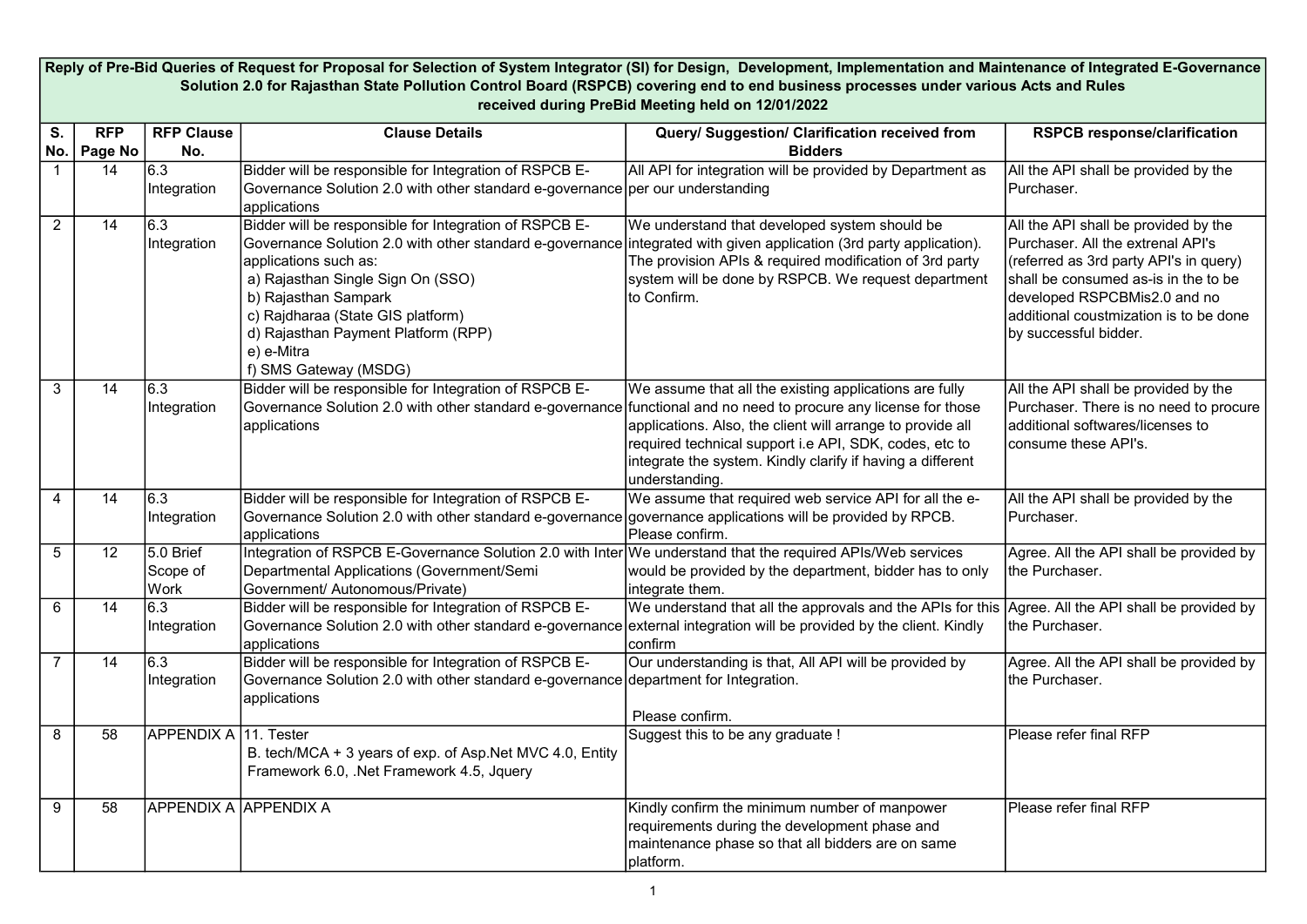| S.              | <b>RFP</b> | <b>RFP Clause</b>                                                       | <b>Clause Details</b>                                                                                                                                                                                                                                                                                                                                                                                                                                                                                                                          | Query/ Suggestion/ Clarification received from                                                                                                                                                                                                                     | <b>RSPCB response/clarification</b>                                |
|-----------------|------------|-------------------------------------------------------------------------|------------------------------------------------------------------------------------------------------------------------------------------------------------------------------------------------------------------------------------------------------------------------------------------------------------------------------------------------------------------------------------------------------------------------------------------------------------------------------------------------------------------------------------------------|--------------------------------------------------------------------------------------------------------------------------------------------------------------------------------------------------------------------------------------------------------------------|--------------------------------------------------------------------|
| No.             | Page No    | No.                                                                     |                                                                                                                                                                                                                                                                                                                                                                                                                                                                                                                                                | <b>Bidders</b>                                                                                                                                                                                                                                                     |                                                                    |
| 10              | 58         | <b>APPENDIX A APPENDIX A</b>                                            |                                                                                                                                                                                                                                                                                                                                                                                                                                                                                                                                                | Please define the onsite manpower requirement for better<br>efforts estimation.                                                                                                                                                                                    | Please refer final RFP                                             |
| 11              | 14         | 6.2 Design &<br>Development<br>of RSPCBE-<br>Governance<br>Solution 2.0 | The selected bidder shall deploy the resources (as<br>mentioned in Appendix A) onsite/offsite to develop the<br>RSPCB E-Governance Application 2.0 as per instructions<br>of RSPCB. RSPCB                                                                                                                                                                                                                                                                                                                                                      | Our Understanding is that bidder can deploy the resources Please refer final RFP<br>as per Apendix A and do the development activity from<br>Bidders premises.<br>Please confirm                                                                                   |                                                                    |
| $\overline{12}$ | 17         | 6.10.1 New<br>Module<br>Development<br>for Product                      | 6.10.1 New Module Development for Product<br>enhancement:<br>Selected bidder would be required to deploy an<br>Application Enhancement and Maintenance team (As<br>enhancement defined in Appendix A) for new module development for a<br>period of 4 years as per the needs of the project for<br>continuous development for product enhancement of the<br>RSPCB E-Governance Solution 2.0 developed under this<br>project. The deployment of Application Maintenance (AM)<br>team of bidder physically at RSPCB headquarters will be<br>done | Please confirm that all manpower mentioned in Appendix<br>A to be deployed physically at RSPCB headquarters<br>during O&M Phase, also share the RSPCB headquarters<br>location along with manpower sitting plan like how many<br>peoples will sit per headquarter. | Please refer final RFP                                             |
| $\overline{13}$ | 58         | <b>APPENDIX A</b>                                                       |                                                                                                                                                                                                                                                                                                                                                                                                                                                                                                                                                | Please clarify how many members are required on site?                                                                                                                                                                                                              | Please refer final RFP                                             |
| 14              | 58         | <b>APPENDIX A</b>                                                       |                                                                                                                                                                                                                                                                                                                                                                                                                                                                                                                                                | Please define development time and maintenance time                                                                                                                                                                                                                | One year development time and four<br>years FMS time post Go Live. |
| 15              | 66         | $7 -$<br><b>FINANCIAL</b><br><b>BID FORMAT</b>                          | ANNEXURE- Financial Bid Format                                                                                                                                                                                                                                                                                                                                                                                                                                                                                                                 | The financial bid format should take price breakup of each No Change. Please refer final RFP<br>module and process for clarity in the bidding process                                                                                                              |                                                                    |
| 16              |            |                                                                         |                                                                                                                                                                                                                                                                                                                                                                                                                                                                                                                                                | Please lets us know the Consortium allow for this project<br>? or single bidder is only applicable.                                                                                                                                                                | Consortium is not allowed.                                         |
| 17              | $20 - 21$  | Pre-<br>Qualification<br>for Bidder:,                                   | General                                                                                                                                                                                                                                                                                                                                                                                                                                                                                                                                        | In reference to the scope of work and other parameters<br>we request you to allow the consortium of maximum 2<br>members and accept the PQ and scoring criteria from any<br>consortium or cumulative from consortium members.                                      | Consortium is not allowed.                                         |
| $\overline{18}$ |            | General                                                                 | Consortium                                                                                                                                                                                                                                                                                                                                                                                                                                                                                                                                     | 1. We request you to allow consortium for participation.                                                                                                                                                                                                           | Consortium is not allowed.                                         |
| 19              |            | General                                                                 | Consorium                                                                                                                                                                                                                                                                                                                                                                                                                                                                                                                                      | Looking in to complexities and project size, we request to<br>allow the cosortium in bid.                                                                                                                                                                          | Consortium is not allowed.                                         |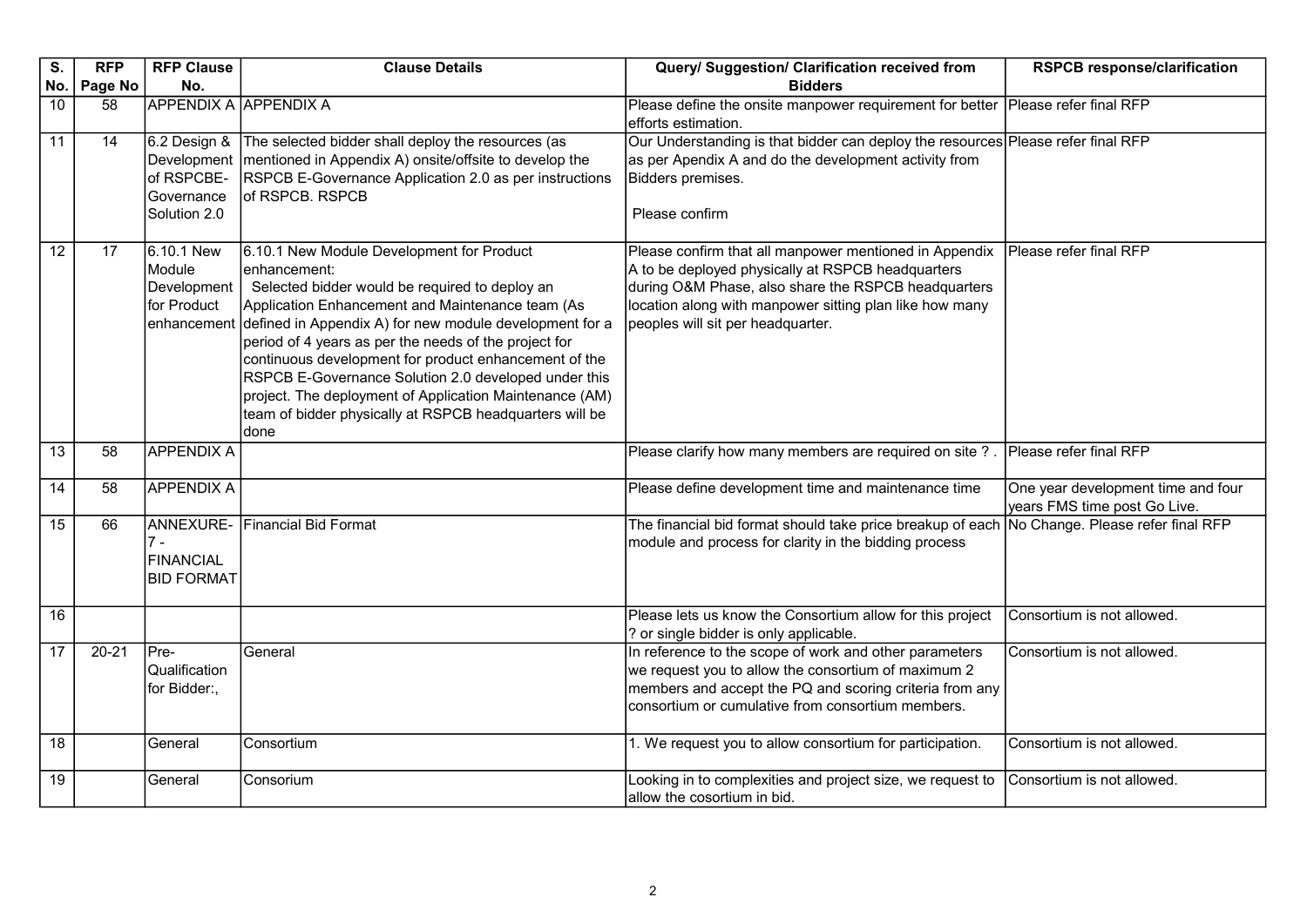| S.  | <b>RFP</b> | <b>RFP Clause</b>                                                                          | <b>Clause Details</b>                                                                                                                                                                                                                                                                                                                                                                                                                                                                                                                                                                  | Query/ Suggestion/ Clarification received from                                                                                                                                                                                       | <b>RSPCB response/clarification</b> |
|-----|------------|--------------------------------------------------------------------------------------------|----------------------------------------------------------------------------------------------------------------------------------------------------------------------------------------------------------------------------------------------------------------------------------------------------------------------------------------------------------------------------------------------------------------------------------------------------------------------------------------------------------------------------------------------------------------------------------------|--------------------------------------------------------------------------------------------------------------------------------------------------------------------------------------------------------------------------------------|-------------------------------------|
| No. | Page No    | No.                                                                                        |                                                                                                                                                                                                                                                                                                                                                                                                                                                                                                                                                                                        | <b>Bidders</b>                                                                                                                                                                                                                       |                                     |
| 20  |            | IINVITATION<br>FOR BIDS<br>(IFB) AND<br>INOTICE.<br>IINVITING<br>BID (NIB)                 | Estimated Procurement Cost - Rs. 25.00 Crores (Rupees<br>Twenty Five Crores only)                                                                                                                                                                                                                                                                                                                                                                                                                                                                                                      | Looking into the current market scenerio and large scope<br>with manpower requirement for the proposed project for a<br>period of 5 years, we would suggest the approximate<br>budget should be minimum 45 to 50 Cr for the project. | No Change. Please refer final RFP   |
| 21  | 8          | IINVITATION<br>IFOR BIDS<br>(IFB) AND<br><b>NOTICE</b><br>IINVITING<br>BID (NIB)<br>INotes | Bidder (authorized signatory) shall submit their offer on-line Due to Travel restrictions, physical submission of Tender<br>in Electronic formats both for technical and financial<br>proposal. However, Demand Draft/Banker's Cheque for<br>tender Fees and RISL Processing Fees should be<br>submitted physically at the office of Tendering Authority as<br>prescribed in NIB and a scanned copy of the same should<br>also be uploaded along with the technical Bid/ cover. The<br>bid security shall be submitted in the form of Demand draft/<br>Banker's Cheque/Bank Guarantee. | Fees and RISL Processing Fees should be removed                                                                                                                                                                                      | No Change. Please refer final RFP   |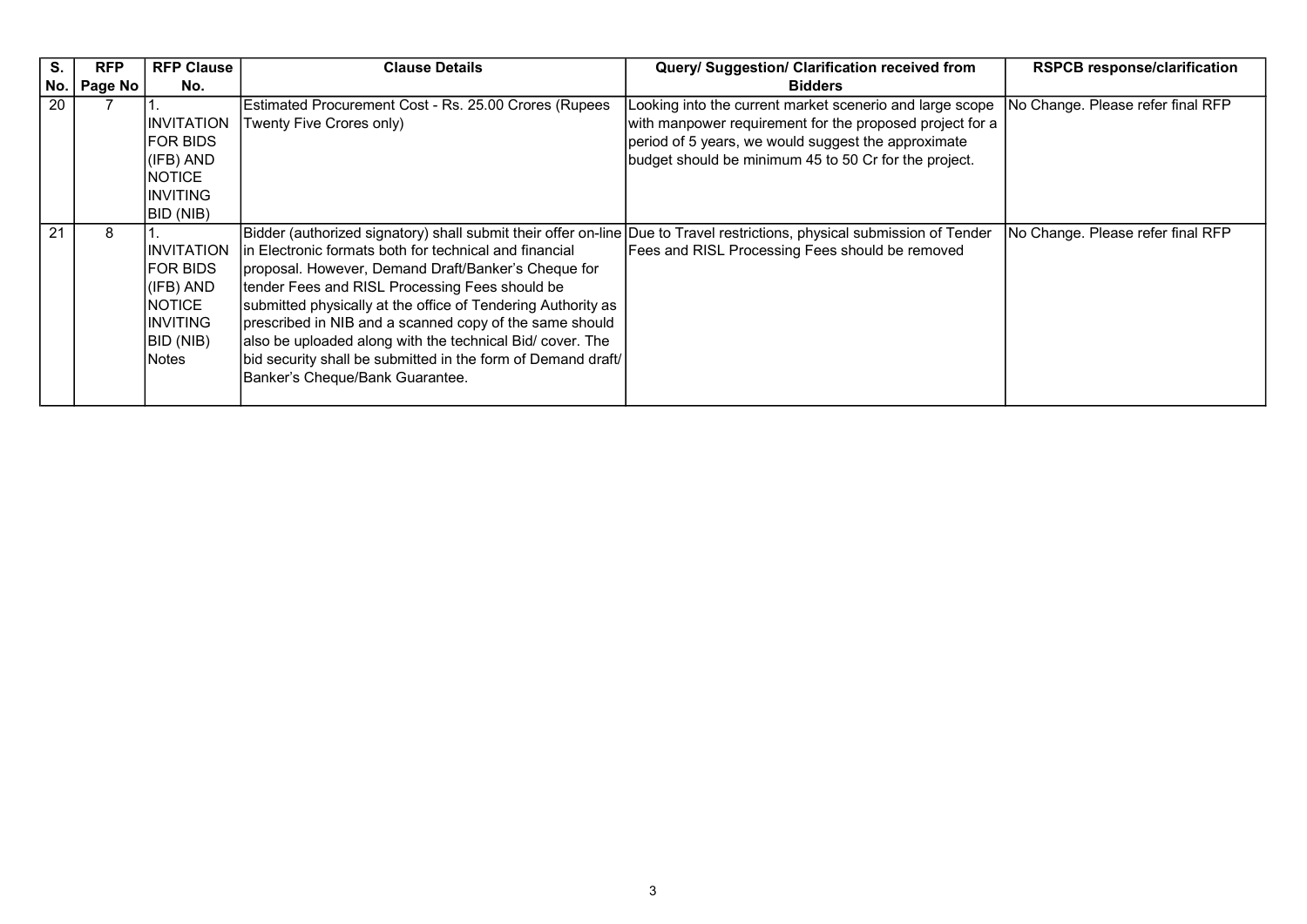| S.              | <b>RFP</b>      | <b>RFP Clause</b>             | <b>Clause Details</b>                                                                                                                                                                                                                                                                                                                                                                                                                                                                                                                                                                                                                                                                                  | Query/ Suggestion/ Clarification received from                                                                                                                                                                                                                                                                                                                                                          | <b>RSPCB response/clarification</b>                                                                                                                                                                                                                                                                                                                                  |
|-----------------|-----------------|-------------------------------|--------------------------------------------------------------------------------------------------------------------------------------------------------------------------------------------------------------------------------------------------------------------------------------------------------------------------------------------------------------------------------------------------------------------------------------------------------------------------------------------------------------------------------------------------------------------------------------------------------------------------------------------------------------------------------------------------------|---------------------------------------------------------------------------------------------------------------------------------------------------------------------------------------------------------------------------------------------------------------------------------------------------------------------------------------------------------------------------------------------------------|----------------------------------------------------------------------------------------------------------------------------------------------------------------------------------------------------------------------------------------------------------------------------------------------------------------------------------------------------------------------|
| No.             | Page No         | No.                           |                                                                                                                                                                                                                                                                                                                                                                                                                                                                                                                                                                                                                                                                                                        | <b>Bidders</b>                                                                                                                                                                                                                                                                                                                                                                                          |                                                                                                                                                                                                                                                                                                                                                                      |
| $\overline{22}$ | 15              | 6.4 Data<br>Migration         | Bidder shall migrate data from existing database and<br>application to new applications and databases. RSPCB will What are the data types to be migrated?<br>make available the data to the bidder at its offices for<br>migration. Bidder will migrate the existing data and will<br>submit the migrated data to RSPCB for verification. Bidder<br>shall ensure 100% accuracy in the migrated data and in<br>case any correction identified by RSPCB in the migrated<br>data shall be corrected by the Bidder. · Bidder shall<br>complete the migration of existing data before Go Live of<br>RSPCBE-Governance Solution 2.0 and Web Portal<br>Modules for verification of entered data by the RSPCB. | Need to understand the amount of data to be migrated.                                                                                                                                                                                                                                                                                                                                                   | The present database is MSSQL<br>based. The amount of data is<br>accumulated over a period of 10 years<br>approx. All the standard data types<br>exists in current RSPCBMIS1.0                                                                                                                                                                                       |
| $\overline{23}$ | 15              | 6.4 Data<br>Migration         | Bidder shall migrate data from existing database and<br>application to new applications and databases. RSPCB will<br>make available the data to the bidder at its offices for<br>migration. Bidder will migrate the existing data and will<br>submit the migrated data to RSPCB for verification. Bidder<br>shall ensure 100% accuracy in the migrated data and in<br>case any correction identified by RSPCB in the migrated<br>data shall be corrected by the Bidder.                                                                                                                                                                                                                                | We understand that Master Data & Open Transaction<br>data to be migrated in new system. If old data to be<br>referred it will be referred through APIs by Connecting old<br>systems. We request department to Confirm.                                                                                                                                                                                  | No. Old data (data to be imported from<br>MIS1.0) shall be fully imported/migrated<br>into new system (MIS2.0) and old<br>system (MIS1.0) will be discontinued.                                                                                                                                                                                                      |
| $\overline{24}$ | 15              | 6.4 Data<br>Migration         |                                                                                                                                                                                                                                                                                                                                                                                                                                                                                                                                                                                                                                                                                                        | 1. What will be the size of data to be migrated?, 2. We<br>assume that data will be provided in excel format for<br>migration., 3. How many different type of tables / formats<br>will be there for migration., 4. Please share list with URL<br>of all website / application / portal that need to be<br>migrated., 5. We assume that data migration will be one<br>time activity only. Please confirm | 1. The present database is MSSQL<br>based and in electronic format only.<br>The amount of data is accumulated<br>over a period of 10 years approx. 2.<br>Database is in MSSQL. 3. All standard<br>data types will be migrated in the new<br>system. 4. Access of database will be<br>provided to the successful bidder. 5.<br>Yes, migration is a one time activity. |
| $\overline{25}$ | $\overline{12}$ | 5.0 Brief<br>Scope of<br>Work | Data Migration after validation from existing system to<br>RSPCB E-Governance Solution 2.0.                                                                                                                                                                                                                                                                                                                                                                                                                                                                                                                                                                                                            | For better understanding and efforts estimation, please<br>define the size and data quality of the legacy data which<br>would be migrated.                                                                                                                                                                                                                                                              | The present database is MSSQL based<br>and in electronic format only. The<br>amount of data is accumulated over a<br>period of 10 years approx.                                                                                                                                                                                                                      |
| $\overline{26}$ | $\overline{15}$ | Data<br>Migration             | Bidder shall migrate data from existing database and<br>application to new applications and databases                                                                                                                                                                                                                                                                                                                                                                                                                                                                                                                                                                                                  | Please specify the quantum of data to be migrated and we The present database is MSSQL based<br>understand that the entire existing databases are in<br>electronic form. kindly confirm                                                                                                                                                                                                                 | and in electronic format only. The<br>amount of data is accumulated over a<br>period of 10 years approx.                                                                                                                                                                                                                                                             |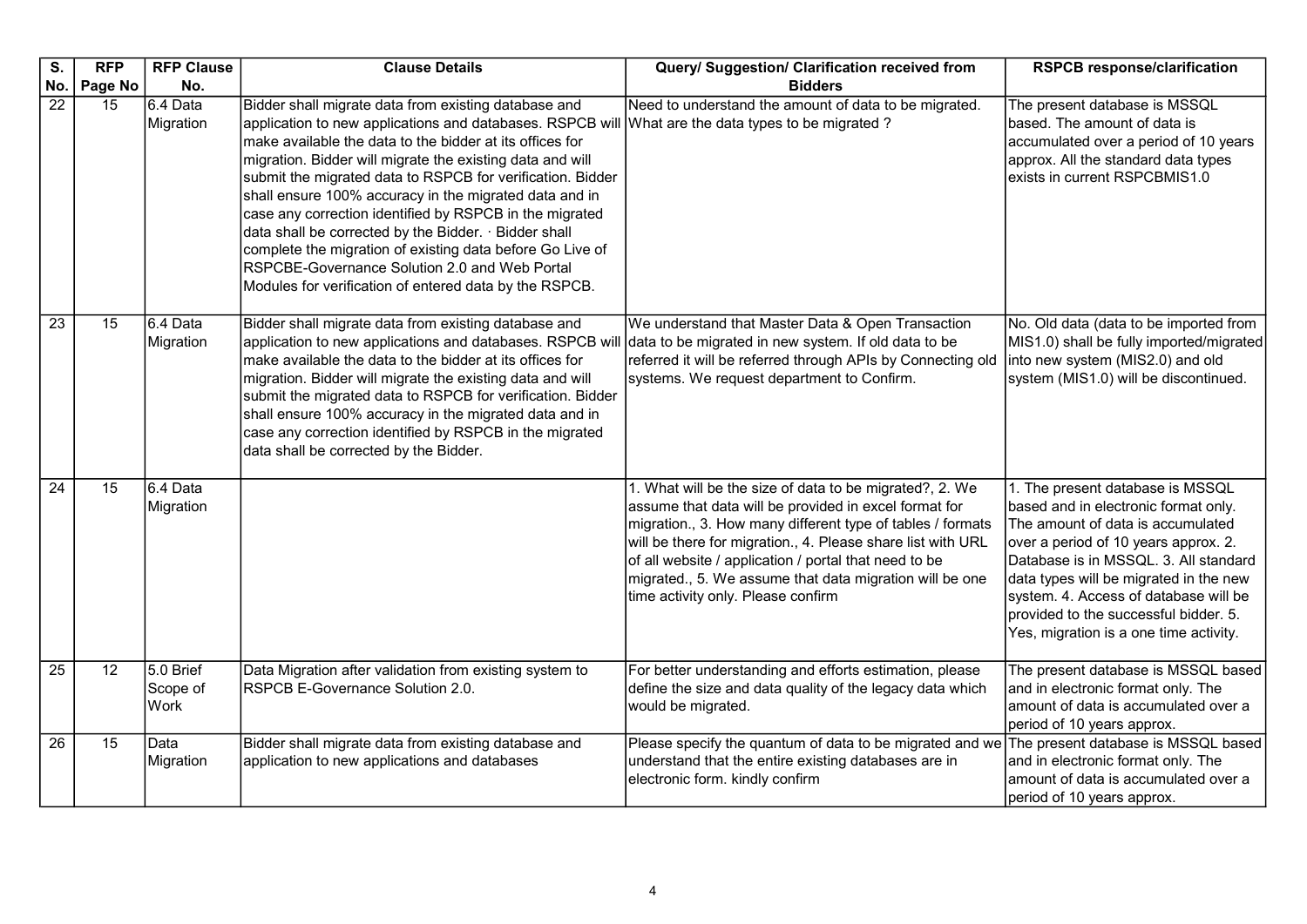| S.  | <b>RFP</b> | <b>RFP Clause</b> | <b>Clause Details</b>                                                                         | Query/ Suggestion/ Clarification received from                                      | <b>RSPCB response/clarification</b>   |
|-----|------------|-------------------|-----------------------------------------------------------------------------------------------|-------------------------------------------------------------------------------------|---------------------------------------|
| No. | Page No    | No.               |                                                                                               | <b>Bidders</b>                                                                      |                                       |
| 27  | 15         | I6.4 Data         | Bidder shall migrate data from existing database and                                          | 1. Kindly share the name of existing database engines (i.e   1                      | MSSQL. 2. Existing Database and       |
|     |            | Migration         | application to new applications and databases. RSPCB will  Oracle/DB2/MSSQL/PostgreSQL etc.). |                                                                                     | DataStructure to be migrated into new |
|     |            |                   | Imake available the data to the bidder at its offices for                                     | 2. New application can also use the existing database                               | DB System. 3. No dependency. 4. The   |
|     |            |                   | migration. Bidder will migrate the existing data and will                                     | solution provided the sturcture and type (structured/semi-                          | amount of data is accumulated over a  |
|     |            |                   | submit the migrated data to RSPCB for verification. Bidder                                    | structured/no-Structured) of data remain same. This will                            | period of 10 years approx.            |
|     |            |                   | shall ensure 100% accuracy in the migrated data and in                                        | prevent the data migration altogether which can save                                |                                       |
|     |            |                   | case any correction identified by RSPCB in the migrated                                       | significant amount of time and resources.                                           |                                       |
|     |            |                   | data shall be corrected by the Bidder.                                                        | 3. Is there any direct dependency of applications on the                            |                                       |
|     |            |                   | Bidder shall complete the migration of existing data                                          | existing database engine (Oracle/DB2/MSSQL etc). If so,                             |                                       |
|     |            |                   | before Go Live of RSPCBE-Governance Solution 2.0 and                                          | Please highlight the same.                                                          |                                       |
|     |            |                   | Web Portal Modules for verification of entered data by the                                    | 4. Kindly share the volumetrics of the databases in the                             |                                       |
|     |            |                   | IRSPCB.                                                                                       | existing solution. This will help us estimate the capacity                          |                                       |
|     |            |                   |                                                                                               | Iand effort.                                                                        |                                       |
|     |            |                   |                                                                                               |                                                                                     |                                       |
| 28  | 15         | I6.0 Detailed     | Data Migration                                                                                | If there are some issues on the old site or if some new                             | No integration of Old site with new   |
|     |            | Scope of          |                                                                                               | integration has to be done, then who will be responsible to application to be done. |                                       |
|     |            | Work              |                                                                                               | Iresolve it?                                                                        |                                       |
|     |            | 6.4 Data          |                                                                                               | Kindly Confirm.                                                                     |                                       |
|     |            | Migration /       |                                                                                               |                                                                                     |                                       |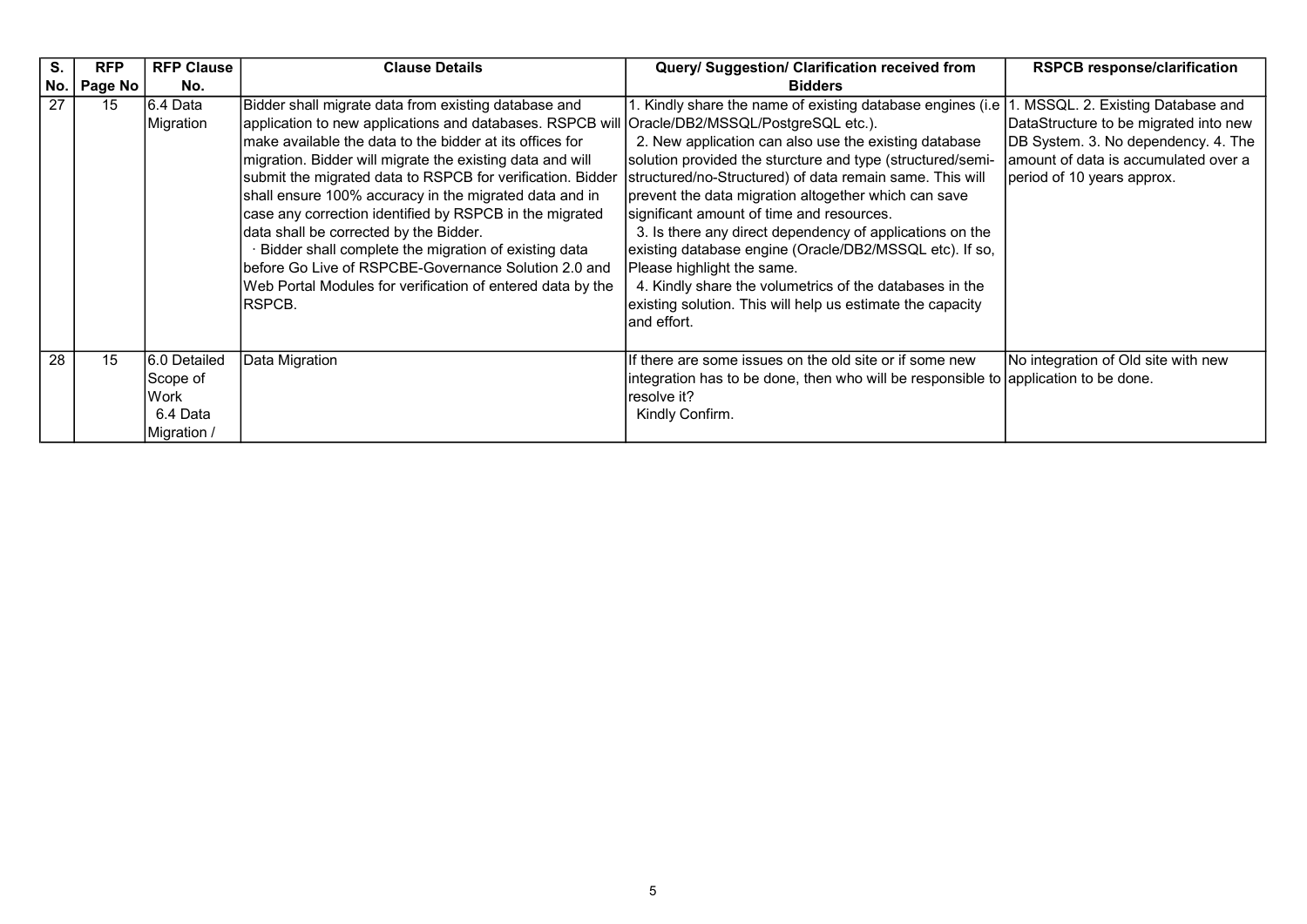| S.              | <b>RFP</b>      | <b>RFP Clause</b>                                                                                                                                                           | <b>Clause Details</b>                                                                                                                                                                                                                                                                                                                                                                                                                                                                                                                                      | Query/ Suggestion/ Clarification received from                                                                                                                                                                                                                                                                 | <b>RSPCB response/clarification</b>                                         |
|-----------------|-----------------|-----------------------------------------------------------------------------------------------------------------------------------------------------------------------------|------------------------------------------------------------------------------------------------------------------------------------------------------------------------------------------------------------------------------------------------------------------------------------------------------------------------------------------------------------------------------------------------------------------------------------------------------------------------------------------------------------------------------------------------------------|----------------------------------------------------------------------------------------------------------------------------------------------------------------------------------------------------------------------------------------------------------------------------------------------------------------|-----------------------------------------------------------------------------|
| No.             | Page No         | No.                                                                                                                                                                         |                                                                                                                                                                                                                                                                                                                                                                                                                                                                                                                                                            | <b>Bidders</b>                                                                                                                                                                                                                                                                                                 |                                                                             |
| 29              |                 |                                                                                                                                                                             | The bidder must have successfully completed or is<br>executing, at least TWO turnkey projects having<br>application software development and Support services<br>(O&M)/FMS for any Central Government Department/<br>State Government Department/Government Organizations/<br>PSUs in India with cumulative order value not less than Rs.<br>15.00 Crore during the last 7 years. AND Out of these<br>Turnkey Projects, at least ONE project must be<br>implemented successfully AND At least one turnkey project<br>shall not be of less than Rs. 6 crore | (This clause needs to be relaxed for participation of<br>startups).                                                                                                                                                                                                                                            | No chanse is envisaged in accordance<br>wiyth the provisions of RTPP Rules. |
| 30              |                 |                                                                                                                                                                             | The bidder organization should be appraised by an<br>Authorized partner of CMMI institute at minimum maturity<br>level of "Level 3". The bidder organization should be<br>appraised by an Authorized partner of CMMI institute at<br>minimum maturity level of "Level 3":                                                                                                                                                                                                                                                                                  | (This clause needs to be relaxed for participation of<br>startups).                                                                                                                                                                                                                                            | No Change. Please refer final RFP                                           |
| $\overline{31}$ | $P$ age<br>20   | 8. Eligibility<br>criteria 8.1<br>Pre-<br>Qualification<br>for Bidder                                                                                                       | Average annual turnover of the bidder from IT/ITeS during<br>the three financial years (2017-18, 2018-19, 2019-20) as<br>per the published (wherever applicable) audited balance<br>sheets should be at least Rs 75 Crores.                                                                                                                                                                                                                                                                                                                                | Request you to modify the clause as-<br>Average annual turnover of the bidder from IT/ITeS<br>during the three financial years (2017-18, 2018-19, 2019-<br>20) as per the published (wherever applicable) audited<br>balance sheets should be at least Rs 40 Crores.                                           | Please refer final RFP.                                                     |
| 32              | 20              | 8.1, SI. no:2                                                                                                                                                               | Average Annual Turn-over for past 3 years                                                                                                                                                                                                                                                                                                                                                                                                                                                                                                                  | Change to at least 50 Crore                                                                                                                                                                                                                                                                                    | Please refer final RFP.                                                     |
| 33              | $\overline{21}$ | 8.1, SI.no: 5                                                                                                                                                               | Experience in at least 3 modules                                                                                                                                                                                                                                                                                                                                                                                                                                                                                                                           | This clause need more clarifications, can the same work<br>order involves multiple modules from this list can be<br>considered also or you need to show work order for each<br>module separately, can this clause be removed as it is<br>difficult to show case scope related to this module in work<br>orders | No change. Please refer final RFP.                                          |
| $\overline{34}$ | 20              | 18.<br><b>ELIGIBILITY</b><br>CRITERIA,<br>8.1 Pre-<br>Qualification<br>for Bidder:,<br>Sr. No. 2 -<br>Average<br>annual<br>turnover of<br>the firm IT/<br>IT <sub>e</sub> S | Average annual turnover of the bidder from IT/ITeS during<br>the three financial years (2017-18, 2018-19, 2019-20) as<br>per the published (wherever applicable) audited balance<br>sheets should be at least Rs 75 Crores.                                                                                                                                                                                                                                                                                                                                | Average annual turnover of Rs.75.00 crores have been<br>asked. However, as per the CVC Guidelines, average<br>annual financial turnover during last 3 Financial Years<br>should be 30% of the estimated project cost. (CVC<br>Guidelines attached)                                                             | Please refer final RFP.                                                     |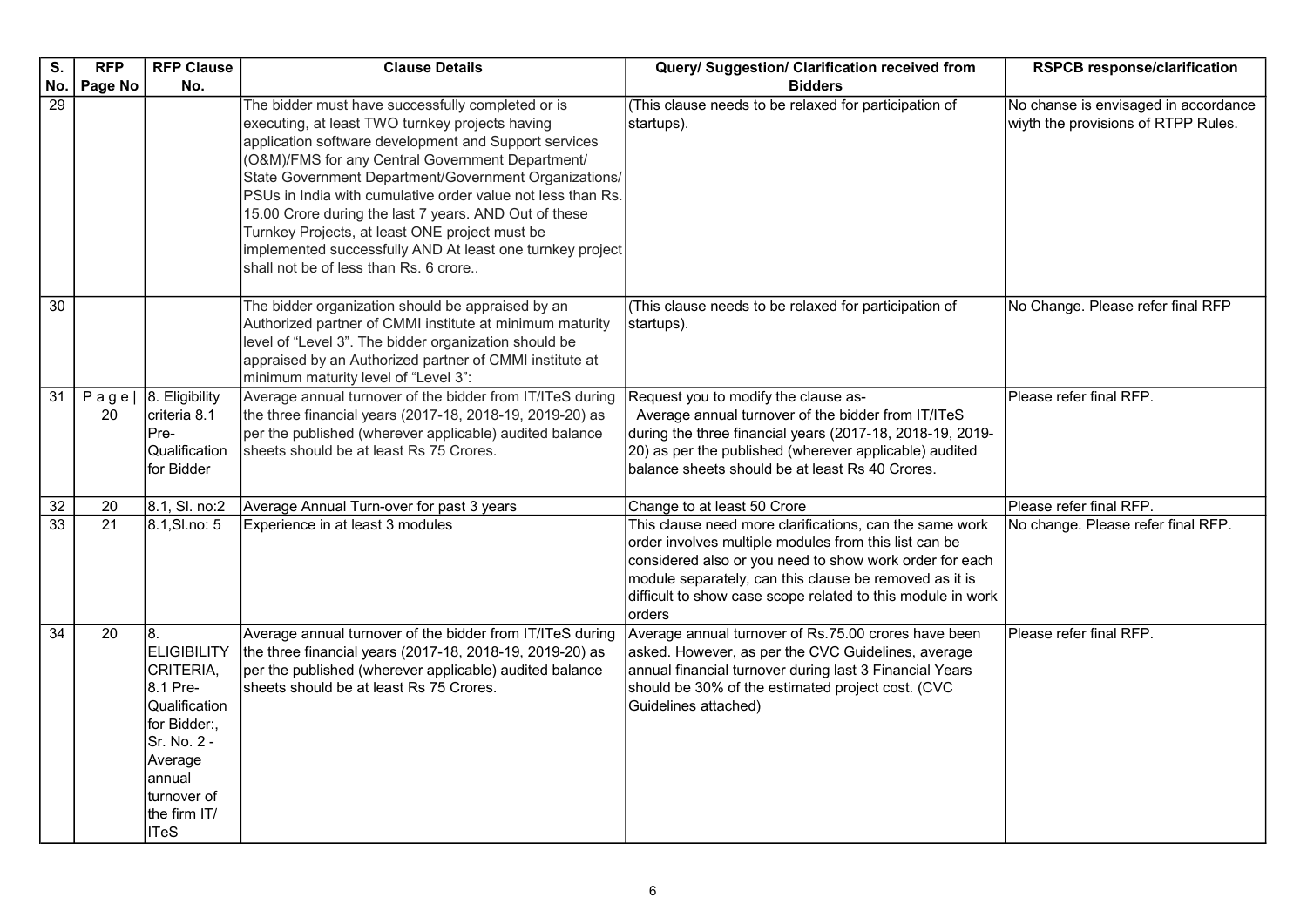| S.              | <b>RFP</b> | <b>RFP Clause</b>                                                                                                                         | <b>Clause Details</b>                                                                                                                                                                                                       | Query/ Suggestion/ Clarification received from                                                                                                                                                                                                                                                               | <b>RSPCB response/clarification</b> |
|-----------------|------------|-------------------------------------------------------------------------------------------------------------------------------------------|-----------------------------------------------------------------------------------------------------------------------------------------------------------------------------------------------------------------------------|--------------------------------------------------------------------------------------------------------------------------------------------------------------------------------------------------------------------------------------------------------------------------------------------------------------|-------------------------------------|
| No.             | Page No    | No.                                                                                                                                       |                                                                                                                                                                                                                             | <b>Bidders</b>                                                                                                                                                                                                                                                                                               |                                     |
| 35              | 20         | 18.<br><b>ELIGIBILITY</b><br>CRITERIA,<br>8.1 Pre-<br>Qualification<br>for Bidder:,<br>Sr. No.4.<br>Technical                             | The bidder must have successfully completed or is<br>executing, at least TWO turnkey projects<br>with cumulative order value not less than Rs. 15.00 Crore<br>during the last 7 years.                                      | Even if 1 project is of order value of Rs.15.00 crores, it<br>should be considered. On going projects should also be<br>considered.                                                                                                                                                                          | No change. Please refer final RFP.  |
| $\overline{36}$ | 20         | Capability<br>l8.<br><b>ELIGIBILITY</b><br>CRITERIA,<br>8.1 Pre-<br>Qualification<br>for Bidder:,<br>Sr. No.4.<br>Technical<br>Capability | Out of these Turnkey Projects, at least ONE project must<br>be implemented successfully.                                                                                                                                    | All the projects required should be those which have been<br>implemented successfully. Atleast the total receipt from<br>phase completed should be as asked i.e. Rs. 15 crores.                                                                                                                              | No change. Please refer final RFP.  |
| $\overline{37}$ | 20         | 8. Eligibility<br>criteria, 8.1<br>Pre-<br>Qualification<br>for Bidder                                                                    | Average annual turnover of the bidder from IT/ITeS during<br>the three financial years (2017-18, 2018-19, 2019-20) as<br>per the published (wherever applicable) audited balance<br>sheets should be at least Rs 75 Crores. | Request you to modify the clause as-<br>Average annual turnover of the bidder from IT/ITeS<br>during the three financial years (2017-18, 2018-19, 2019-<br>20) as per the published (wherever applicable) audited<br>balance sheets should be at least Rs 30 Crores.                                         | Please refer final RFP.             |
| 38              | 22         | 8,8.1, Point<br>No 2                                                                                                                      | Average annual turnover of the bidder from IT/ITeS during<br>the three financial years (2017-18, 2018-19, 2019-20) as<br>per the published (wherever applicable) audited balance<br>sheets should be at least Rs 75 Crores. | Request the department to change and to be read as:<br>Average annual turnover of the bidder from IT/ITeS during<br>the three financial years (2017-18, 2018-19, 2019-20,<br>2020-21) as per the published (wherever applicable)<br>audited balance sheets should be at least Rs 75 Crore 60<br>Crore        | Please refer final RFP.             |
| 39              | 20         | 8.1 Pre-<br>Qualification<br>for Bidder:, 2.<br>Average<br> annual<br>turnover of<br>the firm IT/<br><b>ITeS</b>                          | Average annual turnover of the bidder from IT/ITeS during<br>the three financial years (2017-18, 2018-19, 2019-20) as<br>per the published (wherever applicable) audited balance<br>sheets should be at least Rs 75 Crores. | In reference to this clause, the estimation of this tender is<br>Rs 25 Crores. As per CVC guidelines and also as per<br>GEM criteria the turnover can be asked for 30% of the<br>estimated value, hence we request you to relax the<br>turnover criteria as per CVC guidelines and GEM standard<br>criteria. | Please refer final RFP.             |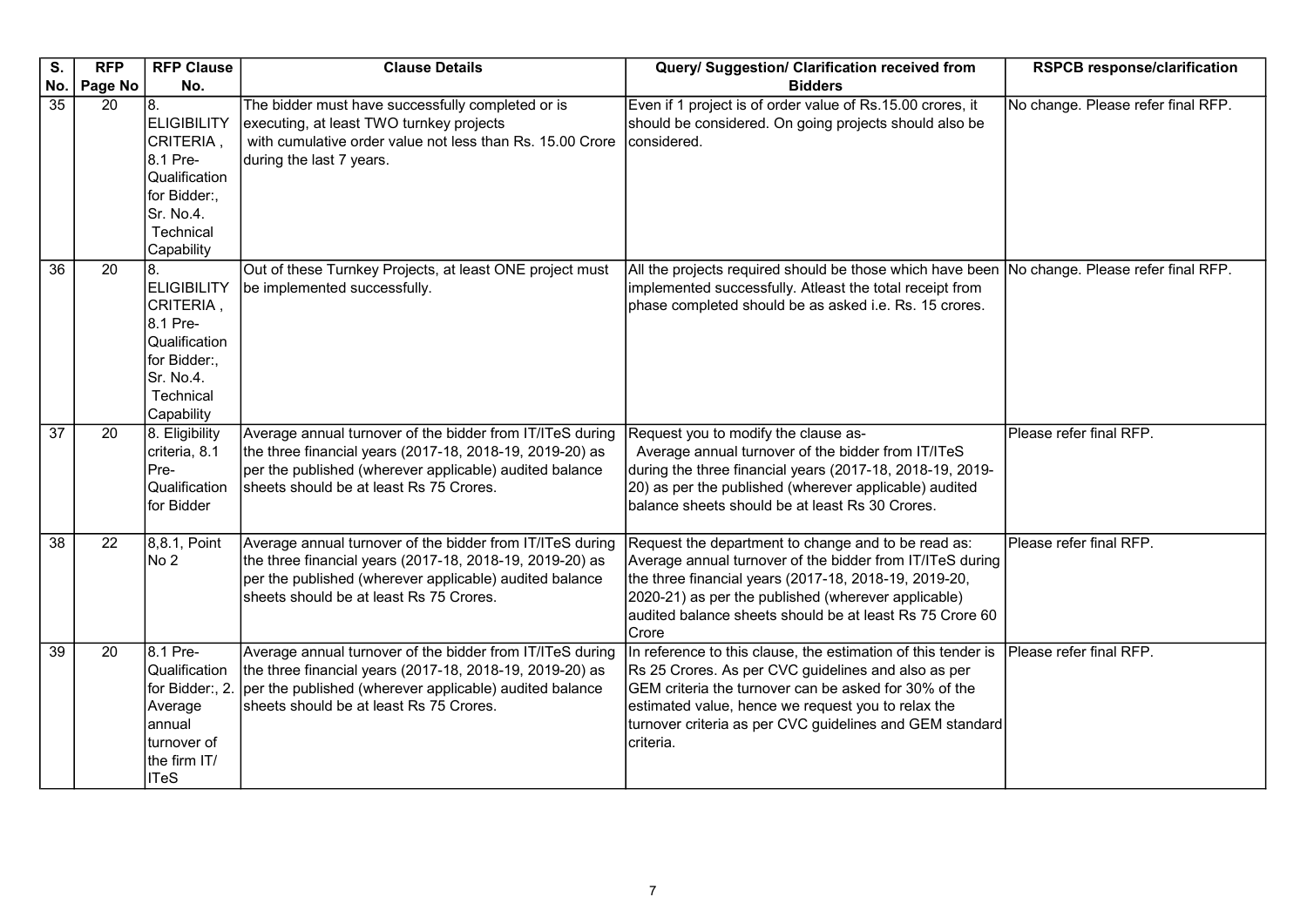| S.              | <b>RFP</b> | <b>RFP Clause</b>                                                      | <b>Clause Details</b>                                                                                                                                                                                                                                                                                                                                                                                                                                                                                                                                                         | Query/ Suggestion/ Clarification received from                                                                                                                                                                                                                                                                                                                                                                                                                                                                                            | <b>RSPCB response/clarification</b> |
|-----------------|------------|------------------------------------------------------------------------|-------------------------------------------------------------------------------------------------------------------------------------------------------------------------------------------------------------------------------------------------------------------------------------------------------------------------------------------------------------------------------------------------------------------------------------------------------------------------------------------------------------------------------------------------------------------------------|-------------------------------------------------------------------------------------------------------------------------------------------------------------------------------------------------------------------------------------------------------------------------------------------------------------------------------------------------------------------------------------------------------------------------------------------------------------------------------------------------------------------------------------------|-------------------------------------|
| No.             | Page No    | No.                                                                    |                                                                                                                                                                                                                                                                                                                                                                                                                                                                                                                                                                               | <b>Bidders</b>                                                                                                                                                                                                                                                                                                                                                                                                                                                                                                                            |                                     |
| 40              | 20         | 8.1 Pre-<br>Qualification<br>for Bidder:, 4<br>Technical<br>Capability | The bidder must have successfully completed or is<br>executing, at least TWO turnkey projects having<br>application software development and Support services<br>(O&M)/FMS for any Central Government Department/<br>State Government Department/Government Organizations/<br>PSUs in India with cumulative order value not less than Rs.<br>15.00 Crore during the last 7 years. AND Out of these<br>Turnkey Projects, at least ONE project must be<br>implemented successfully. AND At least one turnkey<br>project shall not be of less than Rs. 6 crore.                  | In reference to this clause, request you consider the on<br>going projects with self undertaking from bidder for<br>ongoing /phase completion of the project.                                                                                                                                                                                                                                                                                                                                                                             | No change. Please refer final RFP.  |
| $\overline{41}$ | 21         | 8.1 Pre-<br>Qualification<br>for Bidder:, 5.<br>Experience             | Bidder should have successfully implemented a total end<br>to end solution for any Urban Development<br>Authority/Industrial Development Corporation/Municipal<br>Corporation/Public Sector Units/Pollution Control<br>Board/Government Organizations consisting of at least<br>three modules from the following modules: • Environment<br>related MIS development . Online application receipt and<br>processing system• Finance and Accounts Management •<br>Human Resource Management • E-File Management<br>including tracking • Web Portal, Dashboard and MIS<br>reports | As per the NIT the project is of e-Governance solution and Please refer final RFP.<br>E-Governance solution requirements differs from<br>department to department. Hence e request to consider<br>any e-governance projects which has a software<br>application development part included in it for any govt.<br>organization / PSUs in India.                                                                                                                                                                                            |                                     |
| 42              | 21         | 8.1 Pre-<br>Qualification<br>for Bidder:, 5.<br>Experience             | The bidder must have at least 250 full time IT<br>Professionals on its payroll as on date of submission of bid.                                                                                                                                                                                                                                                                                                                                                                                                                                                               | In reference to the scope of work and estimation of project Please refer final RFP.<br>the 250 resources would not be required for execution of<br>the project, we request you to ask for the resources<br>required as pe scope of work. As per our understanding<br>maximum 50 full time IT Professionals would be<br>appropriate requirement. In view of above, request to<br>relax the requirement up to 50 full time It Professionals on<br>its payroll.                                                                              |                                     |
| 43              | 20         | 8.<br><b>ELIGIBILITY</b><br><b>CRITERIA</b><br>Subpoint 4              | The bidder must have successfully completed or is<br>executing, at least TWO turnkey projects having<br>application software development and Support services<br>(O&M)/FMS for any Central Government Department/<br>State Government Department/Government Organizations/<br>PSUs in India with cumulative order value not less than Rs.<br>15.00 Crore during the last 7 years. AND Out of these<br>Turnkey Projects, at least ONE project must be<br>implemented successfully. AND At least one turnkey<br>project shall not be of less than Rs. 6 crore.                  | The bidder must have successfully completed or is<br>executing, at least TWO projects having application<br>software development/Support services/ O&M/FMS for<br>any Central Government Department/ State Government<br>Department/Government Organizations/ PSUs in India or<br>abroad with cumulative order value not less than Rs.<br>15.00 Crore during the last 7 years. AND Out of these<br>Projects, at least ONE project must be implemented<br>successfully. AND At least one project shall not be of less<br>than Rs. 6 crore. | No change.Please refer final RFP.   |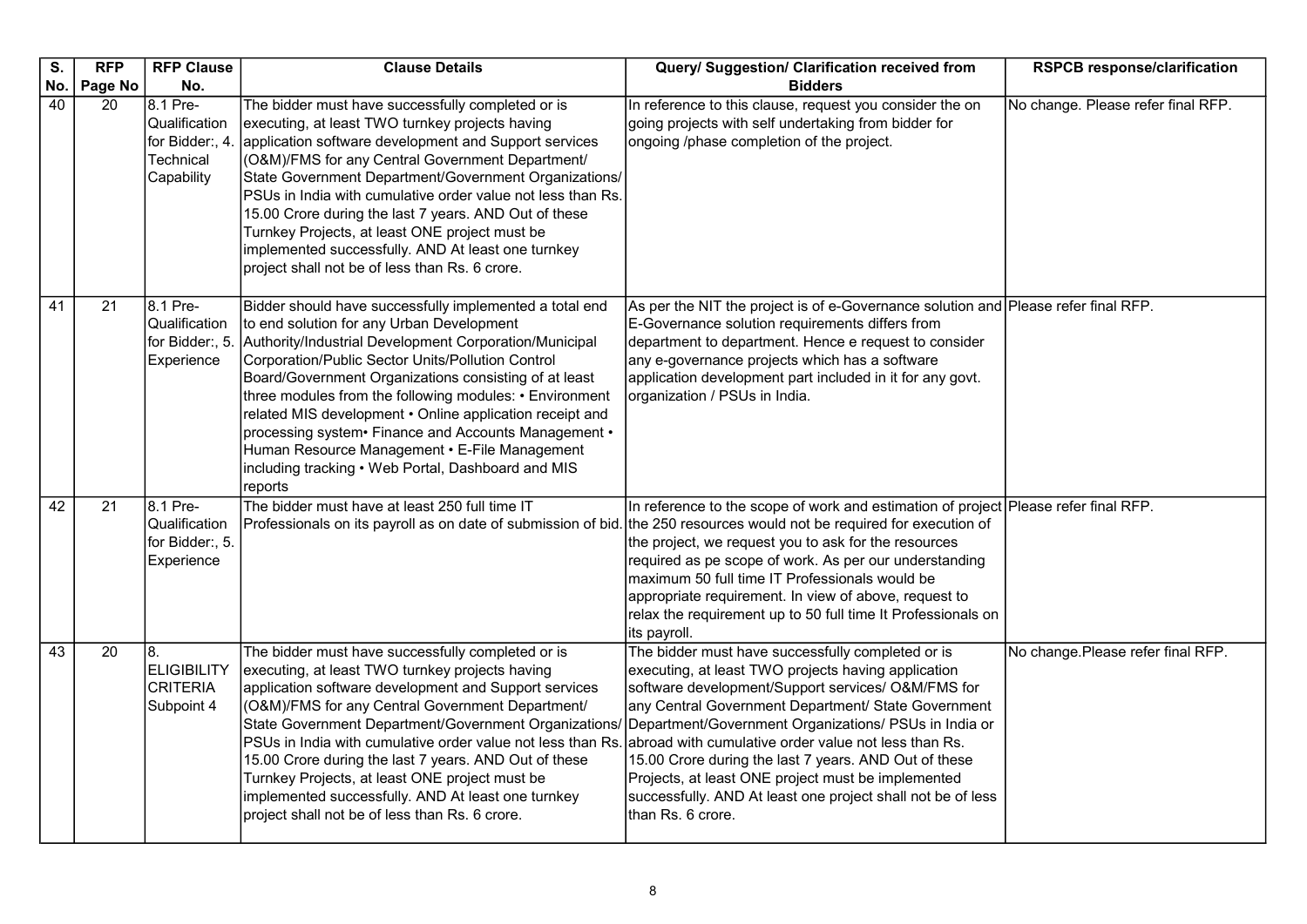| S.<br>No.       | <b>RFP</b>    | <b>RFP Clause</b><br>No.                                              | <b>Clause Details</b>                                                                                                                                                                                                                                                                                                                                                                                                                                                                                                                                                          | Query/ Suggestion/ Clarification received from<br><b>Bidders</b>                                                                                                                                                                                                                                                                                                                                                                                                                                                                                                                                                                                           | <b>RSPCB response/clarification</b> |
|-----------------|---------------|-----------------------------------------------------------------------|--------------------------------------------------------------------------------------------------------------------------------------------------------------------------------------------------------------------------------------------------------------------------------------------------------------------------------------------------------------------------------------------------------------------------------------------------------------------------------------------------------------------------------------------------------------------------------|------------------------------------------------------------------------------------------------------------------------------------------------------------------------------------------------------------------------------------------------------------------------------------------------------------------------------------------------------------------------------------------------------------------------------------------------------------------------------------------------------------------------------------------------------------------------------------------------------------------------------------------------------------|-------------------------------------|
| 44              | Page No<br>20 | 8.<br><b>ELIGIBILITY</b><br><b>CRITERIA</b><br>Subpoint 5             | Bidder should have successfully implemented a total end<br>to end solution for any Urban Development<br>Authority/Industrial Development Corporation/Municipal<br>Corporation/Public Sector Units/Pollution Control<br>Board/Government Organizations consisting of at least<br>three modules from the following modules: • Environment<br>related MIS development . Online application receipt and<br>processing system · Finance and Accounts Management .<br>Human Resource Management • E-File Management<br>including tracking • Web Portal, Dashboard and MIS<br>reports | Request for Deletion of this clause                                                                                                                                                                                                                                                                                                                                                                                                                                                                                                                                                                                                                        | No change. Please refer final RFP.  |
| 45              | 21            | 8.1 Pre-<br>Qualification<br>for Bidder                               | Bidder should have successfully implemented a total end<br>to end solution for any Urban Development Authority /<br>Industrial Development Corporation / Municipal<br>Corporation / Public Sector Units / Pollution Control Board<br>Government Organizations consisting of at least three<br>modules from the following modules:                                                                                                                                                                                                                                              | 1. To get bids from more competitive bidders we suggest<br>below changes in this clause., Bidder should have<br>successfully implemented a total end to end solution for<br>any Central Government Department / State Government<br>Department / Government Organizations/ PSUs / Urban<br>Development Authority / Industrial Development<br>Corporation / Municipal Corporation / Public Sector Units /<br>Pollution Control Board / Government Organizations<br>consisting of at least three modules from the following<br>modules:                                                                                                                      | Please refer final RFP.             |
| 46              | 21            | 8.1 Pre-<br>Qualification<br>for Bidder:                              | The bidder organization should be appraised by an<br>Authorized partner of CMMI institute at minimum maturity<br>level of "Level 3".                                                                                                                                                                                                                                                                                                                                                                                                                                           | Looking into the large scope of work, we request you to<br>amend the clause as under: The bidder organization<br>should be appraised by an Authorized partner of CMMI<br>institute at minimum maturity level of "Level 5".                                                                                                                                                                                                                                                                                                                                                                                                                                 | No change. Please refer final RFP.  |
| $\overline{47}$ | 20            | 8. Eligibility<br>criteria 8.1<br>Pre-<br>Qualification<br>for Bidder | Average annual turnover of the bidder from IT/ITeS during<br>the three financial years (2017-18, 2018-19, 2019-20) as<br>per the published (wherever applicable) audited balance<br>sheets should be at least Rs 75 Crores.                                                                                                                                                                                                                                                                                                                                                    | As per the Rajasthan Transparency in Public Procurement Please refer final RFP.<br>Rules, 2013, Clause 79N (i), the minimum turnover of the<br>bidder should be at least 100% of the project cost. Which<br>is 25 Cr in this case. However the minimum turnover<br>under the eligibility criteria is on a very higher side and we<br>request to kindly consider reducing the same. Request<br>you to modify the clause as-<br>Average annual turnover of the bidder from IT/ITeS<br>during the three financial years (2017-18, 2018-19, 2019-<br>20) as per the published (wherever applicable) audited<br>balance sheets should be at least Rs 30 Crores. |                                     |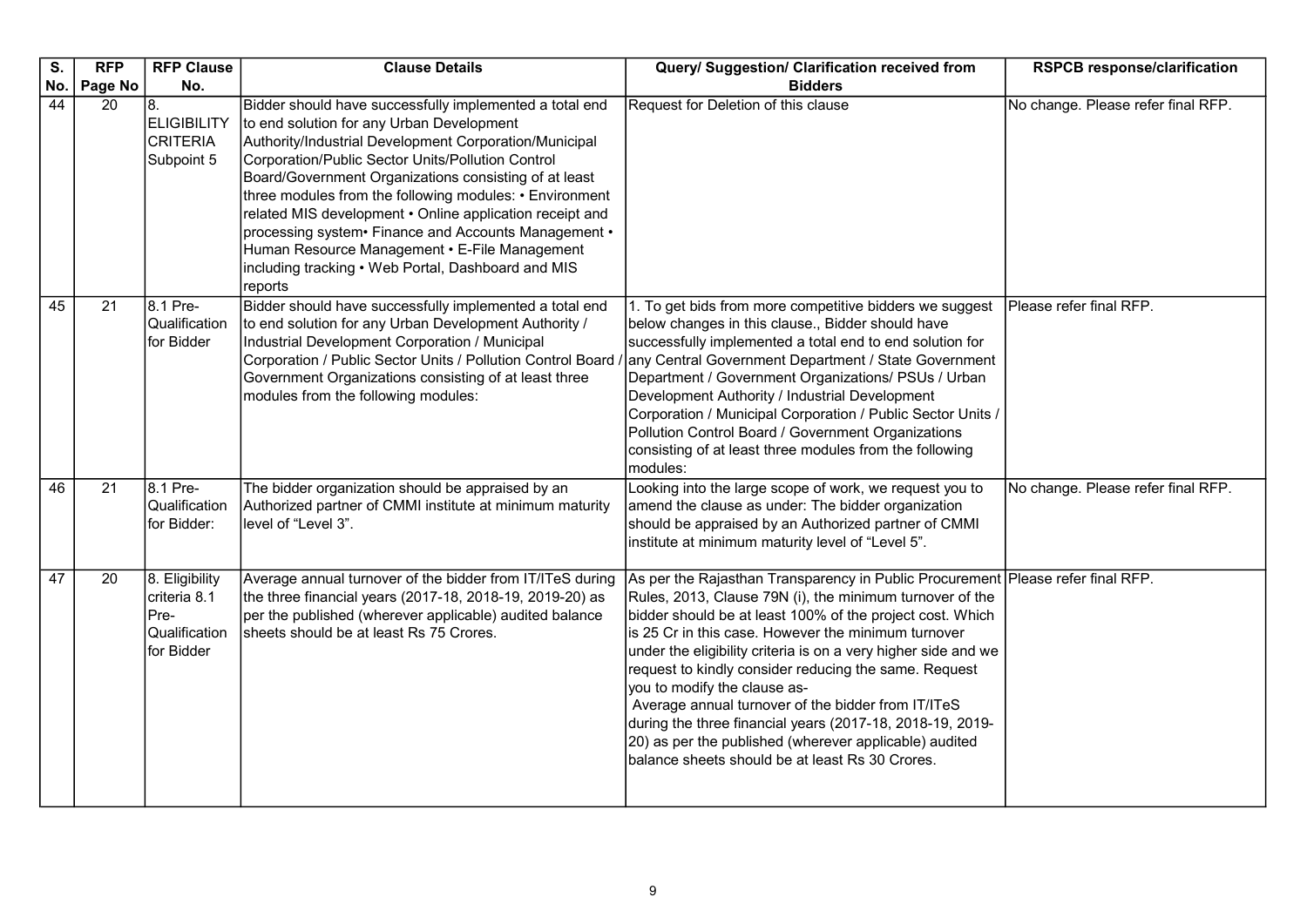| S.  | <b>RFP</b> | <b>RFP Clause</b>                                      | <b>Clause Details</b>                                                                                                                                                                                                                                                                                                                                                                                                                                                                                                                                                             | Query/ Suggestion/ Clarification received from                                                                                                                                                                                                                                                                                                                                                                                                                                                                                                                                                                                                                                                        | <b>RSPCB response/clarification</b> |
|-----|------------|--------------------------------------------------------|-----------------------------------------------------------------------------------------------------------------------------------------------------------------------------------------------------------------------------------------------------------------------------------------------------------------------------------------------------------------------------------------------------------------------------------------------------------------------------------------------------------------------------------------------------------------------------------|-------------------------------------------------------------------------------------------------------------------------------------------------------------------------------------------------------------------------------------------------------------------------------------------------------------------------------------------------------------------------------------------------------------------------------------------------------------------------------------------------------------------------------------------------------------------------------------------------------------------------------------------------------------------------------------------------------|-------------------------------------|
| No. | Page No    | No.                                                    |                                                                                                                                                                                                                                                                                                                                                                                                                                                                                                                                                                                   | <b>Bidders</b>                                                                                                                                                                                                                                                                                                                                                                                                                                                                                                                                                                                                                                                                                        |                                     |
| 48  | 20         | Pre<br>Qualification<br>Criteria,<br>Turnover          | Average annual turnover of the bidder from IT/ITeS during<br>the three financial years (2017-18, 2018-19, 2019-20) as<br>per the published (wherever applicable) audited balance<br>sheets should be at least Rs 75 Crores                                                                                                                                                                                                                                                                                                                                                        | Sir, as per RTPP Rule 2013 Clause 79N sub clause (i) the Please refer final RFP.<br>bidder should have 100% of average annual turnover<br>equal to project cost in last three years. Kindly reduce the<br>turnover to 25 Cr for healthy participation and to comply<br>with the Act                                                                                                                                                                                                                                                                                                                                                                                                                   |                                     |
| 49  | 21         | <b>Pre</b><br>Qualification<br>Criteria,<br>Experience | Bidder should have successfully implemented a total end<br>to end solution for any Urban Development<br>Authority/Industrial Development Corporation/Municipal<br>Corporation/Public Sector Units/Pollution Control<br>Board/Government Organizations consisting of at least<br>three modules from the following modules:<br>• Environment related MIS development<br>• Online application receipt and processing system<br>• Finance and Accounts Management<br>• Human Resource Management<br>• E-File Management including tracking<br>• Web Portal, Dashboard and MIS reports | Sir, the basic objective behind any MIS is to provide<br>different reports based on the input give to the system. So<br>MIS is not a different product while it is part of any<br>software developed for better reporting, decision making<br>and analysis. Asking only for Environment related MIS will<br>restrict the bidding and it is not different from any other<br>MIS in terms of its nature. Also, this is carrying the 5<br>marks which impact the overall qualifying marks. Request<br>you to kindly ask for Experience in only MIS Development.                                                                                                                                          | Please refer final RFP.             |
| 50  | 20         | 8.1 Pre-<br>Qualification<br>for Bidder:               | Average annual turnover of the bidder from IT/ITeS during<br>the three financial years (2017-18, 2018-19, 2019-20) as<br>per the published (wherever applicable) audited balance<br>sheets should be at least Rs 75 Crores.                                                                                                                                                                                                                                                                                                                                                       | We request to relax the turnover clause and make it as<br>per the given Project cost, which is 25 Cr. So suggesting<br>to have following as revised clause:<br>Average annual turnover of the bidder from IT/ITeS<br>during the three financial years (2017-18, 2018-19, 2019-<br>20) as per the published (wherever applicable) audited<br>balance sheets should be at least Rs 50 Crores.                                                                                                                                                                                                                                                                                                           | Please refer final RFP.             |
| 51  |            | 8.1 Pre-<br>Qualification<br>for Bidder:               | The bidder must have successfully completed or is<br>executing, at least TWO turnkey projects having<br>application software development and Support services<br>(O&M)/FMS for any Central Government Department/<br>State Government Department/Government Organizations/<br>PSUs in India with cumulative order value not less than Rs.<br>15.00 Crore during the last 7 years. AND Out of these<br>Turnkey Projects, at least ONE project must be<br>implemented successfully.<br>AND At least one turnkey project shall not be of less than<br>Rs. 6 crore.                   | The bidder must have successfully completed or is<br>executing, at least Two turnkey Projects having Enterprise<br>Application Implementation / Enterprise Application<br>Upgarde & Support / Application Software development<br>and Support services (O&M)/FMS/ERP Upgarde and<br>support for any Central Government Department/ State<br>Government Department/Government Organizations/<br>PSUs in India with cumulative order value not less than<br>Rs. 15.00 Crore during the last 7 years. AND Out of these<br>Turnkey Projects, at least ONE project must be<br>implemented successfully/Go Live successfully. AND At<br>least one turnkey project shall not be of less than Rs. 6<br>crore. | No change. Please refer final RFP.  |
| 52  |            |                                                        | The bidder must have at least 250 full time IT<br>Professionals on its payroll as on date of submission of bid. Professionals on its payroll as on date of submission of                                                                                                                                                                                                                                                                                                                                                                                                          | The bidder must have at least 150 full time IT<br>bid.                                                                                                                                                                                                                                                                                                                                                                                                                                                                                                                                                                                                                                                | Please refer final RFP.             |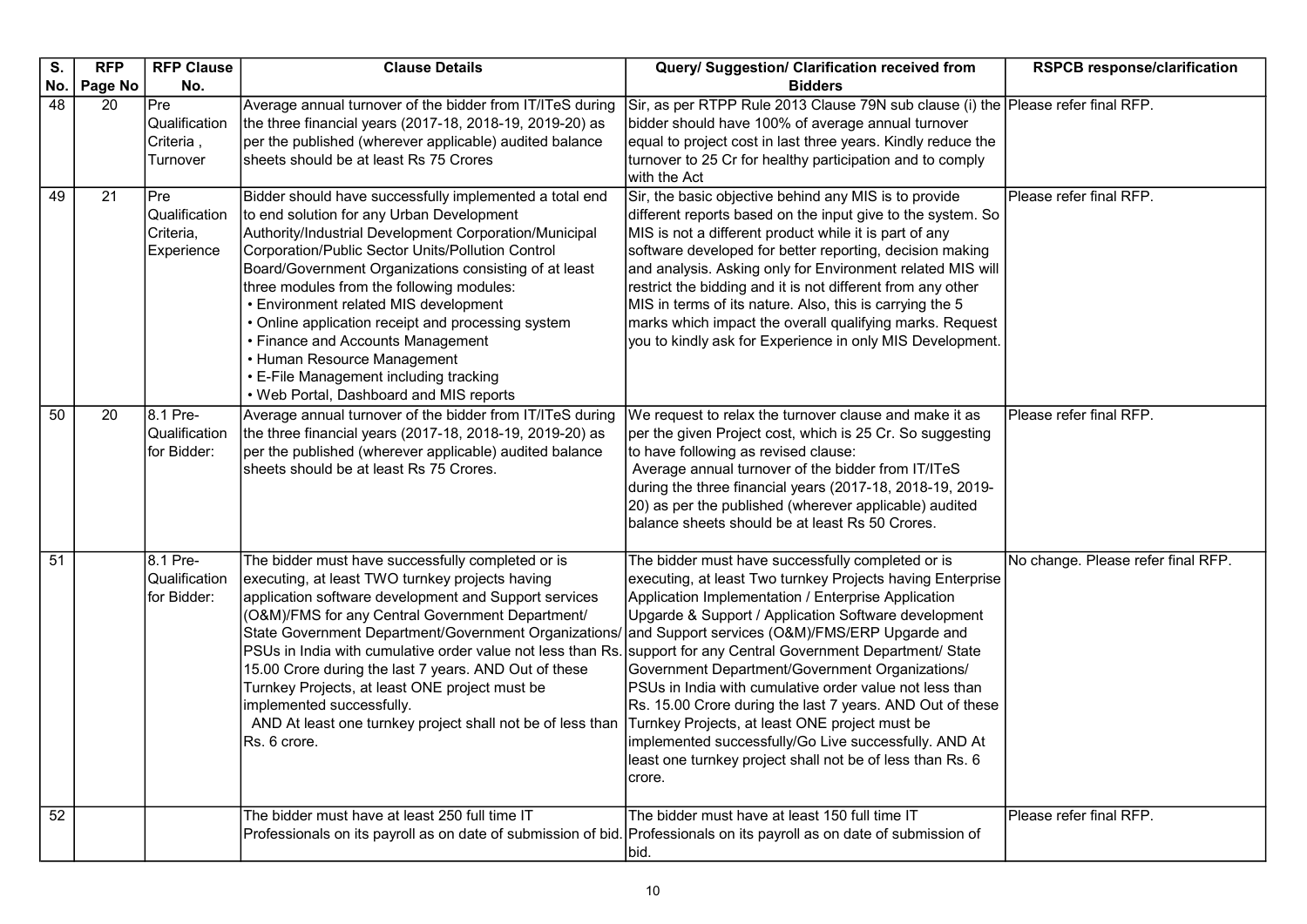| S.              | <b>RFP</b> | <b>RFP Clause</b>                                                                                                                                  | <b>Clause Details</b>                                                                                                                                                                                                                                                                                                                                                                                                                                                                                                                                                                                                                                                                                                                   | Query/ Suggestion/ Clarification received from                                                                                                                                                                                                                                                                                                                                                                                                              | <b>RSPCB response/clarification</b>                   |
|-----------------|------------|----------------------------------------------------------------------------------------------------------------------------------------------------|-----------------------------------------------------------------------------------------------------------------------------------------------------------------------------------------------------------------------------------------------------------------------------------------------------------------------------------------------------------------------------------------------------------------------------------------------------------------------------------------------------------------------------------------------------------------------------------------------------------------------------------------------------------------------------------------------------------------------------------------|-------------------------------------------------------------------------------------------------------------------------------------------------------------------------------------------------------------------------------------------------------------------------------------------------------------------------------------------------------------------------------------------------------------------------------------------------------------|-------------------------------------------------------|
| No.             | Page No    | No.                                                                                                                                                |                                                                                                                                                                                                                                                                                                                                                                                                                                                                                                                                                                                                                                                                                                                                         | <b>Bidders</b>                                                                                                                                                                                                                                                                                                                                                                                                                                              |                                                       |
| $\overline{53}$ | 21         | The bidder<br>organization<br>should be<br>appraised by<br>partner of<br><b>CMMI</b><br>institute at<br>minimum<br>maturity level<br>of "Level 3". | At maturity level 5, an organization has achieved all the<br>specific goals of the process areas assigned to maturity<br>levels 2, 3, 4, and 5 and the generic goals assigned to<br>maturity levels 2 and 3. Processes are continually<br>an Authorized improved based on a quantitative understanding of the<br>common causes of variation inherent in processes.<br>Maturity level 5 focuses on continually improving process<br>performance through both incremental and innovative<br>technological improvements. Quantitative process-<br>improvement objectives for the organization are<br>established, continually revised to reflect changing<br>business objectives, and used as criteria in managing<br>process improvement. | Based on our experience and in order to bring exemplary<br>quality to the solution, we suggest to go for CMMI Level 5.<br>At maturity level 5, an organization has achieved all the<br>specific goals of the process areas assigned to maturity<br>levels 3 covers the generic goals assigned to maturity<br>levels 2 and 1 and just focusses on the project<br>standardization. CMMI level ensures Quality, Maturity and<br>Continual Process Improvement. | No change. Please refer final RFP.                    |
| 54              | 21         | 8.<br><b>ELIGIBILITY</b><br><b>CRITERIA</b><br>8.1 Pre-<br>Qualification<br>for Bidder/                                                            | S.No.6.<br>Manpower Strength:<br>The bidder must have at least 250 full time IT<br>Professionals on its payroll as on date of submission of bid                                                                                                                                                                                                                                                                                                                                                                                                                                                                                                                                                                                         | Request to lower down the count of IT Professional<br>Manpower.                                                                                                                                                                                                                                                                                                                                                                                             | Please refer final RFP.                               |
| 55              | 21         | 8.<br><b>ELIGIBILITY</b><br><b>CRITERIA</b><br>8.1 Pre-<br>Qualification<br>for Bidder/                                                            | S.No. 8.Certifications:<br>The bidder organization should be appraised by an<br>Authorized partner of CMMI institute at minimum maturity<br>level of "Level 3".                                                                                                                                                                                                                                                                                                                                                                                                                                                                                                                                                                         | The CMMI certificate is currently under appraisal cum<br>renew process.<br>We will submit the signed certified certificate from the<br>appraisal auditor of CMMI. Hope it will suffice the purpose<br>and we will be allowed to submit our bid.<br>Kindly confirm.                                                                                                                                                                                          | No change. Please refer final RFP.                    |
| 56              | 20         | 8.<br><b>ELIGIBILITY</b><br><b>CRITERIA</b><br>8.1 Pre-<br>Qualification<br>for Bidder<br>S. No. 4<br>Technical<br>Capability                      | The bidder must have successfully completed or is<br>executing, at least TWO turnkey projects having<br>application software development and Support services<br>(O&M)/FMS for any Central Government Department/<br>State Government Department/ Government<br>Organizations/ PSUs in India with cumulative order value<br>not less than Rs. 15.00 Crore during the last 7 years.                                                                                                                                                                                                                                                                                                                                                      | By cumulative order value we assume that multiple orders   Please refer final RFP.<br>for different projects would be 15 Cr in last seven years,<br>would sufice the requirement for this clause.<br>Request you to kindly clarify on our understanding?                                                                                                                                                                                                    |                                                       |
| 57              |            |                                                                                                                                                    | <b>EMD</b>                                                                                                                                                                                                                                                                                                                                                                                                                                                                                                                                                                                                                                                                                                                              | Further the EMD should be relaxed for participation of<br>startups                                                                                                                                                                                                                                                                                                                                                                                          | EMD relexation is as per RFP and as<br>per RTPP Rules |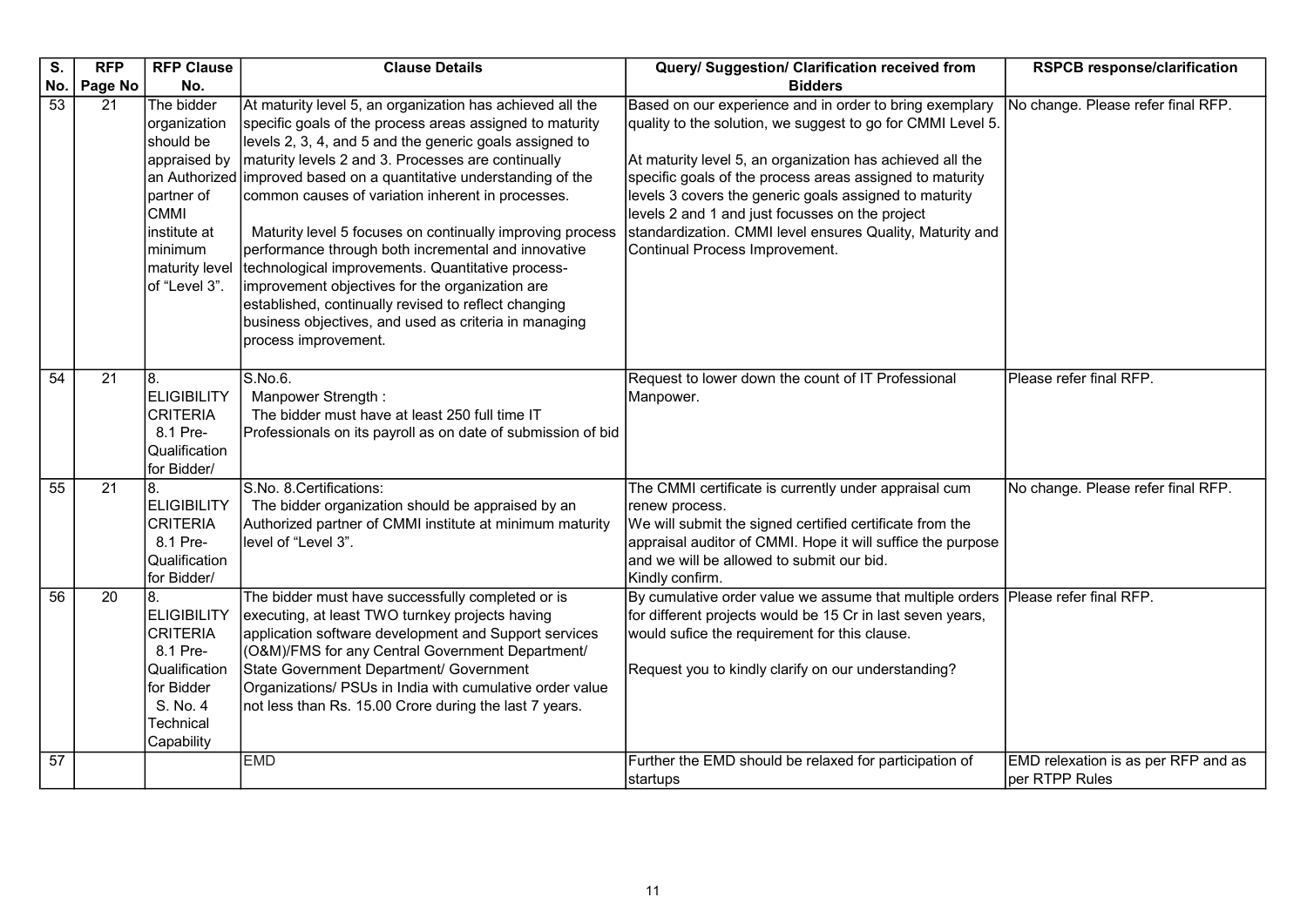| S.              | <b>RFP</b>      | <b>RFP Clause</b>                                                                           | <b>Clause Details</b>                                                                                                                                                                                                                                                                                                                             | Query/ Suggestion/ Clarification received from                                                                                                                                                                                                                                                                      | <b>RSPCB response/clarification</b>                                                                                                                                     |
|-----------------|-----------------|---------------------------------------------------------------------------------------------|---------------------------------------------------------------------------------------------------------------------------------------------------------------------------------------------------------------------------------------------------------------------------------------------------------------------------------------------------|---------------------------------------------------------------------------------------------------------------------------------------------------------------------------------------------------------------------------------------------------------------------------------------------------------------------|-------------------------------------------------------------------------------------------------------------------------------------------------------------------------|
| No.             | Page No         | No.                                                                                         |                                                                                                                                                                                                                                                                                                                                                   | <b>Bidders</b>                                                                                                                                                                                                                                                                                                      |                                                                                                                                                                         |
| 58              | 27              | 10.7 Bid<br>Security<br>(EMD):                                                              | In lieu of bid security, a bid securing declaration shall be<br>taken from Departments of the State Government,<br>Undertakings, Corporations, Autonomous bodies,<br>Registered Societies and Cooperative Societies which are<br>owned or controlled or managed by the State Government<br>and Government Undertakings of the Central Government. | Our Company Bharat Electronics Limted being a PSU, a<br>Govt.of India Undertaking under Ministry of Defence, can<br>we submit a bid securing Decleration.                                                                                                                                                           | Agreed. Bidders exempted under RTPP<br>Rules, 2013 may submit Bid securing<br>declaration format in accordance to the<br>Rules.                                         |
| $\overline{59}$ | 27              | 10.7 Bid<br>Security<br>(EMD):                                                              | In lieu of bid security, a bid securing declaration shall be<br>taken from Departments of the State Government,<br>Undertakings, Corporations, Autonomous bodies,<br>Registered Societies and Cooperative Societies which are<br>owned or controlled or managed by the State Government<br>and Government Undertakings of the Central Government. | Can you please suggest a format for submitting the "Bid<br>Securing Declaration"                                                                                                                                                                                                                                    | Agreed. Bidders exempted under RTPP<br>Rules, 2013 may submit Bid securing<br>declaration format in accordance to the<br>Rules.                                         |
| 60              | $\overline{7}$  | 1. Invitation<br>for bids (ifb)<br>and notice<br>inviting bid<br>(nib)                      | Bid Security (EMD) and Mode of Payment, Bid security<br>amount - Rs. 50 Lacs. (Rupees Fifty Lacs only), To be paid Declaration" in place EMD.<br>in form of Demand Draft/Banker's cheque/Bank Guarantee                                                                                                                                           | We request you to kindly consider "Bid Security                                                                                                                                                                                                                                                                     | At present the provision of EMD<br>declaration has been expired on<br>31.12.2021. As per the RTPP rules the<br>EMD requirement is 2% of estimated<br>value of bid cost. |
| 61              | $\overline{7}$  | INVITATION<br><b>FOR BIDS</b><br>(IFB) AND<br><b>NOTICE</b><br><b>INVITING</b><br>BID (NIB) | Bid security amount - Rs. 50 Lacs. (Rupees Fifty Lacs<br>only)<br>To be paid in form of Demand Draft/Banker's<br>cheque/Bank Guarantee                                                                                                                                                                                                            | We are MSME Registered unit of Rajasthan, so we<br>request you to allow exemption in EMD as per RTPP act.                                                                                                                                                                                                           | EMD relexation is applicable on such<br>units which are registered by Industry<br>Department of Rajasthan as per RTPP<br>Rules.                                         |
| 62              | 22              | 9. Evaluation<br>criteria:                                                                  | Bidder's Average Turn Over from IT / ITeS for the last<br>three financial years (i.e. FY 2017-18, 2018-19 and 2019-<br>20) >=150 cr: 10 marks, >=100 Cr and <150 cr: 5 Marks,<br>>=75 Cr and <100 Cr : 3 Marks                                                                                                                                    | To be in line with the PQ criteria, We request you to<br>modify the clause as-<br>Bidder's Average Turn Over from IT / ITeS for the last<br>three financial years (i.e. FY 2017-18, 2018-19 and 2019-<br>$ 20\rangle$<br>$>= 60$ cr : 10 marks<br>$>=50$ Cr and $< 60$ cr : 7 Marks<br>>=40 Cr and <50 Cr : 3 Marks | Please refer final RFP.                                                                                                                                                 |
| 63              | $\overline{22}$ | 9 SI. No: 1                                                                                 | Evaluation Parameters to be updated                                                                                                                                                                                                                                                                                                               | Based on Clause 8.1 for minimum average revenue can<br>this clause be modified to have competitive scores                                                                                                                                                                                                           | Please refer final RFP.                                                                                                                                                 |
| 64              | 22              | 9.<br>EVALUATIO<br>N CRITERIA                                                               |                                                                                                                                                                                                                                                                                                                                                   | As per the Evaluation Criteria, if the bidder fulfils all<br>eligibility criteria, he still will not be able to achieve 60%<br>marks as desired. Evaluation Criteria should be<br>reconsidered.                                                                                                                     | Please refer final RFP.                                                                                                                                                 |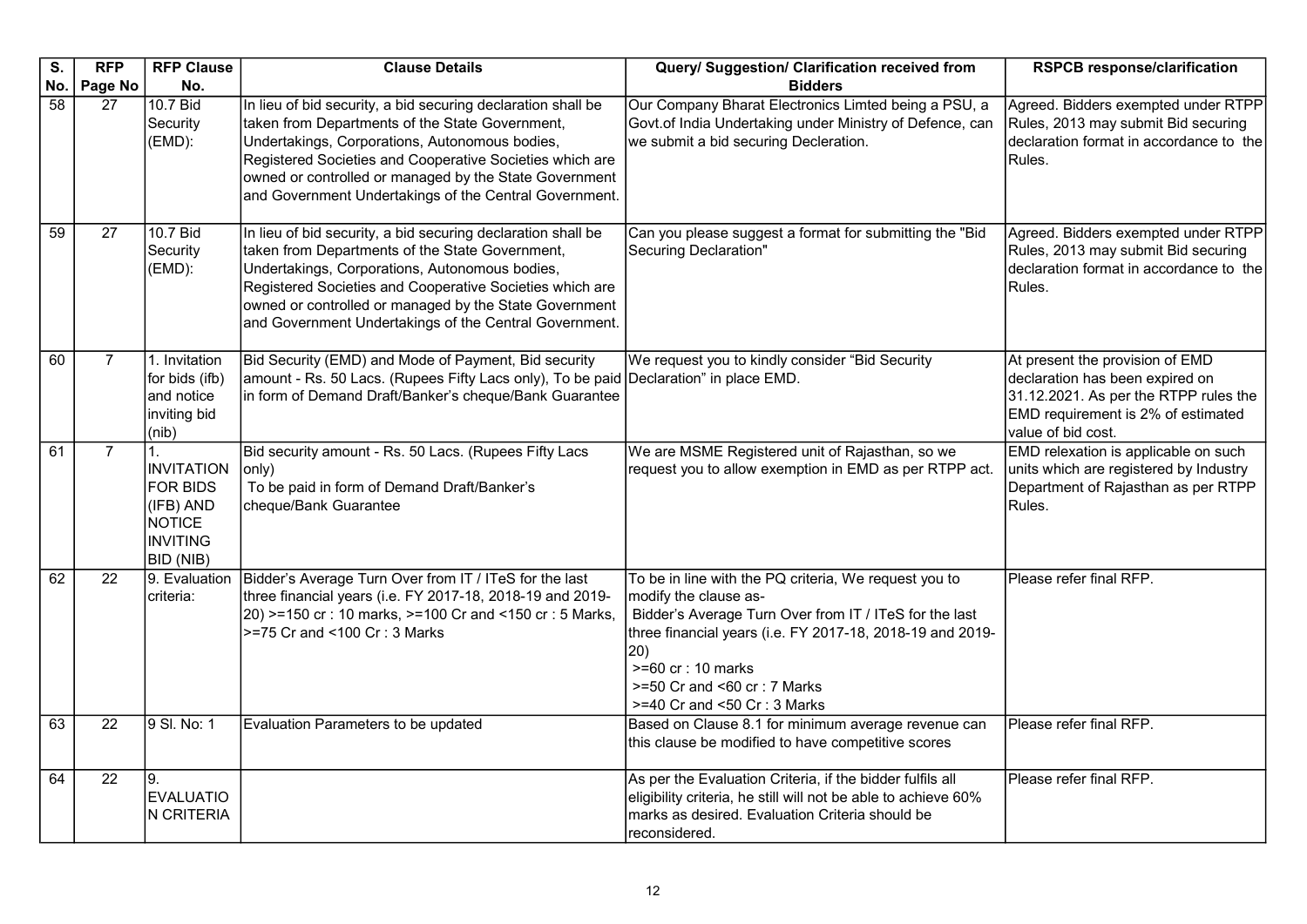| S.       | <b>RFP</b> | <b>RFP Clause</b>                                       | <b>Clause Details</b>                                                                                                                                                                                                                                                                                                                                                                                                                                                                                                                                                                                                                                                                                                                                                                                                       | Query/ Suggestion/ Clarification received from                                                                                                                                                                                                                                                                                                                                            | <b>RSPCB response/clarification</b>                           |
|----------|------------|---------------------------------------------------------|-----------------------------------------------------------------------------------------------------------------------------------------------------------------------------------------------------------------------------------------------------------------------------------------------------------------------------------------------------------------------------------------------------------------------------------------------------------------------------------------------------------------------------------------------------------------------------------------------------------------------------------------------------------------------------------------------------------------------------------------------------------------------------------------------------------------------------|-------------------------------------------------------------------------------------------------------------------------------------------------------------------------------------------------------------------------------------------------------------------------------------------------------------------------------------------------------------------------------------------|---------------------------------------------------------------|
| No.      | Page No    | No.                                                     |                                                                                                                                                                                                                                                                                                                                                                                                                                                                                                                                                                                                                                                                                                                                                                                                                             | <b>Bidders</b>                                                                                                                                                                                                                                                                                                                                                                            |                                                               |
| 65       | 22         | <b>EVALUATIO</b><br>N CRITERIA                          | Page No.23- Sr.No.4, The bidder must have successfully<br>completed or is executing turnkey projects having<br>application software development and Support services<br>(O&M)/FMS for any Central Government Department/<br>State Government Department/Government<br>Organizations/PSUs in the State of Rajasthan of Work<br>order value not less than 5.00 cr. in last 7 years. Page<br>No.24- Sr.No.6, Bidder should have managed or managing<br>an application software for Online Receipt and Processing<br>of Applications/Online E-Passes/Documents/Invoices for<br>any Urban Development Authority/Industrial Development<br>Corporation/Municipal Corporation/Public Sector<br>Units/Pollution Control Board/Government Organizations<br>with minimum no. of applications/receipts/e-<br>passes/documents/invoices | These points are not mentioned in . ELIGIBILITY<br>CRITERIA (Pre-Qualification for Bidder), These points<br>should not be added in Evaluation Criteria.                                                                                                                                                                                                                                   | No change. Please refer final RFP.                            |
| 66<br>67 | 23<br>22   | 19.<br><b>EVALUATIO</b><br>N CRITERIA:<br>9. Evaluation | The bidder must have successfully completed or is<br>executing turnkey projects having application software<br>development and Support services (O&M)/FMS for any<br>Central Government Department/ State Government<br>Department/Government Organizations/PSUs in the State<br>of Rajasthan of Work order value not less than 5.00 cr. in<br>last 7 years.                                                                                                                                                                                                                                                                                                                                                                                                                                                                | In 8. ELIGIBILITY CRITERIA, 8.1 Pre-Qualification for<br>Bidder, There is no requirement that mandates that, the<br>Turnkey projects need to be executed for State of<br>Rajastan. We suggest consider the experience for any of<br>the states in India as long as it is an e-Govenance Project.<br>We suggest "in the State of Rajasthan" be replaced as<br>"any of the states in India" | No change. Please refer final RFP.<br>Please refer final RFP. |
|          |            | criteria:                                               | Bidder's Average Turn Over from IT / ITeS for the last<br>three financial years (i.e. FY 2017-18, 2018-19 and 2019-<br>20), >=150 cr: 10 marks, >=100 Cr and <150 cr: 5 Marks,<br>>=75 Cr and <100 Cr : 3 Marks                                                                                                                                                                                                                                                                                                                                                                                                                                                                                                                                                                                                             | To be in line with the PQ criteria, We request you to<br>modify the clause as- Bidder's Average Turn Over from IT<br>/ ITeS for the last three financial years (i.e. FY 2017-18,<br>2018-19 and 2019-20), >=50 cr: 10 marks, >=40 Cr and<br><50 cr: 5 Marks, >=30 Cr and <40 Cr: 3 Marks                                                                                                  |                                                               |
| 68       | 24         |                                                         | 9, Point No 2   Bidder's Average Turn Over from IT / ITeS for the last<br>three financial years (i.e. FY 2017-18, 2018-19 and 2019-<br>20), >=150 cr: 10 marks, >=100 Cr and <150 cr: 5 Marks,<br>>=75 Cr and <100 Cr : 3 Marks                                                                                                                                                                                                                                                                                                                                                                                                                                                                                                                                                                                             | Request the department to change and to be read as:<br>Bidder's Average Turn Over from IT / ITeS for the last<br>three financial years (i.e. FY 2017-18, 2018-19 and 2019-<br>20, 2020-21), · >=150 cr >=100 cr : 10 marks, · >=100 Cr<br>and <150 cr >=100 cr and <75 cr : 5 Marks, $\cdot$ >=75 Cr and<br><100 Cr >=60 Cr and <75 Cr : 3 Marks                                          | Please refer final RFP.                                       |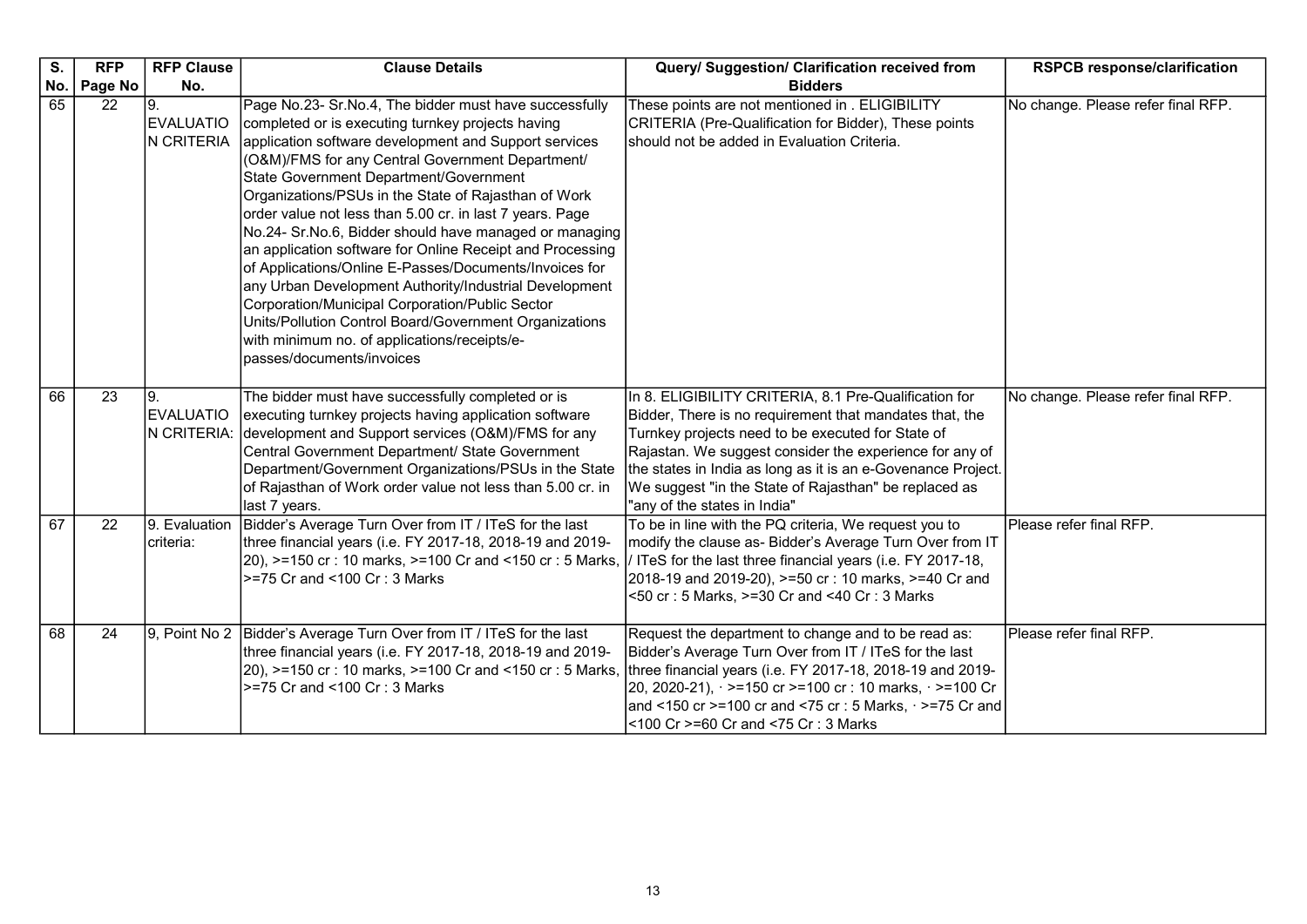| S.              | <b>RFP</b> | <b>RFP Clause</b>                            | <b>Clause Details</b>                                                                                                                                                                                                                                                                                                                                                                                                                                                                                                                                                                      | Query/ Suggestion/ Clarification received from                                                                                                                                                                                                                                                                                                                                                                                                                                                                                                                                                                                                          | <b>RSPCB response/clarification</b> |
|-----------------|------------|----------------------------------------------|--------------------------------------------------------------------------------------------------------------------------------------------------------------------------------------------------------------------------------------------------------------------------------------------------------------------------------------------------------------------------------------------------------------------------------------------------------------------------------------------------------------------------------------------------------------------------------------------|---------------------------------------------------------------------------------------------------------------------------------------------------------------------------------------------------------------------------------------------------------------------------------------------------------------------------------------------------------------------------------------------------------------------------------------------------------------------------------------------------------------------------------------------------------------------------------------------------------------------------------------------------------|-------------------------------------|
| No.             | Page No    | No.                                          |                                                                                                                                                                                                                                                                                                                                                                                                                                                                                                                                                                                            | <b>Bidders</b>                                                                                                                                                                                                                                                                                                                                                                                                                                                                                                                                                                                                                                          |                                     |
| 69              | 26         |                                              | 9, Point No 6 Bidder should have managed or managing an application<br>software for Online Receipt and Processing of<br>Applications/Online E Passes /Documents/Invoices for any<br>Urban Development Authority/Industrial Development<br>Corporation/Municipal Corporation/Public Sector Units<br>/Pollution Control Board/Government Organizations with<br>minimum no. of applications/receipts/e-<br>passes/documents/invoices: S.N. Minimum no. of<br>applications Marks<br>a) From 2 Lakhs to less than 3 Lakhs 4<br>b) From 3 Lakhs to less than 5 Lakhs 6<br>c) 5 Lakhs and more 10 | Request the department to change and to be read as:<br>Bidder should have managed or managing an application<br>software for Online Receipt and Processing of<br>Applications/Online E-Passes/Documents/Invoices/<br>Implementation of ERP for any Urban Development<br>Authority/Industrial Development Corporation/Municipal<br>Corporation/Public Sector Units/Pollution Control<br>Board/Government Organizations with minimum no. of<br>applications/receipts/e-passes/documents/invoices: S.N.<br>Minimum no. of applications Marks<br>a) From 2 Lakhs to less than 3 Lakhs 4<br>b) From 3 Lakhs to less than 5 Lakhs 6<br>c) 5 Lakhs and more 10 | No change. Please refer final RFP.  |
| 70              | 22         | 9 Evaluation<br>Criteria - 1                 | Bidder's Average Turn Over from IT / ITeS for the last<br>three financial years (i.e. FY 2017-18, 2018-19 and 2019-<br>20), >=150 cr : 10 marks, >=100 Cr and <150 cr : 5 Marks, project value.<br>>=75 Cr and <100 Cr : 3 Marks                                                                                                                                                                                                                                                                                                                                                           | As explained above at Sr.No.5, request to amend the<br>technical criteria based on 30% turnover of estimated                                                                                                                                                                                                                                                                                                                                                                                                                                                                                                                                            | Please refer final RFP.             |
| $\overline{71}$ | 23         | 9 Evaluation<br>Criteria - 5                 | The bidder must have successfully completed or is<br>executing turnkey projects having application software<br>development and Support services (O&M)/FMS for any<br>Central Government Department/ State Government<br>Department/Government Organizations/PSUs in the State<br>of Rajasthan of Work order value not less than 5.00 cr. in<br>last 7 years Minimum 5 Crores to 7 Crores - 2 Marks,<br>Above 7 Crores - 5 Marks                                                                                                                                                            | In reference to this clause, we request to consider<br>ongoing projects from any PSUs in India.                                                                                                                                                                                                                                                                                                                                                                                                                                                                                                                                                         | No change. Please refer final RFP.  |
| $\overline{72}$ |            | <b>EVALUATIO</b><br>N CRITERIA<br>Subpoint 1 | Bidder's Average Turn Over from IT / ITeS for the last<br>three financial years (i.e. FY 2017-18, 2018-19 and 2019-<br>20) >=150 cr: 10 marks, >=100 Cr and <150 cr: 5 Marks,<br>==75 Cr and <100 Cr : 3 Marks                                                                                                                                                                                                                                                                                                                                                                             | Bidder's Average Turn Over from IT / ITeS for the last<br>three financial years (i.e. FY 2017-18, 2018-19 and 2019-<br>20) More Than 70 Cr. - 6 Marks, >70 Cr. To <=60 Cr. - 4<br>Marks, > 60 Cr. To <=50 Cr. - 2 Marks                                                                                                                                                                                                                                                                                                                                                                                                                                 | Please refer final RFP.             |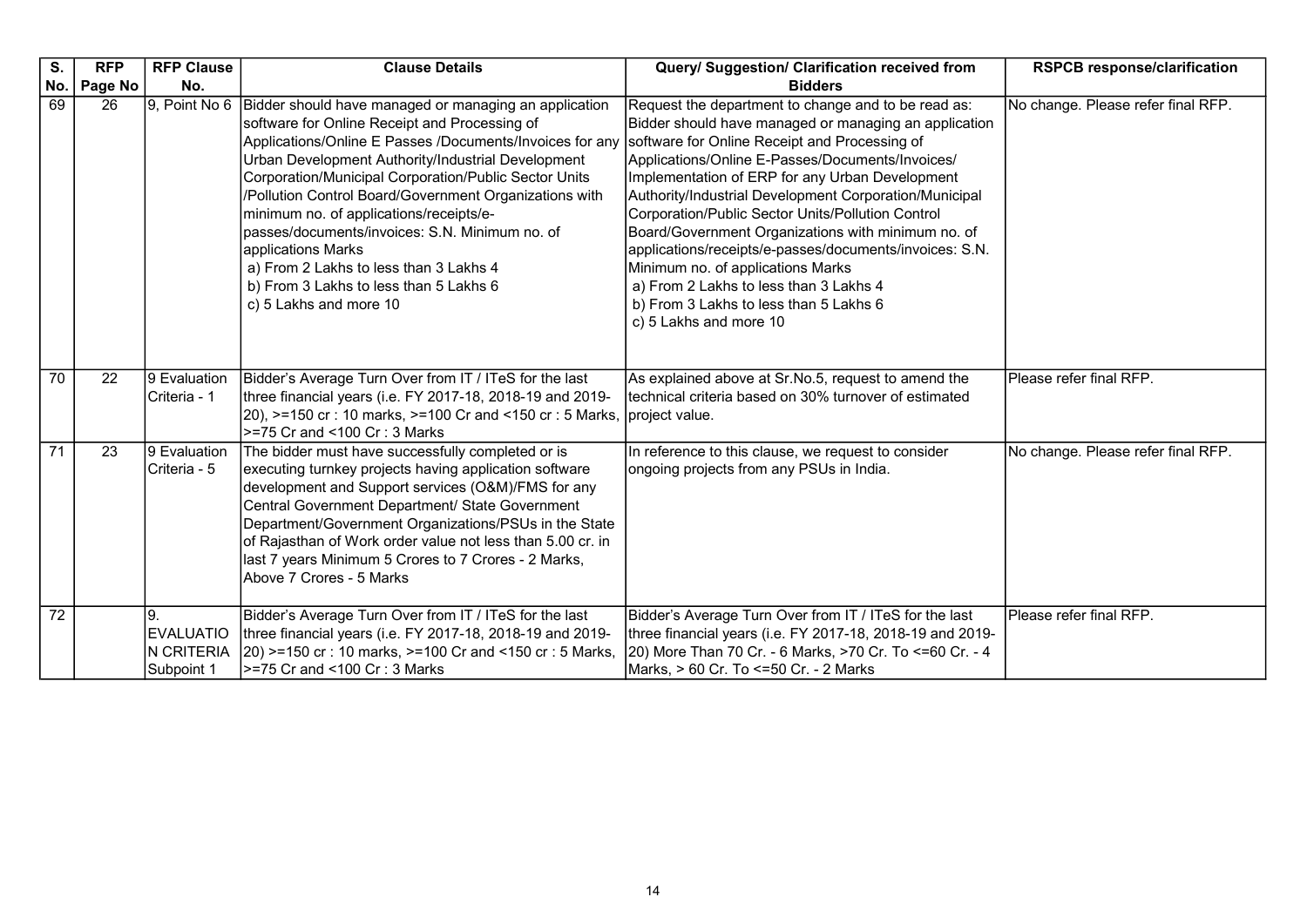| S.                     | <b>RFP</b> | <b>RFP Clause</b><br>No.                            | <b>Clause Details</b>                                                                                                                                                                                                                                                                                                                                                                                                                                                                                                                                                                                                                                                                                                                                                                                                                                                                                                | Query/ Suggestion/ Clarification received from                                                                                                                                                                                                                                                                                                                                                                                                                                                                                                                                                                                                                        | <b>RSPCB response/clarification</b> |
|------------------------|------------|-----------------------------------------------------|----------------------------------------------------------------------------------------------------------------------------------------------------------------------------------------------------------------------------------------------------------------------------------------------------------------------------------------------------------------------------------------------------------------------------------------------------------------------------------------------------------------------------------------------------------------------------------------------------------------------------------------------------------------------------------------------------------------------------------------------------------------------------------------------------------------------------------------------------------------------------------------------------------------------|-----------------------------------------------------------------------------------------------------------------------------------------------------------------------------------------------------------------------------------------------------------------------------------------------------------------------------------------------------------------------------------------------------------------------------------------------------------------------------------------------------------------------------------------------------------------------------------------------------------------------------------------------------------------------|-------------------------------------|
| No.<br>$\overline{73}$ | Page No    | 19.<br><b>EVALUATIO</b><br>N CRITERIA<br>Subpoint 4 | Bidder should have successfully implemented a total end<br>to end solution for any Urban Development<br>Authority/Industrial Development Corporation/ Municipal<br>Corporation/Public Sector Units including nationalized<br>banks/Pollution Control Board/Govt. Organizations<br>consisting of at least three modules from the following<br>modules. The evaluation criteria will be as follows: a)<br>Environment related MIS development 5 Marks, b) Online<br>application receipt and processing system 2 Marks, c)<br>Finance and Accounts Management 2 Marks, d) Human<br>Resource Management 2 Marks, e) E-File Management<br>including tracking 2 Marks, f) Web Portal, Dashboard and<br>MIS reports 2 Marks                                                                                                                                                                                                 | <b>Bidders</b><br>Request for Deletion of this clause                                                                                                                                                                                                                                                                                                                                                                                                                                                                                                                                                                                                                 | Please refer final RFP.             |
| 74                     |            | 9.<br><b>EVALUATIO</b><br>N CRITERIA<br>Subpoint 3  | The bidder must have successfully completed or is<br>executing at least TWO turnkey projects having application<br>software development and Support services (O&M)/FMS<br>for any Central Government Department/ State<br>Government Department/Government Organizations/PSUs<br>in India with cumulative order value not less than Rs. 15.00 abroad with cumulative order value not less than Rs.<br>Crore during the last 7 years AND Out of these Turnkey<br>Projects, at least ONE project must be completely<br>implemented. AND At least one turnkey project shall not be│successfully. AND At least one project shall not be of less<br>of less than Rs. 6 crore. Marks shall be awarded to bidder<br>for past work experience as per below mentioned criteria:-<br>• From 15 Crores to less than 20 Crores - 10Marks<br>• From 20 Crores to less than 25 Crores - 15 Marks<br>●25 Crores and more - 20 marks | The bidder must have successfully completed or is<br>executing, at least TWO projects having application<br>software development/Support services/O&M/FMS for any<br>Central Government Department/ State Government<br>Department/Government Organizations/ PSUs in India or<br>15.00 Crore during the last 7 years. AND Out of these<br>Projects, at least ONE project must be implemented<br>than Rs. 6 crore. Marks shall be awarded to bidder for<br>past work experience as per below mentioned criteria:- $\bullet$<br>From 15 Crores to less than 20 Crores - 10Marks<br>• From 20 Crores to less than 25 Crores - 15 Marks<br>●25 Crores and more - 20 marks | No change. Please refer final RFP.  |
| $\overline{75}$        |            | 9.<br><b>EVALUATIO</b><br>N CRITERIA<br>Subpoint 5  | The bidder must have successfully completed or is<br>executing turnkey projects having application software<br>development and Support services (O&M)/FMS for any<br>Central Government Department/ State Government<br>Department/Government Organizations/PSUs in the State<br>of Rajasthan of Work order value not less than 5.00 cr. in<br>last 7 years. • Minimum 5 Crores to 7 Crores - 2Marks<br>• Above 7 Crores - 5 Marks                                                                                                                                                                                                                                                                                                                                                                                                                                                                                   | The bidder must have successfully completed or is<br>executing projects having application software<br>development/Support services/O&M/FMS for any Central<br>Government Department/ State Government<br>Department/Government Organizations/PSUs of Work<br>order value not less than 5.00 cr. in last 7 years. .<br>Minimum 5 Crores to 7 Crores - 2Marks<br>• Above 7 Crores - 5 Marks                                                                                                                                                                                                                                                                            | No change. Please refer final RFP.  |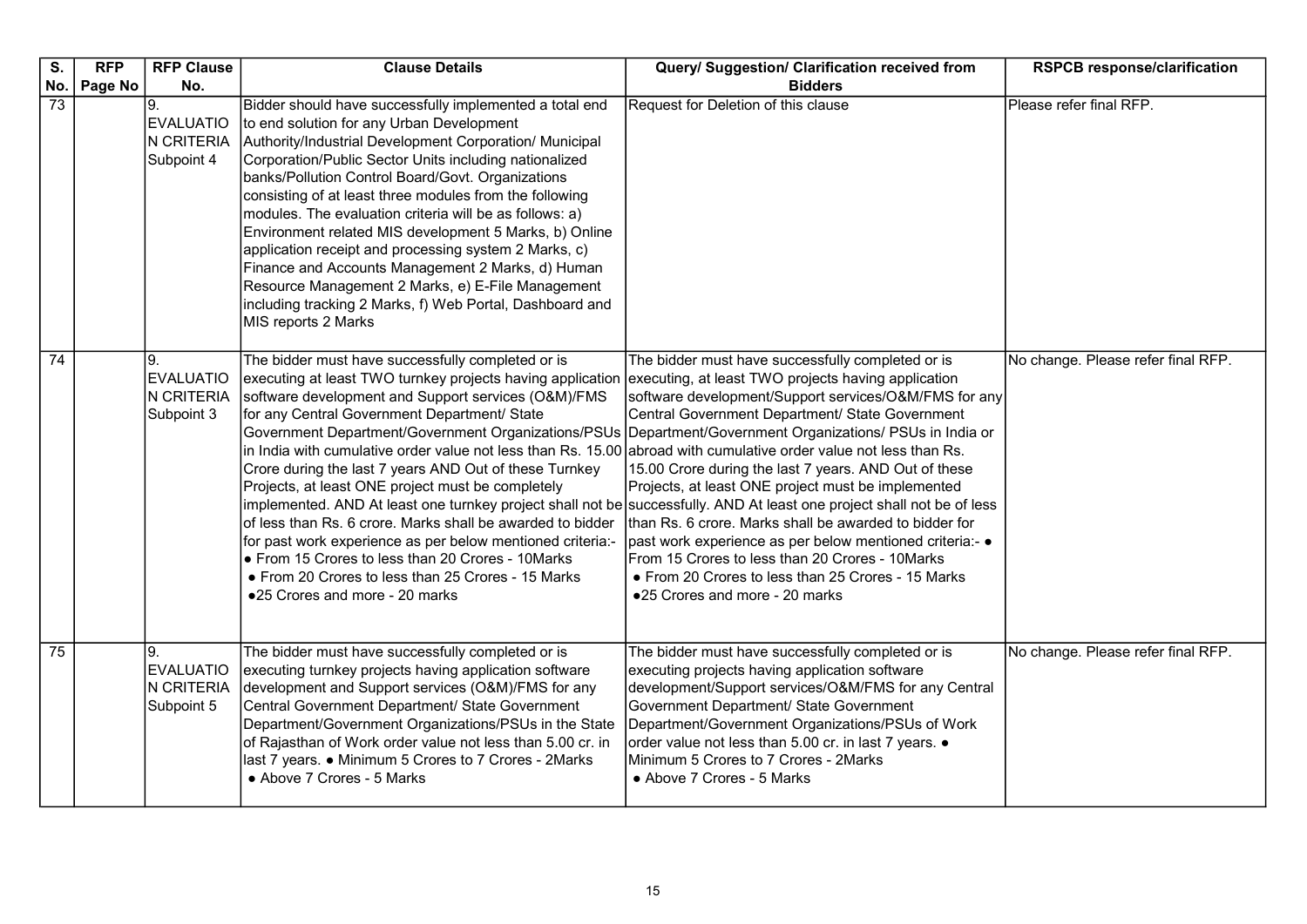| S.              | <b>RFP</b> | <b>RFP Clause</b>                                       | <b>Clause Details</b>                                                                                                                                                                                                                                                                                                                                                                                                                                                                                                                              | Query/ Suggestion/ Clarification received from                                                                                                                                                                                                                                                                                                                                                                                                                                                                                                                                                                          | <b>RSPCB response/clarification</b> |
|-----------------|------------|---------------------------------------------------------|----------------------------------------------------------------------------------------------------------------------------------------------------------------------------------------------------------------------------------------------------------------------------------------------------------------------------------------------------------------------------------------------------------------------------------------------------------------------------------------------------------------------------------------------------|-------------------------------------------------------------------------------------------------------------------------------------------------------------------------------------------------------------------------------------------------------------------------------------------------------------------------------------------------------------------------------------------------------------------------------------------------------------------------------------------------------------------------------------------------------------------------------------------------------------------------|-------------------------------------|
| No.             | Page No    | No.                                                     |                                                                                                                                                                                                                                                                                                                                                                                                                                                                                                                                                    | <b>Bidders</b>                                                                                                                                                                                                                                                                                                                                                                                                                                                                                                                                                                                                          |                                     |
| 76              |            | 9.<br><b>EVALUATIO</b><br>N CRITERIA<br>Subpoint 6      | Bidder should have managed or managing an application<br>software for Online Receipt and Processing of<br>Applications/Online E-Passes/Documents/Invoices for any<br>Urban Development Authority/Industrial Development<br>Corporation/Municipal Corporation/Public Sector<br>Units/Pollution Control Board/Government Organizations<br>with minimum no. of applications/receipts/e-<br>passes/documents/invoices: a) From 2 Lakhs to less than<br>3 Lakhs 4 Marks<br>b) From 3 Lakhs to less than 5 Lakhs 6 Marks<br>c) 5 Lakhs and more 10 Marks | Bidder should have managed or managing an application<br>software or ticketing solution for Online Receipt and<br>Processing of Applications/Online E-<br>Passes/Documents/Invoices/Query Resolution for any<br>Urban Development Authority/Industrial Development<br>Corporation/Municipal Corporation/Public Sector<br>Units/Pollution Control Board/Government Organizations<br>with minimum no. of applications/receipts/e-<br>passes/documents/invoices/Query tickets: a) From 50<br>Thousand to less than 75 Thousand 4 Marks<br>b) From 75 Thousand to less than 1 Lakhs 6 Marks<br>c) 1 Lakhs and more 10 Marks | No change. Please refer final RFP.  |
| 77              | 22         | Ι9.<br><b>EVALUATIO</b>                                 | Bidder's Average Turn Over from IT / ITeS for the last<br>three financial years (i.e. FY 2017-18, 2018-19 and 2019-<br>N CRITERIA: $ 20\rangle \cdot \ge 150$ cr : 10 marks, $\cdot \ge 100$ Cr and <150 cr : 5<br>Marks, $\cdot$ >=75 Cr and <100 Cr : 3 Marks                                                                                                                                                                                                                                                                                    | To get more competitive price bids we suggest below<br>changes in this clause. - >=125 cr : 10 marks, - >=100 Cr<br> and <125 cr : 5 Marks , - >=75 Cr and <100 Cr : 3 Marks                                                                                                                                                                                                                                                                                                                                                                                                                                            | Please refer final RFP.             |
| 78              | 23         | I9.<br><b>EVALUATIO</b><br>N CRITERIA:                  | The bidder must have successfully completed or is<br>executing turnkey projects having application software<br>development and Support services (O&M)/FMS for any<br>Central Government Department/ State Government<br>Department/Government Organizations/PSUs in the State<br>of Rajasthan of Work order value not less than 5.00 cr. in<br>last 7 years.                                                                                                                                                                                       | This clause will restrict competition. We therefore request<br>you to remove "in the State of Rajasthan" from this clause<br>and allow bidders showing experience from anywhere in<br>India in any Indian States. Please consider.                                                                                                                                                                                                                                                                                                                                                                                      | No change. Please refer final RFP.  |
| 79              | 22         | Technical<br>Eavalutaion<br>ceiteria,<br>Turnover       | Bidder's Average Turn Over from IT / ITeS for the last<br>three financial years (i.e. FY 2017-18, 2018-19 and 2019-<br>(20)<br>$\cdot$ >=150 cr : 10 marks<br>$\cdot$ >=100 Cr and <150 cr : 5 Marks<br>$\cdot$ >=75 Cr and <100 Cr : 3 Marks                                                                                                                                                                                                                                                                                                      | Kindly reduce it to following for healthy participation-<br>Bidder's Average Turn Over from IT / ITeS for the last<br>three financial years (i.e. FY 2017-18, 2018-19 and 2019-<br>20), >=65 cr : 10 marks, >=45 Cr and <65 cr : 5 Marks, $\cdot$<br>>=25 Cr and <45 Cr: 3 Marks                                                                                                                                                                                                                                                                                                                                        | Please refer final RFP              |
| $\overline{80}$ | 22         | Technical<br>Eavalutaion<br>ceiteria,<br>Certifications | The bidder organization should be appraised by an<br>Authorized partner of CMMI institute at minimum maturity<br>level of "Level 3": · SEI-CMMi level 5: 15 Marks, · SEI-<br>CMMi level 4: 10 Marks, · SEI-CMMi level 3: 05 Marks                                                                                                                                                                                                                                                                                                                  | Sir, there are very few companies who is awarded as<br>CMMi 5 from CMMi Institute. Also the nature of the project<br>is required some sort of Information Security aand Quality<br>Certifications as well which comes under the ambit of ISO.<br>Also the current marking pattern has huge difference.<br>We request you to kindly modify this clause as-<br>ISO 9001+ ISO 27001 and CMMi 3: 15 Marks<br>ISO 9001 and ISO 27001: 10 Marks<br>ISO 9001: 05 Marks                                                                                                                                                         | Please refer final RFP.             |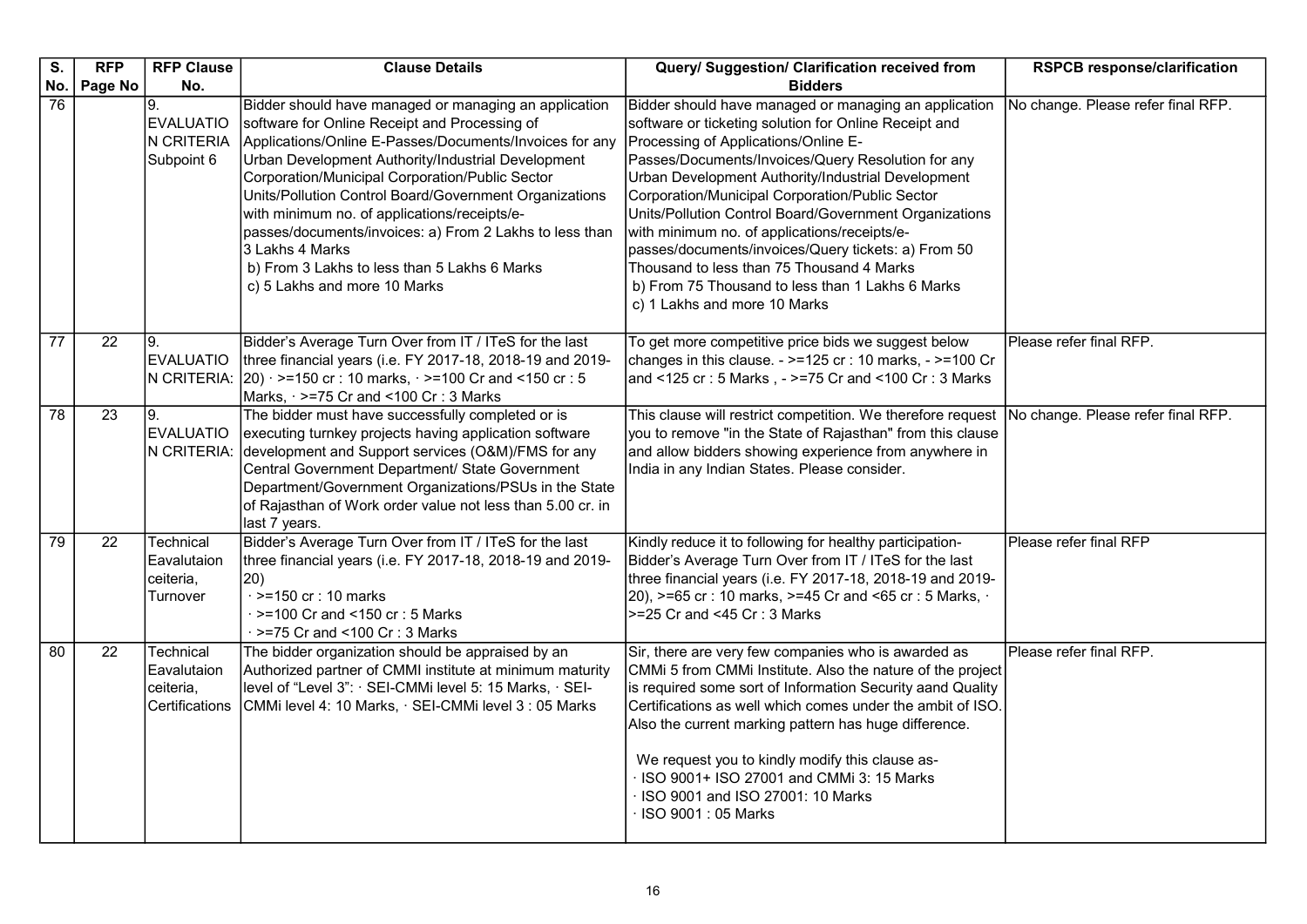| S.              | <b>RFP</b> | <b>RFP Clause</b>                                              | <b>Clause Details</b>                                                                                                                                                                                                                                                                                                                                        | Query/ Suggestion/ Clarification received from                                                                                                                                                                                                                                                                                                                                                                              | <b>RSPCB response/clarification</b> |
|-----------------|------------|----------------------------------------------------------------|--------------------------------------------------------------------------------------------------------------------------------------------------------------------------------------------------------------------------------------------------------------------------------------------------------------------------------------------------------------|-----------------------------------------------------------------------------------------------------------------------------------------------------------------------------------------------------------------------------------------------------------------------------------------------------------------------------------------------------------------------------------------------------------------------------|-------------------------------------|
| No.             | Page No    | No.                                                            |                                                                                                                                                                                                                                                                                                                                                              | <b>Bidders</b>                                                                                                                                                                                                                                                                                                                                                                                                              |                                     |
| 81              | 23         | Technical<br>Eavalutaion<br>ceiteria,<br>Project<br>Experience | The bidder must have successfully completed or is<br>executing turnkey projects having application software<br>development and Support services (O&M)/FMS for any<br>Central Government Department/ State Government<br>Department/Government Organizations/PSUs in the State<br>of Rajasthan of Work order value not less than 5.00 cr. in<br>last 7 years. | Sir, kindly allow the experience from the other state as<br>well (Kindly do not restrict for Rajasthan only) as the FMS<br>services, O&M support etc goes in same way for almost<br>every department located in different states. Asking only<br>for Rajasthan may discourage other vendors who are<br>doing well for different governments and location in the<br>country.                                                 | No change. Please refer final RFP.  |
| $\overline{82}$ |            |                                                                |                                                                                                                                                                                                                                                                                                                                                              | Sir, as the Board assumes the minimum qualifiying marks<br>are 60 in Technical Qualification criteria for opening of<br>Commercial bid but even after obtaining the minimum<br>marks in all technical qualification parameter the total is<br>less than 60 which is logically incorrect so its impossible<br>to qualify by getting the minimum marks. Kindly revise the<br>marking scheme to qualify for commercial opening | No change. Please refer final RFP.  |
| 83              | 22         | <b>EVALUATIO</b><br>IN CRITERIA: (20)                          | Bidder's Average Turn Over from IT / ITeS for the last<br>three financial years (i.e. FY 2017-18, 2018-19 and 2019-<br>$>=150$ cr : 10 marks<br>$>= 100$ Cr and $< 150$ cr : 5 Marks<br>$>=75$ Cr and $<100$ Cr : 3 Marks                                                                                                                                    | Bidder's Average Turn Over from IT / ITeS for the last<br>three financial years (i.e. FY 2017-18, 2018-19 and 2019-<br> 20)<br>$>=70$ cr : 10 marks<br>$>= 60$ Cr and $< 70$ cr : 5 Marks<br>$>=50$ Cr and $<60$ Cr : 3 Marks                                                                                                                                                                                               | Please refer final RFP.             |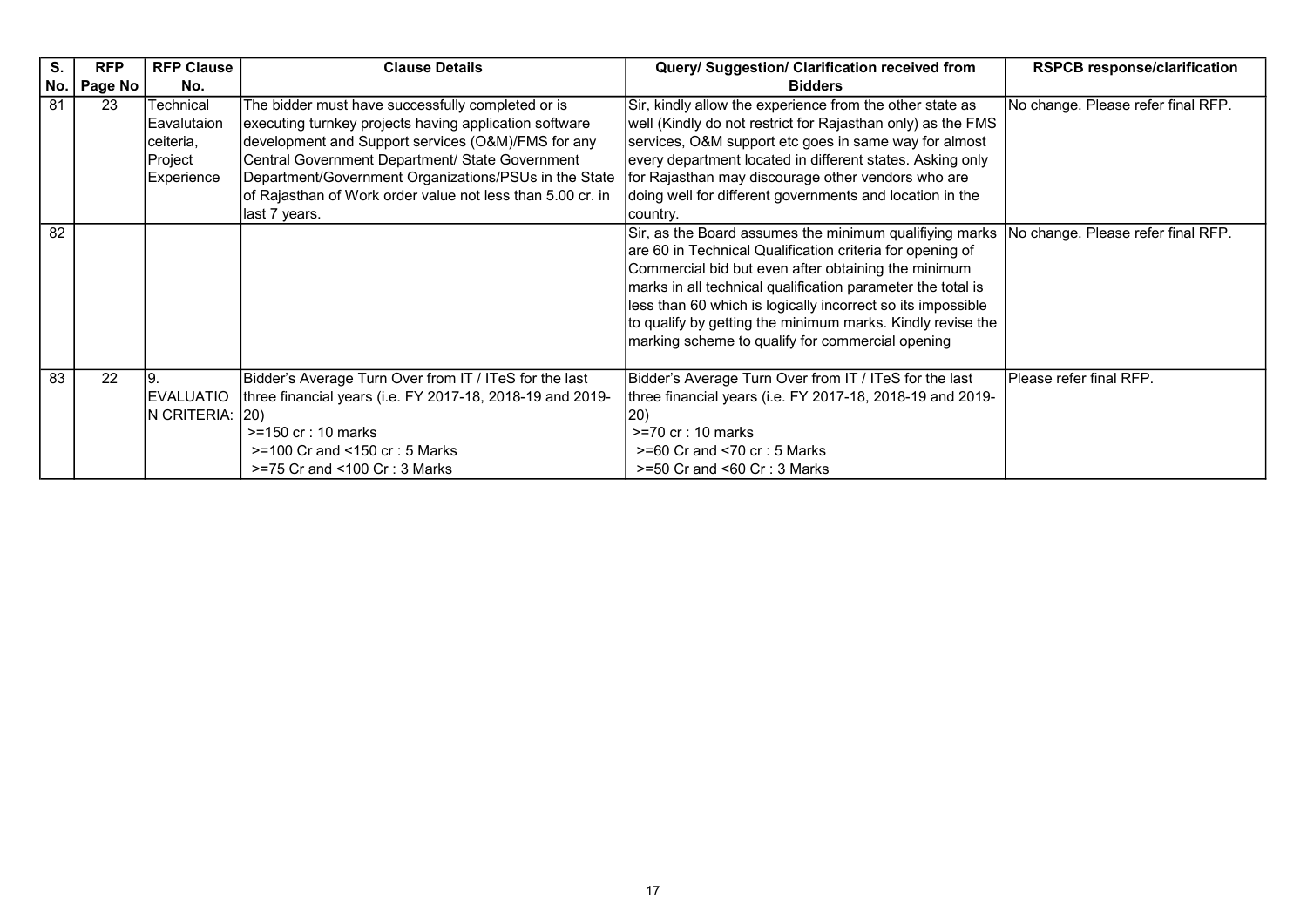| S.  | <b>RFP</b> | <b>RFP Clause</b> | <b>Clause Details</b>                                                                                                                                                                                                                                                                                                                                                                                                                                                                                                                                                                                                                                                                                                                                                                                                                                                                                                                     | Query/ Suggestion/ Clarification received from                                                                                                                                                                                                                                                                                                                                                                                                                                                                                                                                                                                                                                                                                                                                                                                                                                                                                                      | <b>RSPCB response/clarification</b> |
|-----|------------|-------------------|-------------------------------------------------------------------------------------------------------------------------------------------------------------------------------------------------------------------------------------------------------------------------------------------------------------------------------------------------------------------------------------------------------------------------------------------------------------------------------------------------------------------------------------------------------------------------------------------------------------------------------------------------------------------------------------------------------------------------------------------------------------------------------------------------------------------------------------------------------------------------------------------------------------------------------------------|-----------------------------------------------------------------------------------------------------------------------------------------------------------------------------------------------------------------------------------------------------------------------------------------------------------------------------------------------------------------------------------------------------------------------------------------------------------------------------------------------------------------------------------------------------------------------------------------------------------------------------------------------------------------------------------------------------------------------------------------------------------------------------------------------------------------------------------------------------------------------------------------------------------------------------------------------------|-------------------------------------|
| No. | Page No    | No.               |                                                                                                                                                                                                                                                                                                                                                                                                                                                                                                                                                                                                                                                                                                                                                                                                                                                                                                                                           | <b>Bidders</b>                                                                                                                                                                                                                                                                                                                                                                                                                                                                                                                                                                                                                                                                                                                                                                                                                                                                                                                                      |                                     |
| 84  |            |                   | The bidder must have successfully completed or is<br>executing at least TWO turnkey projects having application<br>software development and Support services (O&M)/FMS<br>for any Central Government Department/ State<br>Government Department/Government Organizations/PSUs and Support services (O&M)/FMS for any Central<br>in India with cumulative order value not less than Rs. 15.00<br>Crore during the last 7 years<br><b>AND</b><br>Out of these Turnkey Projects, at least ONE project must<br>be completely implemented.<br>AND<br>At least one turnkey project shall not be of less than Rs. 6<br>crore.<br>Marks shall be awarded to bidder for past work<br>experience as per below mentioned criteria:-<br>Cumulative Work Order Value in last seven years (7 yrs.)-<br><b>Marks</b><br>From 15 Crores to less than 20 Crores- 10 Marks<br>From 20 Crores to less than 25 Crores-15 Marks<br>25 Crores and more-20 Marks | The bidder must have successfully completed or is<br>executing at least TWO turnkey projects having Enterprise<br>Application Implementation / Enterprise Application<br>Upgarde & Support / Application software development<br>Government Department/ State Government<br>Department/Government Organizations/PSUs in India with<br>cumulative order value not less than Rs. 15.00 Crore<br>during the last 7 years<br><b>AND</b><br>Out of these Turnkey Projects, at least ONE project must<br>be completely implemented/Go-Live of Project.<br><b>AND</b><br>At least one turnkeyproject shall not be of less than Rs. 6<br>crore.<br>Marks shall be awarded to bidder for past work<br>experience as per below mentioned criteria:-<br>Cumulative Work Order Value in last seven years (7 yrs.)-<br>IMarks<br>From 15 Crores to less than 20 Crores-10 Marks<br>From 20 Crores to less than 25 Crores-15 Marks<br>25 Crores and more-20 Marks | No change. Please refer final RFP.  |
| 85  |            |                   | The bidder must have successfully completed or is<br>executing turnkey projects having application software<br>development and Support services (O&M)/FMS for any<br>Central Government Department/ State Government<br>Department/Government Organizations/PSUs in the State<br>of Rajasthan of Work order value not less than 5.00 cr. in<br>last 7 years.<br>Minimum 5 Crores to 7 Crores-2 marks<br>Above 7 Crores-5 marks                                                                                                                                                                                                                                                                                                                                                                                                                                                                                                            | The bidder must have successfully completed or is<br>executing projects having application software<br>development/Website/Web portals and Support services<br>(O&M)/FMS for any Central Government Department/<br>State Government Department/Government<br>Organizations/PSUs in the State of Rajasthan of Work<br>order value not less than 60 Lakh. in last 7 years.<br>Minimum 60 Lakh to 70 Lakh -2 marks<br>Above 70 Lakh-5 marks                                                                                                                                                                                                                                                                                                                                                                                                                                                                                                            | No change. Please refer final RFP.  |
| 86  |            |                   | The bidder must have at least 250 full time IT<br>Professionals on its payroll as on date of submission of bid. Professionals on its payroll as on date of submission of<br>Number of full time IT Professionals-Marks<br>From 250 to less than 500-6 marks<br>From 500 to less than 1000-8 marks<br>1000 and more-10 marks                                                                                                                                                                                                                                                                                                                                                                                                                                                                                                                                                                                                               | The bidder must have at least 150 full time IT<br>bid.-<br>Number of full time IT Professionals-Marks<br>From 100 to less than 150-5 marks<br>150 and more-10 marks                                                                                                                                                                                                                                                                                                                                                                                                                                                                                                                                                                                                                                                                                                                                                                                 | Please refer final RFP.             |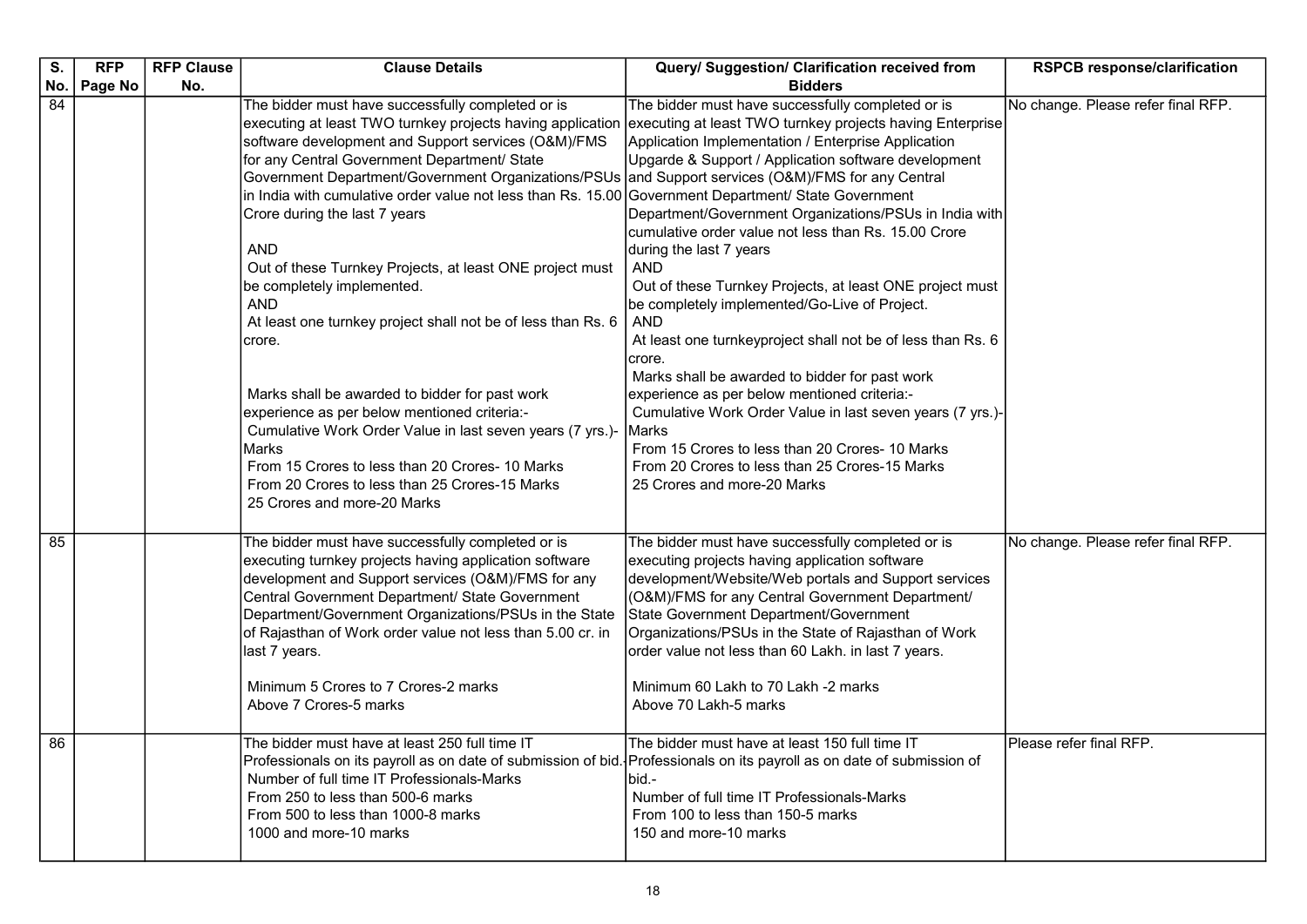| S.              | <b>RFP</b>      | <b>RFP Clause</b>                                           | <b>Clause Details</b>                                                                                                                                                                                                                                                                                                                                                                                                            | Query/ Suggestion/ Clarification received from                                                                                                                                                                                                                                                                                                                                                                                                                                                         | <b>RSPCB response/clarification</b> |
|-----------------|-----------------|-------------------------------------------------------------|----------------------------------------------------------------------------------------------------------------------------------------------------------------------------------------------------------------------------------------------------------------------------------------------------------------------------------------------------------------------------------------------------------------------------------|--------------------------------------------------------------------------------------------------------------------------------------------------------------------------------------------------------------------------------------------------------------------------------------------------------------------------------------------------------------------------------------------------------------------------------------------------------------------------------------------------------|-------------------------------------|
| No.             | Page No         | No.                                                         |                                                                                                                                                                                                                                                                                                                                                                                                                                  | <b>Bidders</b>                                                                                                                                                                                                                                                                                                                                                                                                                                                                                         |                                     |
| 87              | 22              | <b>EVALUATIO</b><br>N<br><b>CREITERIA:</b>                  | The bidder organization should be appraised by an<br>Authorized partner of CMMI institute at minimum maturity<br>level of "Level 3":<br>· SEI-CMMi level 5: 15 Marks<br>· SEI-CMMi level 4: 10 Marks<br>· SEI-CMMi level 3 : 05 Marks                                                                                                                                                                                            | Based on our experience, we suggest to keep this clause<br>intact and award 15 points for CMMI 5 as CMMI 5 brings<br>Quality, Maturity and Continuous Process Improvement<br>mindset and working methodologies to the projects.                                                                                                                                                                                                                                                                        | Please refer final RFP.             |
| $\overline{88}$ | $\overline{23}$ | l9.<br><b>EVALUATIO</b><br>N CRITERIA:<br>Point no.4<br>(a) | (a) Environment related MIS development                                                                                                                                                                                                                                                                                                                                                                                          | We request to change the clause to "MIS Development"<br>instead of "Environment related MIS Development" as this<br>clause highly restricts the marks earnability. Alternatively,<br>we suggest to decrease the marks related to this<br>specificity so that it becomes more flexible for the bidders<br>who have not worked in environmental projects.                                                                                                                                                | Please refer final RFP.             |
| 89              | 23              | Ι9.<br><b>EVALUATIO</b><br>N CRITERIA:<br>Point no.5        | The bidder must have successfully completed or is<br>executing turnkey projects having application software<br>development and Support services (O&M)/FMS for any<br>Central Government Department/ State Government<br>Department/Government Organizations/PSUs in the State<br>of Rajasthan of Work order value not less than 5.00 cr. in<br>last 7 years.<br>Minimum 5 Crores to 7 Crores: 2 Marks<br>Above 7 Crores: 5 Marks | We request to omit "in the State of Rajasthan" from the<br>clause as this highly specific and thus decreases the<br>marks earnability of the bidders who have so far operated<br>in other areas of India.<br><b>OR</b><br>we suggest to replace "in the State of Rajasthan" with<br>'any state in India".<br><b>OR</b><br>In case of no change, Kindly reduce the awarded marks<br>for this clause as below.<br>Less than 2 crores: 1 Mark<br>2 crores to 4 Crores: 3 Marks<br>Above 4 Crores: 5 Marks | No change. Please refer final RFP.  |
| $\overline{90}$ | 22              | 19.<br>EVALUATIO<br>N CRITEIRA<br>S. No. 2                  | The bidder organization should be appraised by an<br>Authorized partner of CMMI institute at minimum maturity<br>level of "Level 3":<br>• SEI-CMMi level 5: 15 Marks<br>· SEI-CMMi level 4: 10 Marks<br>• SEI-CMMi level 3 : 05 Marks                                                                                                                                                                                            | As there is huge marking difference, request you to kindly<br>change the marking criteria as mentioned below:<br>The bidder organization should be appraised by an<br>Authorized partner of CMMI institute at minimum maturity<br>level of "Level 3":<br>· SEI-CMMi level 5: 15 Marks<br>· SEI-CMMi level 4: 12 Marks<br>• SEI-CMMi level 3: 10 Marks                                                                                                                                                  | Please refer final RFP.             |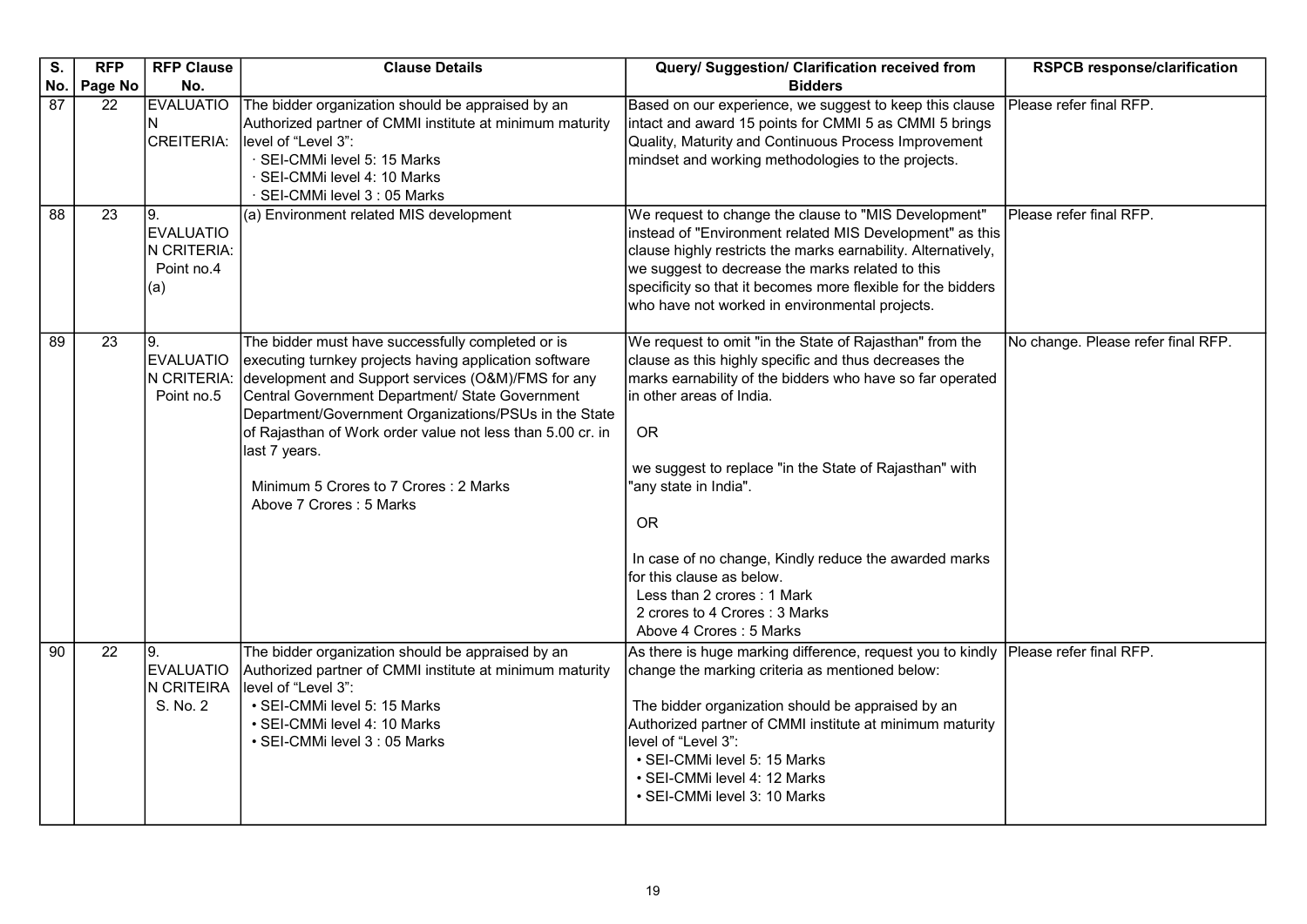| S.              | <b>RFP</b>    | <b>RFP Clause</b>                                       | <b>Clause Details</b>                                                                                                                                                                                                                                                                                                                                                                                                                                                                                                                                                       | Query/ Suggestion/ Clarification received from                                                                                                                                                                                                                                                                                                                                                                                                                                                                                                               | <b>RSPCB response/clarification</b>                                  |
|-----------------|---------------|---------------------------------------------------------|-----------------------------------------------------------------------------------------------------------------------------------------------------------------------------------------------------------------------------------------------------------------------------------------------------------------------------------------------------------------------------------------------------------------------------------------------------------------------------------------------------------------------------------------------------------------------------|--------------------------------------------------------------------------------------------------------------------------------------------------------------------------------------------------------------------------------------------------------------------------------------------------------------------------------------------------------------------------------------------------------------------------------------------------------------------------------------------------------------------------------------------------------------|----------------------------------------------------------------------|
| No.<br>91       | Page No<br>22 | No.<br>9.<br><b>EVALUATIO</b><br>N CRITEIRA<br>S. No. 3 | The bidder must have successfully completed or is<br>executing at least TWO turnkey projects having application<br>software development and Support services (O&M)/FMS<br>for any Central Government Department/ State<br>Government Department/ Government<br>Organizations/PSUs in India with cumulative order value<br>not less than Rs. 15.00 Crore during the last 7 years                                                                                                                                                                                             | <b>Bidders</b><br>By cumulative order value we assume that multiple orders<br>for different projects would be 15 Cr in last seven years,<br>would sufice the requirement for this clause.<br>Request you to kindly clarify on our understanding?                                                                                                                                                                                                                                                                                                             | Please refer final RFP.                                              |
| 92              | 23            | 19.<br><b>EVALUATIO</b><br>N CRITEIRA<br>S. No. 5       | The bidder must have successfully completed or is<br>executing turnkey projects having application software<br>development and Support services (O&M)/FMS for any<br>Central Government Department/ State Government<br>Department/Government Organizations/PSUs in the State<br>of Rajasthan of Work order value not less than 5.00 cr. in<br>last 7 years.<br>Minimum 5 Crores to 7 Crores 2 Marks<br>Above 7 Crores 5 Marks                                                                                                                                              | Request you to kindly change the marking criteria for this<br>clause as mentioned below:<br>The bidder must have successfully completed or is<br>executing turnkey projects having application software<br>development and Support services (O&M)/FMS for any<br>Central Government Department/ State Government<br>Department/Government Organizations/PSUs in the State<br>of Rajasthan of Work order value not less than 2.50 cr. in<br>last 7 years.<br>Minimum 2.5 Crores to 5 Crores 3 Marks<br>5 Crores to 7 Crores 4 Marks<br>Above 7 Crores 5 Marks | No change. Please refer final RFP.                                   |
| $\overline{93}$ | 24            | 19.<br>EVALUATIO<br>N CRITEIRA<br>S. No. 6              | Bidder should have managed or managing an application<br>software for Online Receipt and Processing of<br>Applications/Online E-Passes/Documents/Invoices for any<br>Urban Development Authority/Industrial Development<br>Corporation/Municipal Corporation/Public Sector<br>Units/Pollution Control Board/Government Organizations<br>with minimum no. of applications/receipts/e-<br>passes/documents/invoices:<br>S. N. Minimum no. of applications Marks<br>a) From 2 Lakhs to less than 3 Lakhs 4<br>b) From 3 Lakhs to less than 5 Lakhs 6<br>c) 5 Lakhs and more 10 | We assume that the numbers mentioned 'for Online<br>Receipt and Processing of Applications/ Online E-Passes/<br>Documents/ Invoices' is for the complete project duration,<br>and not for a paticular year.<br>Request you to kindly clarify on our undestanding.                                                                                                                                                                                                                                                                                            | This criteria should be considered for<br>complete project duration. |
| 94              | 17            | 6.10 & 6.10.1                                           | Maintenance of existing MIS application till complete<br>execution of new proposed solution goes live (which is as<br>per the current estimate is 1 year), New module for<br>Application Development without any cost                                                                                                                                                                                                                                                                                                                                                       | Please clarify MIS application maintenance, Please clarify The Scope of Work w.r.t. to existing<br>can the effort per month can be capped as it is difficult to<br>estimate with open ended application development                                                                                                                                                                                                                                                                                                                                          | MIS facility includes Operation &<br>Maintenace only.                |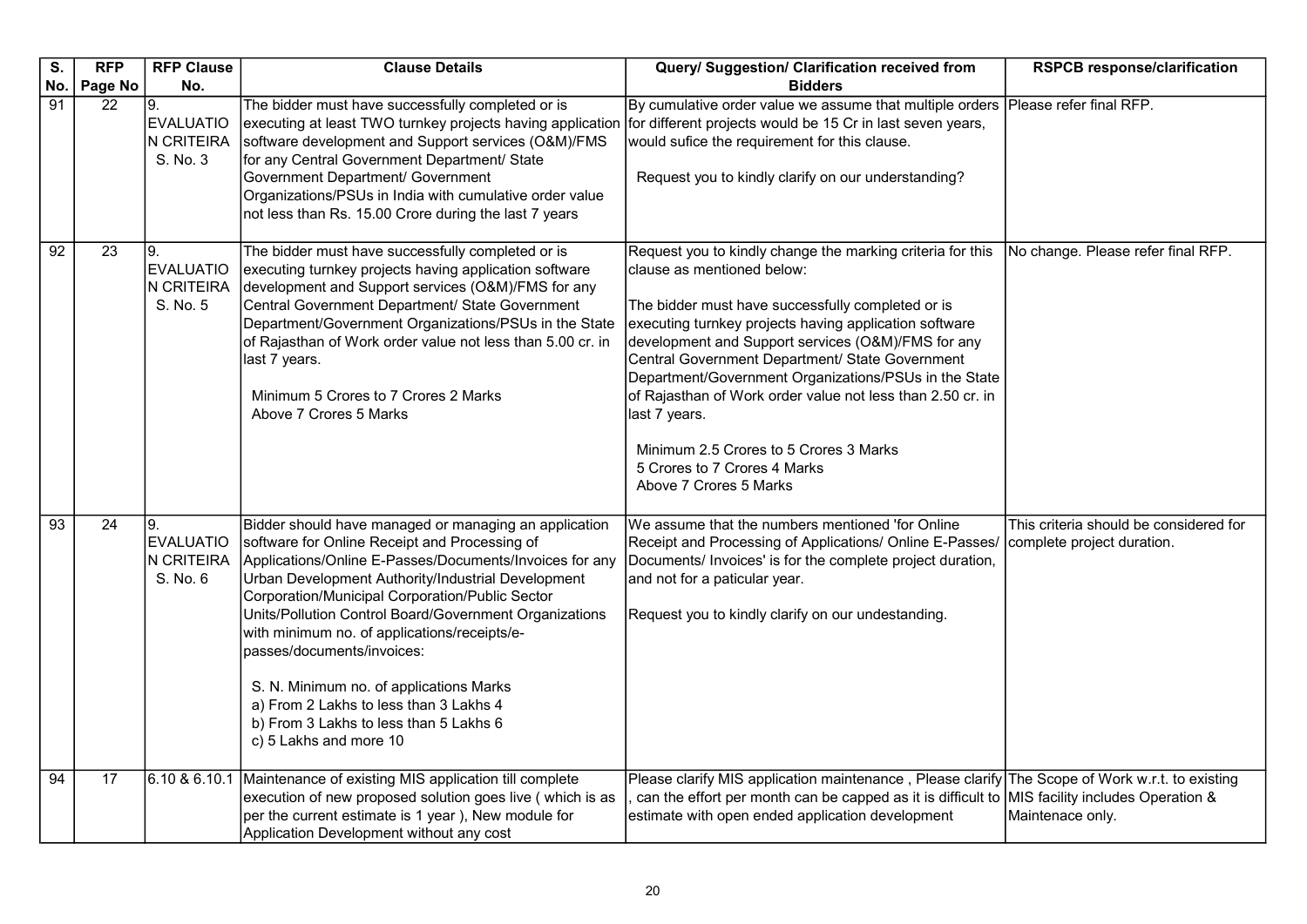| S.              | <b>RFP</b>      | <b>RFP Clause</b>                                                       | <b>Clause Details</b>                                                                                                                                                                                                                               | Query/ Suggestion/ Clarification received from                                                                                                                                                                                                                                                                 | <b>RSPCB response/clarification</b>                                                                                                                                                              |
|-----------------|-----------------|-------------------------------------------------------------------------|-----------------------------------------------------------------------------------------------------------------------------------------------------------------------------------------------------------------------------------------------------|----------------------------------------------------------------------------------------------------------------------------------------------------------------------------------------------------------------------------------------------------------------------------------------------------------------|--------------------------------------------------------------------------------------------------------------------------------------------------------------------------------------------------|
| No.             | Page No         | No.                                                                     |                                                                                                                                                                                                                                                     | <b>Bidders</b>                                                                                                                                                                                                                                                                                                 |                                                                                                                                                                                                  |
| $\overline{95}$ |                 |                                                                         |                                                                                                                                                                                                                                                     | Please confirm technology on which existing system has<br>been developed.                                                                                                                                                                                                                                      | Frontend: Dot Net<br>Backend: MS SQL                                                                                                                                                             |
| $\overline{96}$ | $\overline{12}$ | 5.0 Brief<br>Scope of<br>Work                                           | Maintain the existing MIS in running condition and carry out We understand that existing system needs to be<br>all required maintenance/ up-gradation works till the new<br>RSPCB e-governance solution 2.0 is successfully<br>executed.            | supported for MIS, till the RSPCB e-governance solution<br>2.0 is successfully executed.<br>For the same, we request RSPCB to provide complete<br>details of existing system Viz architecture, existing<br>platform, MIS reports, hardware etc which may be<br>required to support the system.                 | The basic details shall be shared with<br>the successful bidder. The Scope of<br>Work w.r.t. to existing MIS facility<br>includes Operation & Maintenace only.                                   |
| 97              | 12              | 6.0 Detailed<br>Scope of<br>Work                                        | ii. Identification and deep dive into all available documents<br>(like FRS, enhancement log, design documents, User<br>Manual etc.)                                                                                                                 | It will be better if you can provid the list of documents<br>available for each of the existing system/application which<br>are to be re-developed under RSPCB E-Governance<br>Solution 2.0 as part of the scope of this tender.                                                                               | Please refer final RFP.                                                                                                                                                                          |
| $\overline{98}$ | 13              | 6.0 Detailed<br>Scope of<br>Work                                        | The scope of RSPCB E-Governance Solution 2.0 will cover We request you to please share a clear list of the core<br>following tentative new modules along with core application application and new modules.<br>in the following suggestive manner.  |                                                                                                                                                                                                                                                                                                                | Please refer final RFP.                                                                                                                                                                          |
| $\overline{99}$ | 14              | 6.2 Design &<br>Development<br>of RSPCBE-<br>Governance<br>Solution 2.0 | Maintain the existing MIS in running condition and carry out As current vendors of the respective systems will be more<br>all required maintenance/ up-gradation works till the new<br>RSPCB e-governance solution 2.0 is successfully<br>executed. | suitable to manage / maintain till new RSPCB e-<br>governance solution 2.0 is successfully executed, we<br>suggest this activity should be taken care by respective<br>vendors only. Please consider.                                                                                                          | The basic details shall be shared with<br>the successful bidder. The Scope of<br>Work w.r.t. to existing MIS facility<br>includes Operation & Maintenace will<br>lie with sucessful bidder only. |
| 100             | $\overline{12}$ | 5.0 Brief<br>Scope of<br>Work                                           | Maintain the existing MIS in running condition and carry out We asumed that department having all required data &<br>all required maintenance/ up-gradation works till the new<br>RSPCB e-governance solution 2.0 is successfully<br>executed.      | documents like source code, executable code, user<br>manuals, technical architecture document, SRS etc and to translate the current MIS1.0 system<br>be shared with SI to Maintain the existing MIS in running<br>condition and carry out all required maintenance/ up-<br>gradation works.<br>Please confirm. | No old references are available as of<br>now. Successful bidder is required to<br>into new technology.                                                                                           |
| 101             | 15              | 6.4 Data<br>Migration                                                   | Bidder shall migrate data from existing database and<br>application to new applications and databases. RSPCB will   migrated on RSPCB E-Governance Solution 2.0.<br>make available the data to the bidder at its offices for<br>migration           | Please share the data size in GB/TB which need to be<br>Also confirm all data provided by department for migration<br>will be in soft files.                                                                                                                                                                   | 30 GB approx is the current MSSQL<br>DB size. All existing data is in<br>soft/electronic files.                                                                                                  |
| 102             | $\overline{11}$ | 3<br><b>OVERVIEW</b><br>ON<br><b>EXISTING</b><br><b>SYSTEM</b>          | Existing system is currently catering the business<br>requirements in bits and pieces and need to be upgraded<br>followed by further enhancements                                                                                                   | Please share technology stack of existing system.<br>Please confirm that How you will provide the existing<br>system/software access to SI for<br>enhancements/development of RSPCB E-Governance<br>Solution 2.0.                                                                                              | Frontend: Dot Net<br>Backend: MS SQL<br>Successful bidder will be provided<br>login access to existing system.                                                                                   |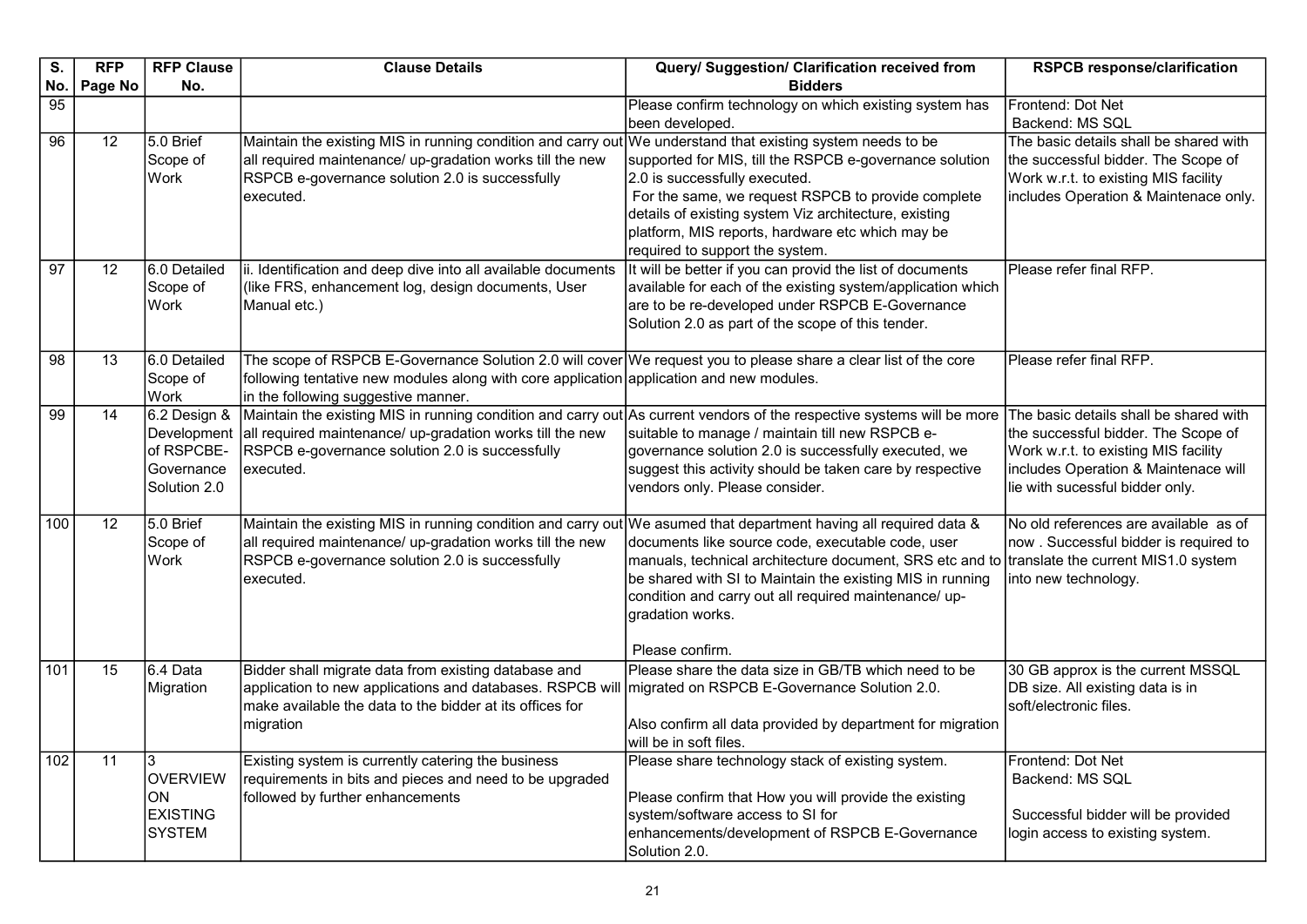| S.  | <b>RFP</b> | <b>RFP Clause</b>                                              | <b>Clause Details</b>                                                                                                                                                                                                                                                                                                                                                                                                                                                                                                                            | Query/ Suggestion/ Clarification received from                                                                                                                                                                                                                                                                                                                              | <b>RSPCB response/clarification</b>                                                                                                                                                                                  |
|-----|------------|----------------------------------------------------------------|--------------------------------------------------------------------------------------------------------------------------------------------------------------------------------------------------------------------------------------------------------------------------------------------------------------------------------------------------------------------------------------------------------------------------------------------------------------------------------------------------------------------------------------------------|-----------------------------------------------------------------------------------------------------------------------------------------------------------------------------------------------------------------------------------------------------------------------------------------------------------------------------------------------------------------------------|----------------------------------------------------------------------------------------------------------------------------------------------------------------------------------------------------------------------|
| No. | Page No    | No.                                                            |                                                                                                                                                                                                                                                                                                                                                                                                                                                                                                                                                  | <b>Bidders</b>                                                                                                                                                                                                                                                                                                                                                              |                                                                                                                                                                                                                      |
| 103 | 11         | 3<br><b>OVERVIEW</b><br>ON<br><b>EXISTING</b><br><b>SYSTEM</b> | Existing system consists of following modules/processes:<br>Ø Administrator<br>Ø Cess Management<br>Ø Consent Management<br>Ø Laboratory Management<br>Ø Store Management<br>Ø Waste Management<br>Ø Account & Budgetary<br>Ø Receipt & Dispatch<br>Ø File Tracking System<br>Ø Online Continuous Emission/Effluent Monitoring<br>System<br>Ø Personal Information System - Rajkaj (RSPCB using<br>the application developed under supervision of Govt of<br>Rajasthan)<br>Ø Legal management- LITES<br>Ø Grievance management-Rajasthan Sampark | We would request to provide more details of existing<br>system like underlying technology/ platform                                                                                                                                                                                                                                                                         | Frontend: Dot Net<br>Backend: MS SQL<br>Successful bidder will be provided login<br>access to existing system<br>Options: Guest Login. Also reference<br>link of website for walk-through of<br>existing application |
| 104 | 11         | 3<br><b>OVERVIEW</b><br>ON<br><b>EXISTING</b><br><b>SYSTEM</b> | Existing system consists of following modules/processes:                                                                                                                                                                                                                                                                                                                                                                                                                                                                                         | We would request to provide more details of existing<br>system like underlying technology/ platform                                                                                                                                                                                                                                                                         | Frontend: Dot Net<br>Backend: MS SQL<br>Successful bidder will be provided login<br>access to existing system<br>Please refer final RFP.                                                                             |
| 105 | 12         | 5.0 Brief<br>Scope of<br>Work                                  | Study and Understanding of Existing RSPCB MIS to<br>ensure redressal of issues presently encountered in<br>existing MIS.                                                                                                                                                                                                                                                                                                                                                                                                                         | Please provide the list of all the known issues & hotspots<br>in the current MIS?                                                                                                                                                                                                                                                                                           | All the required details will be provided<br>to the Successful bidder. As of now,<br>current MIS 1.0 is up and running. Also<br>refer RFP for details.                                                               |
| 106 | <b>NA</b>  | NA                                                             | Generic                                                                                                                                                                                                                                                                                                                                                                                                                                                                                                                                          | Any existing tools or methodologies available with the<br>RSPCB for the below? Please provide details:<br>1) Requirements handling<br>2) Test case/scenario authoring tools<br>3) Iterative test executions<br>3) Defect management<br>4) Reporting and documentation<br>5) Performance test tools<br>6) Security test tools<br>7) Application monitoring tools (APM tools) | All the required details will be provided<br>to the Successful bidder.                                                                                                                                               |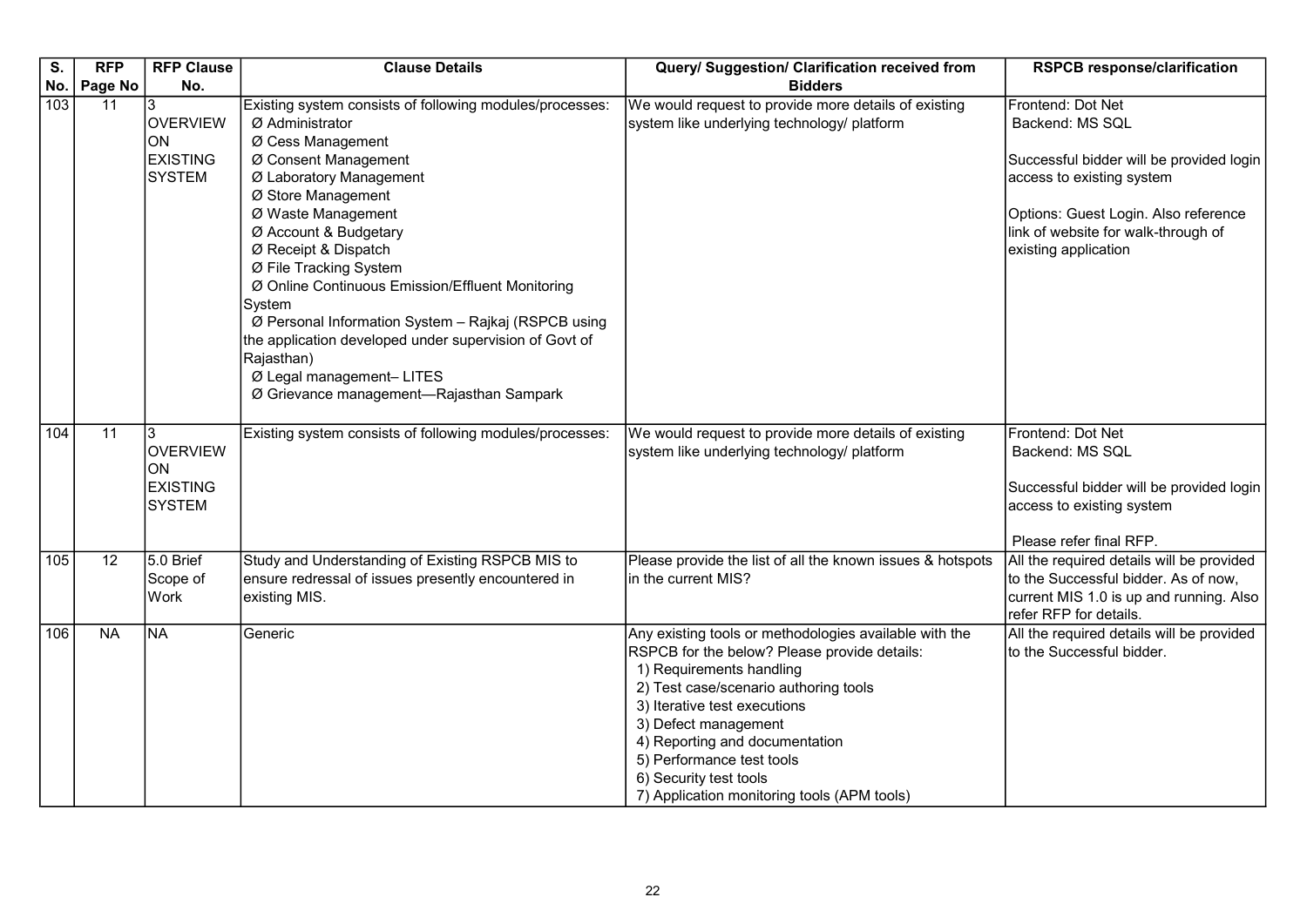| $\overline{\mathsf{s}}$ . | <b>RFP</b>       | <b>RFP Clause</b>                                                                       | <b>Clause Details</b>                                                                                                                                                                                                                                            | Query/ Suggestion/ Clarification received from                                                                                                                                                                                                       | <b>RSPCB response/clarification</b>                                                                                                                                                           |
|---------------------------|------------------|-----------------------------------------------------------------------------------------|------------------------------------------------------------------------------------------------------------------------------------------------------------------------------------------------------------------------------------------------------------------|------------------------------------------------------------------------------------------------------------------------------------------------------------------------------------------------------------------------------------------------------|-----------------------------------------------------------------------------------------------------------------------------------------------------------------------------------------------|
| No.                       | <b>Page No</b>   | No.                                                                                     |                                                                                                                                                                                                                                                                  | <b>Bidders</b>                                                                                                                                                                                                                                       |                                                                                                                                                                                               |
| 107                       | 17               | 6.10.1 New<br>Module<br>Development<br>for Product<br>enhancement                       | General                                                                                                                                                                                                                                                          | During the Maintenance phase, for the new modules<br>developed & upgrades undertaken, how is the<br>Vulnerability Test (VAPT) planned?                                                                                                               | Please refer final RFP. SI is required to<br>conduct & clear Security Audit annually.                                                                                                         |
| 108                       | $\overline{18}$  | 6.10.2<br>Change<br>Request<br>Management                                               | iv. Implementation of the change - The change will be<br>implemented in accordance to the mutual understanding<br>on agreed cost, effort, and schedule by the bidder&<br><b>RSPCB</b>                                                                            | As per the referred clause our understanding is that, for<br>new change request RSPCB wil take the effort estimation<br>and cost estimation separately.<br>Please confirm.                                                                           | Change requests are within the Scope<br>of SI and no additional cost will be paid<br>to SI.                                                                                                   |
| 109                       | 18               | 6.10.2<br>Change<br>Request<br>Management                                               | The team would be responsible for following activities<br>under new development including mobile application based<br>and would follow software development life cycle as below<br>and not limited to:                                                           | Please confirm mobile application development is also<br>part of scope of work, also share the technologies on<br>which plateform mobile application required.                                                                                       | Mobile Application Development is in<br>the Scope of Work of SI. Technology<br>related decisions will be taken jointly<br>on a later stage with no cost<br>implications to SI and purchaser.  |
| 110                       | 18               | 6.10.3 Bullet<br>point no.4<br>Maintenance<br>of RSPCB E-<br>Governance<br>Solution 2.0 | Managing all the Bugs reported in the Application Software Kindly let us know if a Bug Management Software already<br>through Bug Management Software. This Bug<br>Management software is to be deployed by the Bidder for<br>reporting of all Application Bugs. | exists in the system. If yes, Can the existing software be<br>used by the bidder or a new Bug Management Software is<br>to be deployed.                                                                                                              | Existing Software is to be<br>discarded/discontinued post Go-Live.<br>Support module (online call log register<br>as specified in Helpdesk Management)<br>is in SoW of SI to log/report bugs. |
| 111                       | 128              | CHAPTER -8<br>MISCELLEA<br>NEOUS<br>A) User<br>Management<br>Work Flow<br>manager       | The system should have a provision for design approval<br>workflow                                                                                                                                                                                               | Based on our experience, we would request to include a<br>GUI based workflow designer so that multi-level approval<br>and rejections can be configured on a drag and drop basis necessary manpowers for successful<br>on a no-code/ low-code manner. | Please refer clause 6.2 of SoW in RFP.<br>The SI is responsible to include all the<br>implementation of the application                                                                       |
| $\overline{112}$          | $\overline{135}$ | CHAPTER-8<br>MISCELLEA<br>NEOUS<br>C) Web<br>Admin<br>Citizen<br>Portal                 | The System should have a provision for admin to receive<br>Online Applications.                                                                                                                                                                                  | We would request an Online Form Builder which can be<br>used to create forms on a drag-and-drop basis. This will<br>enable even non-technical users to create/modify forms<br>quickly on a no-code basis                                             | SI can use any technology tools for<br>quick development. However, there<br>shall be no cost implications to the<br>purchaser.                                                                |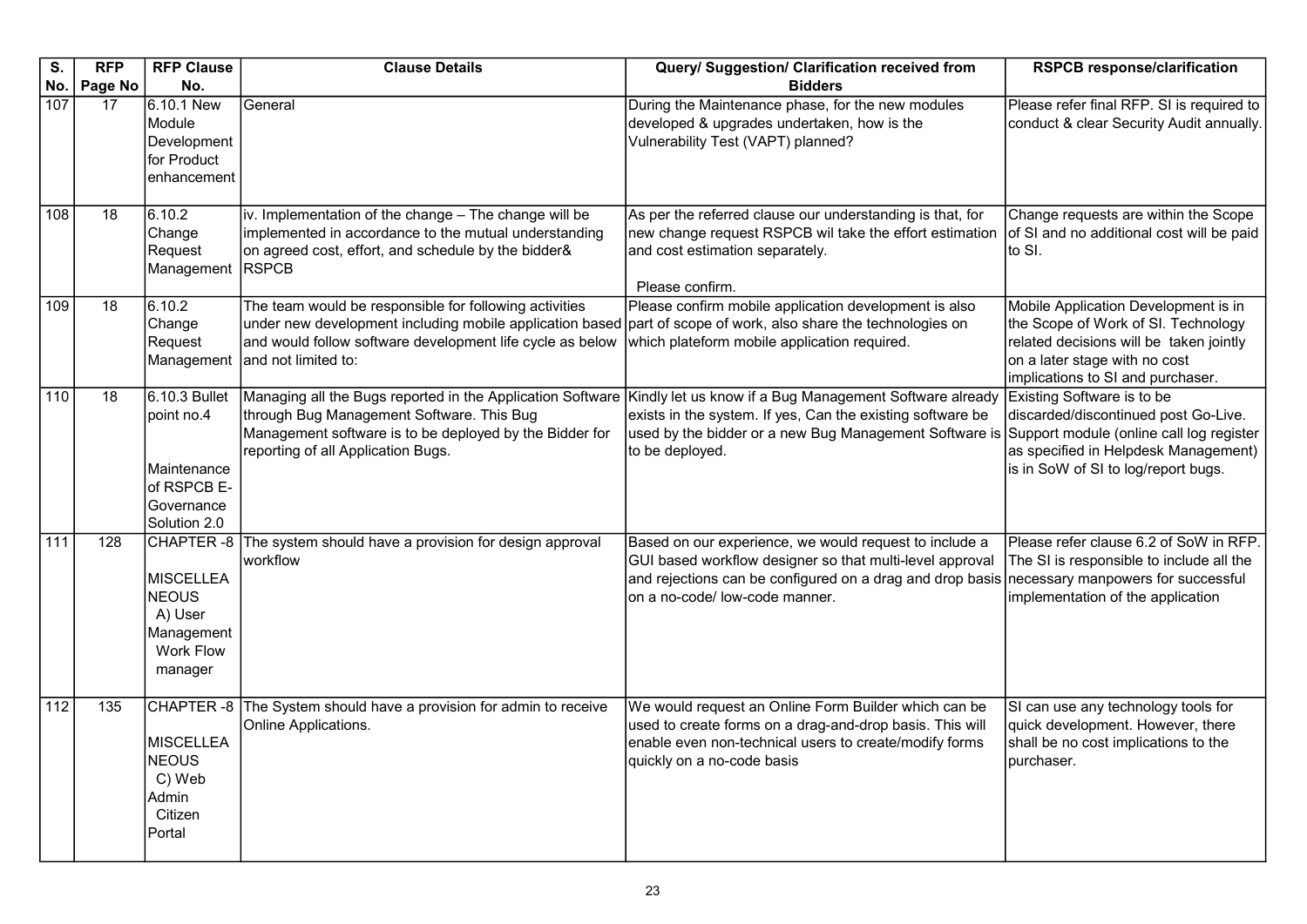| S.               | <b>RFP</b>      | <b>RFP Clause</b>                                                                 | <b>Clause Details</b>                                                                                                                                                                                                        | Query/ Suggestion/ Clarification received from                                                                                                                                                                                                                    | <b>RSPCB response/clarification</b>                                                                                                                                                                                                                                  |
|------------------|-----------------|-----------------------------------------------------------------------------------|------------------------------------------------------------------------------------------------------------------------------------------------------------------------------------------------------------------------------|-------------------------------------------------------------------------------------------------------------------------------------------------------------------------------------------------------------------------------------------------------------------|----------------------------------------------------------------------------------------------------------------------------------------------------------------------------------------------------------------------------------------------------------------------|
| No.              | Page No         | No.                                                                               |                                                                                                                                                                                                                              | <b>Bidders</b>                                                                                                                                                                                                                                                    |                                                                                                                                                                                                                                                                      |
| $\overline{113}$ | 128             | MISCELLEA<br><b>NEOUS</b><br>A) User<br>Management<br><b>Work Flow</b><br>manager | CHAPTER -8 The system should have a provision for design approval<br>workflow                                                                                                                                                | Based on our experience, we would request to include a<br>GUI based workflow designer so that multi-level approval<br>and rejections can be configured on a drag and drop basis necessary manpowers for successful<br>on a no-code/ low-code manner.              | Please refer clause 6.2 of SoW in RFP.<br>The SI is responsible to include all the<br>implementation of the application                                                                                                                                              |
| 114              | 135             | <b>MISCELLEA</b><br><b>NEOUS</b><br>C) Web<br><b>Admin</b><br>Citizen<br>Portal   | CHAPTER -8 The System should have a provision for admin to receive<br>Online Applications.                                                                                                                                   | We would request an Online Form Builder which can be<br>used to create forms on a drag-and-drop basis. This will<br>enable even non-technical users to create/modify forms<br>quickly on a no-code basis                                                          | SI can use any technology tools for<br>quick development. However, there<br>shall be no cost implications to the<br>purchaser.                                                                                                                                       |
| 115              | 19              | $\overline{7.2}$<br>Responsibiliti<br>es of the<br>Selected<br>Bidder:            | Looking at the pandemic situation of COVID-19, the bidder<br>should develop an Online Central Monitoring Tool to<br>monitor and view the status of Man-Hour login and work<br>done by manpower resources under this project. | Since the contract is for fulfillment of the Scope of work<br>rather than time & Material, This Overhead of developing<br>the Online Cenral Monitoring tool may not be of any<br>essence                                                                          | Online Central Monitoring tool or<br>commonly known as a "Project<br>Management Portal" is necessary to<br>monitor the progress of project. The SI<br>may use any avaliable tool for the<br>purpose.                                                                 |
| 116              |                 |                                                                                   | General                                                                                                                                                                                                                      | Kindly add Bidder definition:- The Eligibility Criteria should<br>be met by wholly owned subsidiary or parent company of<br>the bidder                                                                                                                            | No Change. Please refer final RFP                                                                                                                                                                                                                                    |
| 117              | $\overline{12}$ | 5.0 Brief<br>Scope of<br>Work                                                     | Product enhancement by continued development &<br>Maintenance of application for 4 years after go live.                                                                                                                      | When you are using the term 'Product' here we want to<br>know exactly which solution (or component) you are<br>referring to?                                                                                                                                      | Integrated E-Governance Solution 2.0<br>for Rajasthan State Pollution<br>Control Board (RSPCB)                                                                                                                                                                       |
| 118              | 14              | 6.2 Design &<br>Development<br>of RSPCBE-<br>Governance<br>Solution 2.0           | The selected bidder shall establish the development<br>environment at their own data center and provide the<br>requisite access to onsite/offsite development team for the<br>complete contractual period.                   | "Data Center" is a very broad term. We understand that<br>separate Data Center is not required by by the term "Data<br>Center" you mean to say that bidder shall establish the<br>develoopment environment at their own premise. Please<br>confirm or correct us. | Agreed. Please refer final clause in the<br>final RFP as "The selected bidder shall<br>establish the local application<br>development environment and provide<br>the requisite access to onsite/offsite<br>development team for the complete<br>contractual period." |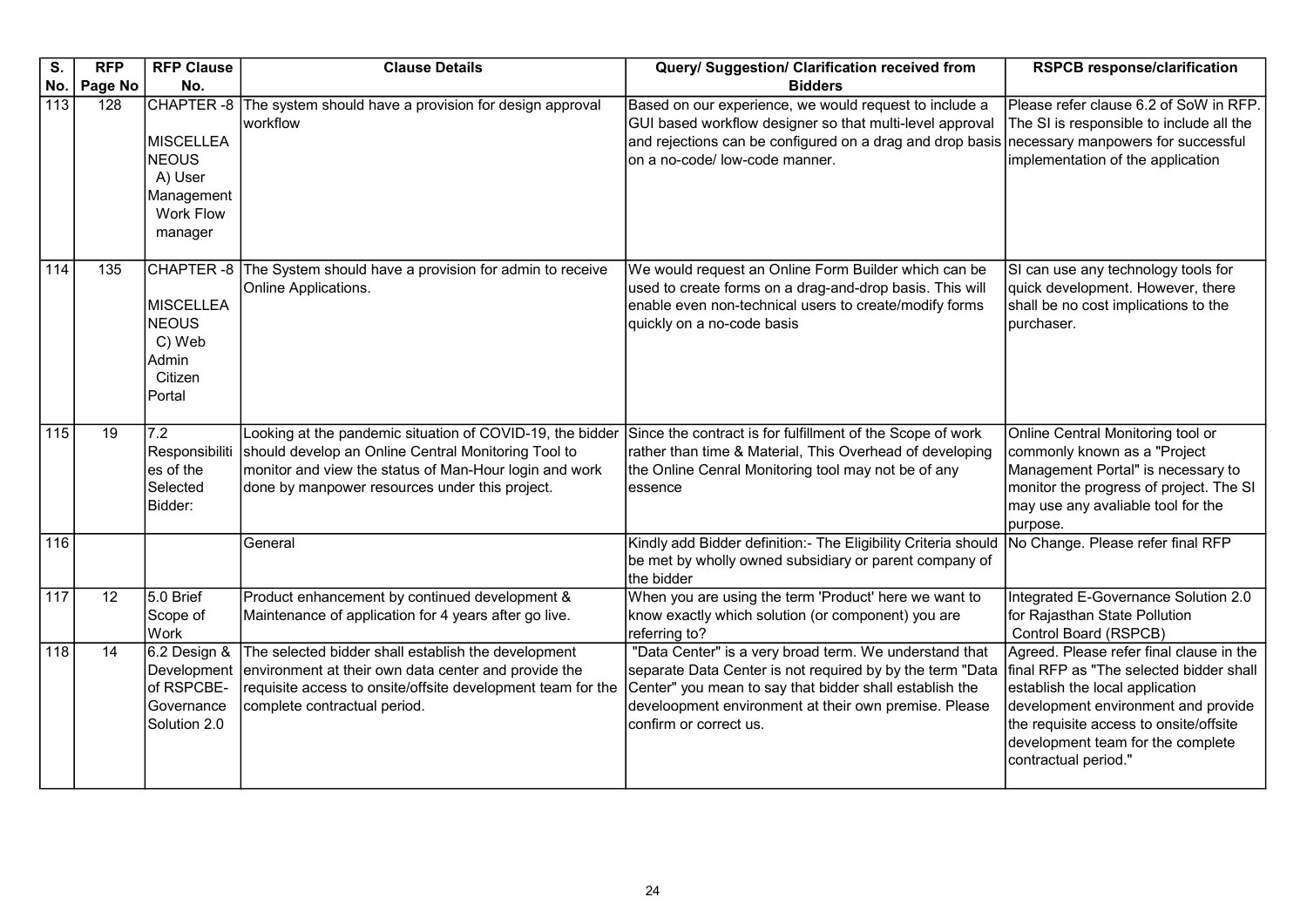| S.               | <b>RFP</b> | <b>RFP Clause</b>                     | <b>Clause Details</b>                                                                                                                               | Query/ Suggestion/ Clarification received from                                                                                                                                                                                                                                                                              | <b>RSPCB response/clarification</b>                                                                                                                                                   |
|------------------|------------|---------------------------------------|-----------------------------------------------------------------------------------------------------------------------------------------------------|-----------------------------------------------------------------------------------------------------------------------------------------------------------------------------------------------------------------------------------------------------------------------------------------------------------------------------|---------------------------------------------------------------------------------------------------------------------------------------------------------------------------------------|
| No.              | Page No    | No.                                   |                                                                                                                                                     | <b>Bidders</b>                                                                                                                                                                                                                                                                                                              |                                                                                                                                                                                       |
| $\overline{119}$ | 80-81      | CHAPTER 2.<br>A) Waste<br>Management  | Transportation of Hazardous and other wastes:<br>All Transporters should be GPS enabled.<br>All vehicles should be tracked with GPS enabled system. | We assume that supply & installation of GPS devices is<br>not part of the scope of this tender however, development<br>& implementation of vehicle tracking feature is part of the<br>scope. Please confirm.                                                                                                                | Yes. Supply & Installation of GPS<br>devices is not part of the scope of this<br>tender however, development &<br>implementation of vehicle tracking<br>feature is part of the scope. |
| 120              |            | General                               | <b>SMS Gateway</b>                                                                                                                                  | We assume that SMS Gateway will be provided by<br>RSPCB. Bidder will only responsible for integration of<br>SMS Gateway into the solution. Please confirm.                                                                                                                                                                  | Yes. SMS Gateway will be provided by<br>RSPCB. SI will be responsible for<br>integration of SMS Gateway into the<br>solution.                                                         |
| 121              |            | General                               | <b>Digital Signature</b>                                                                                                                            | We assume that all required software and hardware for<br>Digital Signature will be procured and provided by<br>RSPCB. Bidder will only responsible for integration of<br>Digital Signature into the solution. Please confirm.                                                                                               | Digital Signature will be procured and<br>provided by RSPCB. Bidder will be<br>responsible for integration of Digital<br>Signature into the solution.                                 |
| 122              | 12         | 5.0 Brief<br>Scope of<br>Work         | Design & Development of RSPCB E-Governance Solution<br>2.0 as per requirement of the State Board                                                    | Our understanding is that bider have to collect all the<br>requirement, understand the existing system and develop<br>the RSPCB E-Governance Solution 2.0. from scratch on<br>new technology.<br>Please confirm.                                                                                                            | Please refer final RFP.                                                                                                                                                               |
| 123              | 147        | Non-<br>Functional<br>(iv)Flexibility | The System shall provide support<br>documents/reports/procedure guidelines and any other<br>Requirements required formats in both English & Tamil   | We believe Tamil here is a typing mistake. Would request<br>to clarify on the expected language for translation<br>capability.                                                                                                                                                                                              | Please read as "The System shall<br>provide support<br>documents/reports/procedure<br>guidelines in English & Hindi (with<br>support for Unicode system)"                             |
| 124              |            | Suggestion                            | Suggestion                                                                                                                                          | Based on our experience on similar use cases, we would<br>suggest a full-text Search Engine which can process fuzzy<br>and multi-lingual search as well.<br>This will enable to user to use the overall solution easily<br>and will help them to get the results they are looking for in<br>faster manner.                  | No Change. Please refer final RFP                                                                                                                                                     |
| 125              |            | Suggestion                            | Suggestion                                                                                                                                          | Since this is an e-governance solution that also includes a No Change. Please refer final RFP<br>Citzen Portal, we would suggest to include citizen<br>engagement and collaboration features like blogs,<br>knowledge articles, discussion forums, polls, surveys, etc.<br>This will increase the interaction amoung users. |                                                                                                                                                                                       |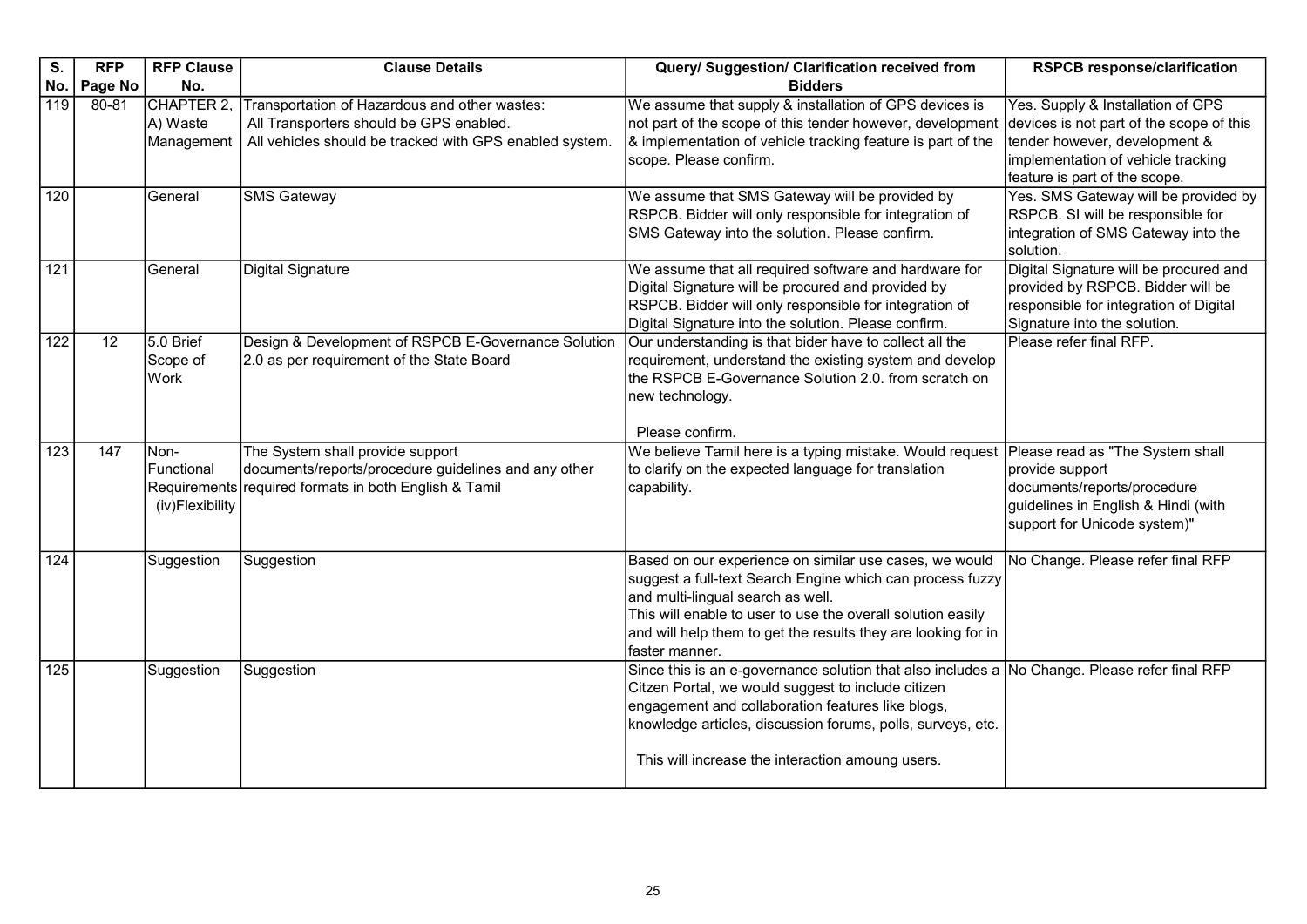| S.  | <b>RFP</b> | <b>RFP Clause</b>                     | <b>Clause Details</b>                                                                                                                             | Query/ Suggestion/ Clarification received from                                                                                                                                                                                                                                                                                                                                                                                                                                                                                                                                                                                                                                                            | <b>RSPCB response/clarification</b>                                                                                       |
|-----|------------|---------------------------------------|---------------------------------------------------------------------------------------------------------------------------------------------------|-----------------------------------------------------------------------------------------------------------------------------------------------------------------------------------------------------------------------------------------------------------------------------------------------------------------------------------------------------------------------------------------------------------------------------------------------------------------------------------------------------------------------------------------------------------------------------------------------------------------------------------------------------------------------------------------------------------|---------------------------------------------------------------------------------------------------------------------------|
| No. | Page No    | No.                                   |                                                                                                                                                   | <b>Bidders</b>                                                                                                                                                                                                                                                                                                                                                                                                                                                                                                                                                                                                                                                                                            |                                                                                                                           |
| 126 |            | Suggestion                            | Suggestion                                                                                                                                        | Based on our experience of working with various<br>government department and understanding the<br>requirments in the RSPCB tender a Content Management<br>System will be on of the critical requirement.<br>There will be a number of information, articles, content,<br>announcements, etc that will be required to be propogated<br>in either of the landing pages that are mentioned in the<br>RFP. For ease of use it will be better if business users<br>themselves are able to update such information without<br>being dependent on the IT team.<br>There for we recommend the proposed solution should<br>have a robust Content Management System(CMS) in<br>place to make system more efficient. | No Change. Pls refer final RFP. Usually<br>Content Management System (CMS)<br>remains a integral part of such<br>systems. |
| 127 | 147        | Non-<br>Functional<br>(iv)Flexibility | The System shall provide support<br>documents/reports/procedure guidelines and any other<br>Requirements required formats in both English & Tamil | We believe Tamil here is a typing mistake. Would request Please read as "The System shall<br>to clarify on the expected language for translation<br>capability.                                                                                                                                                                                                                                                                                                                                                                                                                                                                                                                                           | provide support<br>documents/reports/procedure<br>guidelines in English & Hindi (with<br>support for Unicode system)"     |
| 128 |            | Suggestion                            | Suggestion                                                                                                                                        | Based on our experience on similar use cases, we would<br>suggest a full-text Search Engine which can process fuzzy<br>and multi-lingual search as well.                                                                                                                                                                                                                                                                                                                                                                                                                                                                                                                                                  | No Change. Please refer final RFP                                                                                         |
| 129 |            | Suggestion                            | Suggestion                                                                                                                                        | Since this is an e-governance solution that also includes a No Change. Please refer final RFP<br>Citzen Portal, we would suggest to include citizen<br>engagement and collaboration features like blogs,<br>knowledge articles, discussion forums, polls, surveys, etc.                                                                                                                                                                                                                                                                                                                                                                                                                                   |                                                                                                                           |
| 130 |            | Suggestion                            | Suggestion                                                                                                                                        | Are you also looking for a Content Management System?<br>We would suggest to inlcude one as a CMS will be of<br>prime importance as per our understanding because there<br>will be a number of information, articles, content,<br>announcements, etc that will be required to be propogated<br>in either of the landing pages that are mentioned in the<br>RFP.                                                                                                                                                                                                                                                                                                                                           | No Change. Pls refer final RFP. Usually<br>Content Management System (CMS)<br>remains a integral part of such<br>systems. |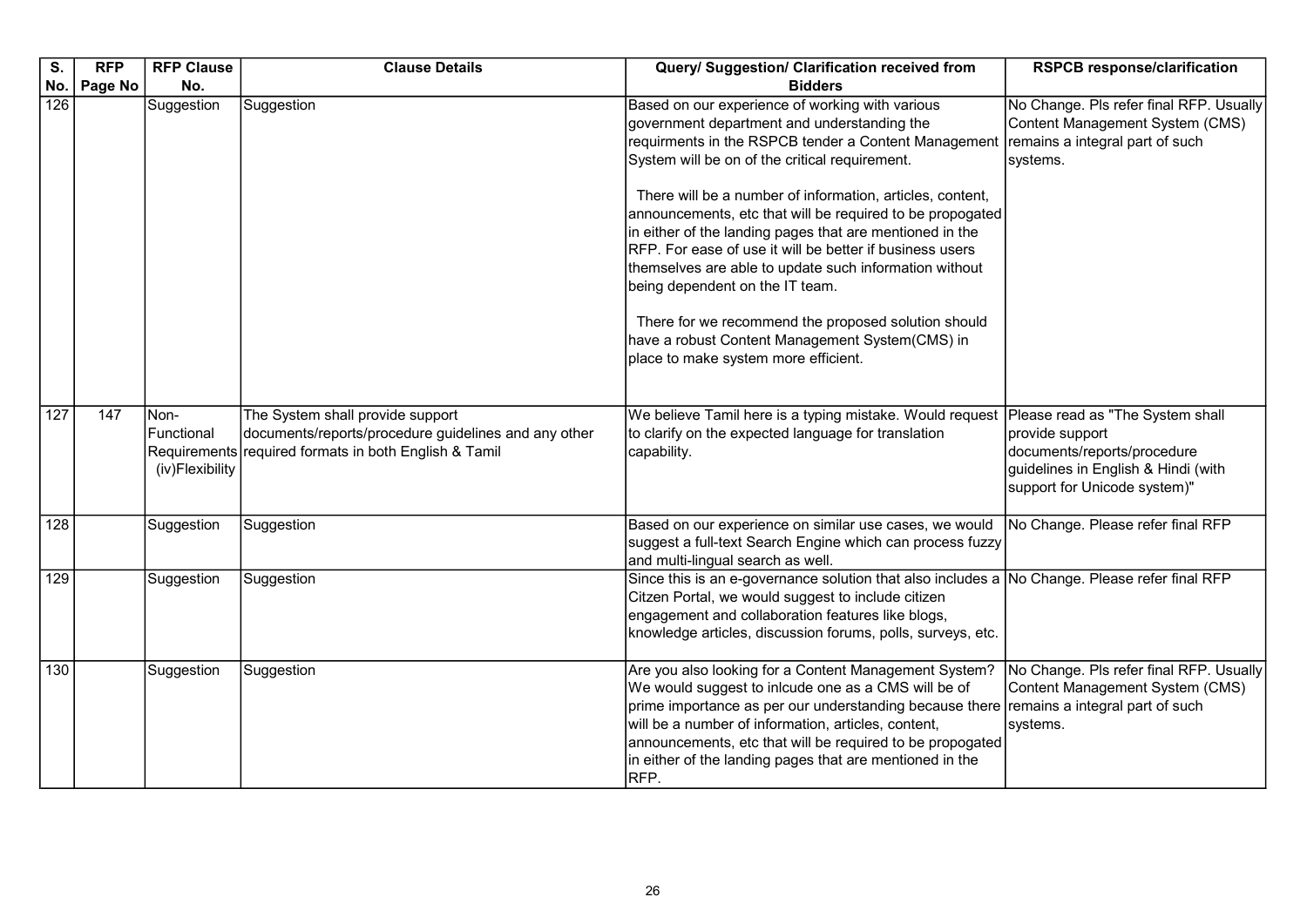| S.               | <b>RFP</b>     | <b>RFP Clause</b>                | <b>Clause Details</b>                                                                                                                       | Query/ Suggestion/ Clarification received from                                                                                                                                                                                                                                                                                                                                                                                                                                                                                                                                                                                                                                                            | <b>RSPCB response/clarification</b>                                                                                       |
|------------------|----------------|----------------------------------|---------------------------------------------------------------------------------------------------------------------------------------------|-----------------------------------------------------------------------------------------------------------------------------------------------------------------------------------------------------------------------------------------------------------------------------------------------------------------------------------------------------------------------------------------------------------------------------------------------------------------------------------------------------------------------------------------------------------------------------------------------------------------------------------------------------------------------------------------------------------|---------------------------------------------------------------------------------------------------------------------------|
| No.              | <b>Page No</b> | No.                              |                                                                                                                                             | <b>Bidders</b>                                                                                                                                                                                                                                                                                                                                                                                                                                                                                                                                                                                                                                                                                            |                                                                                                                           |
| 131              |                | Suggestion                       | Suggestion                                                                                                                                  | Based on our experience on similar use cases, we would<br>suggest a full-text Search Engine which can process fuzzy<br>and multi-lingual search as well.<br>This will enable to user to use the overall solution easily<br>and will help them to get the results they are looking for in<br>faster manner.                                                                                                                                                                                                                                                                                                                                                                                                | No Change. Pls refer final RFP                                                                                            |
| $\overline{132}$ |                | Suggestion                       | Suggestion                                                                                                                                  | Based on our experience of working with various<br>government department and understanding the<br>requirments in the RSPCB tender a Content Management<br>System will be on of the critical requirement.<br>There will be a number of information, articles, content,<br>announcements, etc that will be required to be propogated<br>in either of the landing pages that are mentioned in the<br>RFP. For ease of use it will be better if business users<br>themselves are able to update such information without<br>being dependent on the IT team.<br>There for we recommend the proposed solution should<br>have a robust Content Management System(CMS) in<br>place to make system more efficient. | No Change. Pls refer final RFP. Usually<br>Content Management System (CMS)<br>remains a integral part of such<br>systems. |
| $\overline{133}$ | 12             | 6.0 Detailed<br>Scope of<br>Work | Study of the functional specification documents including<br>the FRS, enhancements log, user manual documentation<br>of business processes. | We request you to please keep few sessions for a<br>complete walk-through of the application for all the bidders<br>so that they can understand the existing applications in a<br>better manner.                                                                                                                                                                                                                                                                                                                                                                                                                                                                                                          | Please refer final RFP.                                                                                                   |
| 134              | <b>NA</b>      | General                          | General                                                                                                                                     | Please schedule one session for demonstration &<br>presentation of existing system for better understanding of<br>requirement and challenges of existing system/software.                                                                                                                                                                                                                                                                                                                                                                                                                                                                                                                                 | Please refer final RFP.                                                                                                   |
| $\overline{135}$ |                | Request                          | Request                                                                                                                                     | In order to better understand the existing setup and its<br>challenges, we request to conduct a demo session or<br>share detailed PPT slides. This will help the bidders to<br>suggest better solutioning.                                                                                                                                                                                                                                                                                                                                                                                                                                                                                                | Please refer final RFP.                                                                                                   |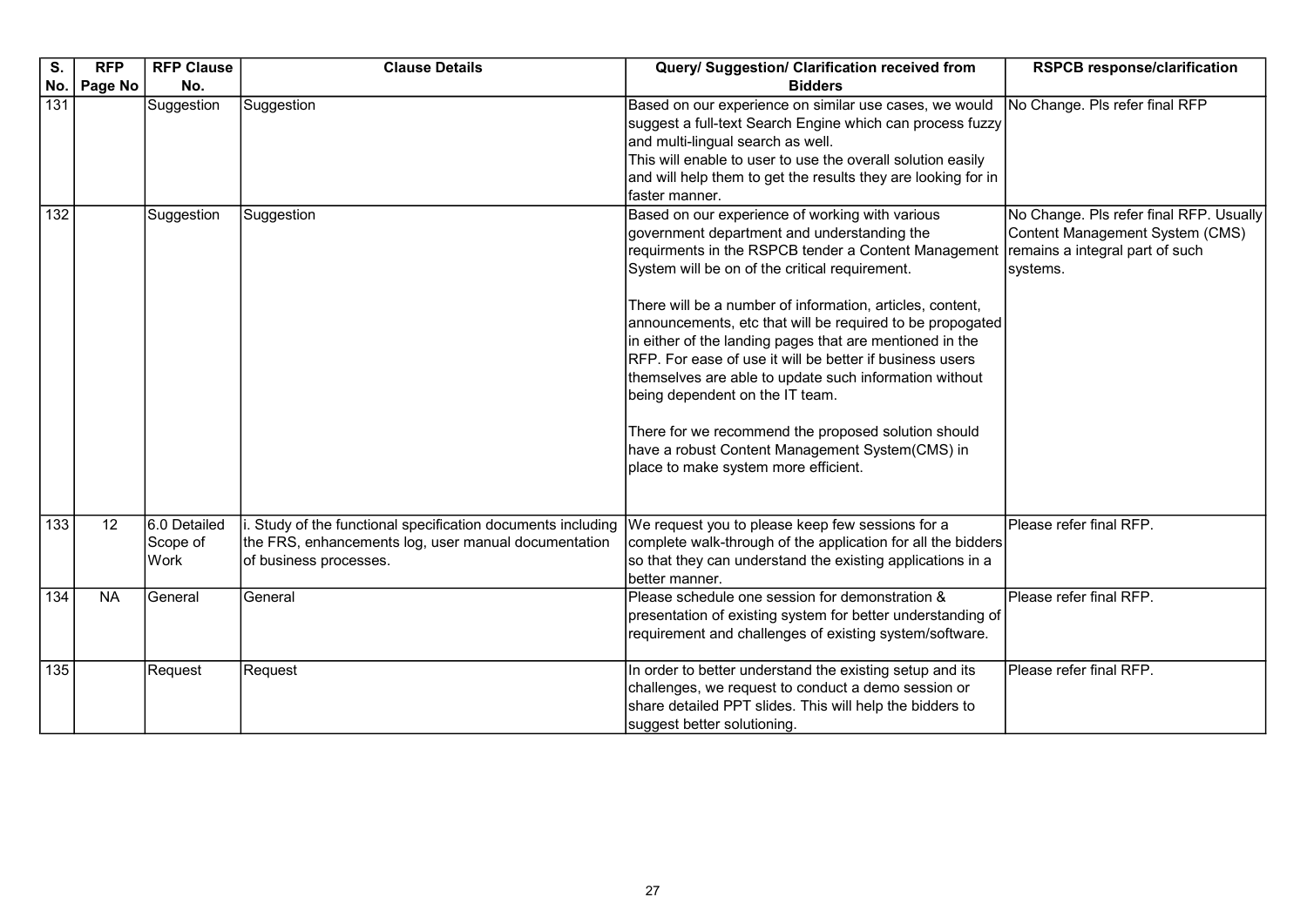| S.<br>No. | <b>RFP</b><br>Page No | <b>RFP Clause</b><br>No.                                  | <b>Clause Details</b>                                                                                                                                                                                                                                                                                                                                                                                                                                                                                                                            | Query/ Suggestion/ Clarification received from<br><b>Bidders</b>                                                                                                                                                                                      | <b>RSPCB response/clarification</b>                                                                                                                                                                                                                                                                         |
|-----------|-----------------------|-----------------------------------------------------------|--------------------------------------------------------------------------------------------------------------------------------------------------------------------------------------------------------------------------------------------------------------------------------------------------------------------------------------------------------------------------------------------------------------------------------------------------------------------------------------------------------------------------------------------------|-------------------------------------------------------------------------------------------------------------------------------------------------------------------------------------------------------------------------------------------------------|-------------------------------------------------------------------------------------------------------------------------------------------------------------------------------------------------------------------------------------------------------------------------------------------------------------|
| 136       | 11                    | 3<br><b>OVERVIEW</b><br>ION<br><b>EXISTING</b><br>Isystem | Existing system consists of following modules/processes:<br>Ø Administrator<br>Ø Cess Management<br>Ø Consent Management<br>Ø Laboratory Management<br>Ø Store Management<br>Ø Waste Management<br>Ø Account & Budgetary<br>Ø Receipt & Dispatch<br>Ø File Tracking System<br>Ø Online Continuous Emission/Effluent Monitoring<br>System<br>Ø Personal Information System - Rajkaj (RSPCB using<br>the application developed under supervision of Govt of<br>Rajasthan)<br>Ø Legal management- LITES<br>Ø Grievance management-Rajasthan Sampark | We would request to provide more details of existing<br>system like underlying technology/ platform                                                                                                                                                   | Please refer final RFP.                                                                                                                                                                                                                                                                                     |
| 137       | 15                    | 6.5 Helpdesk<br>Support<br><b>Services</b>                | The Bidder shall have to maintain an online/ offline call log<br>register with all the necessary details/ references and<br>submit the report from same to the nodal officer as and<br>when required. The format of the report would be mutually<br>decided later at appropriate time.                                                                                                                                                                                                                                                           | What are the Offline modes of logging a call?                                                                                                                                                                                                         | Please refer final RFP.                                                                                                                                                                                                                                                                                     |
| 138       | 15                    | 6.5 Helpdesk<br>Support<br>Services                       | The Bidder would setup a Helpdesk with Four executives<br>at RSPCB Head Office, Jaipur, when any one of the<br>modules goes live, for 12 months and two executives for<br>remaining period i.e. 4 years.                                                                                                                                                                                                                                                                                                                                         | Please change it to: The Bidder would setup a Helpdesk<br>with Four executives at RSPCB Head Office, Jaipur, or<br>any part of India when any one of the modules goes live,<br>for 12 months and two executives for remaining period i.e.<br>4 years. | No Change. Please refer final RFP                                                                                                                                                                                                                                                                           |
| 139       | 15                    | 6.5 Helpdesk<br>Support<br>Services                       | The Bidder would setup a Helpdesk with Four executives<br>at RSPCB Head Office, Jaipur, when any one of the<br>modules goes live, for 12 months and two executives for<br>remaining period i.e. 4 years. To setup helpdesk RSPCB<br>shall provide a dedicated telephone line and seating space<br>at the Helpdesk.                                                                                                                                                                                                                               | Kindly confirm if bidder has to provide the helpdesk<br>executives with desktop/laptop only and other infra such<br>as internet connectivity, dedicated telephone line and<br>seating space at the Helpdesk would be provided by the<br>board.        | The clause in the RFP is self<br>explantatory i.e. " RSPCB shall provide<br>a dedicated telephone line, internet and<br>seating space at the Helpdesk". Other<br>then these, provisions like availiablity of<br>Laptop and Mobile device with all<br>helpdesk associates will be the<br>responsiblity of SI |
| 140       | 53                    | 16. Hours of<br>Operation<br>(Help Desk):                 | Hours of Help Desk operation: 9:30 AM to 6:30 PM and on<br>all seven days.                                                                                                                                                                                                                                                                                                                                                                                                                                                                       | We request you to amend the clause as under: Hours of<br>Help Desk operation: 9:30 AM to 6:30 PM and on Monday<br>to Friday which are as per working hours of the<br>department office                                                                | No Change. Please refer final RFP                                                                                                                                                                                                                                                                           |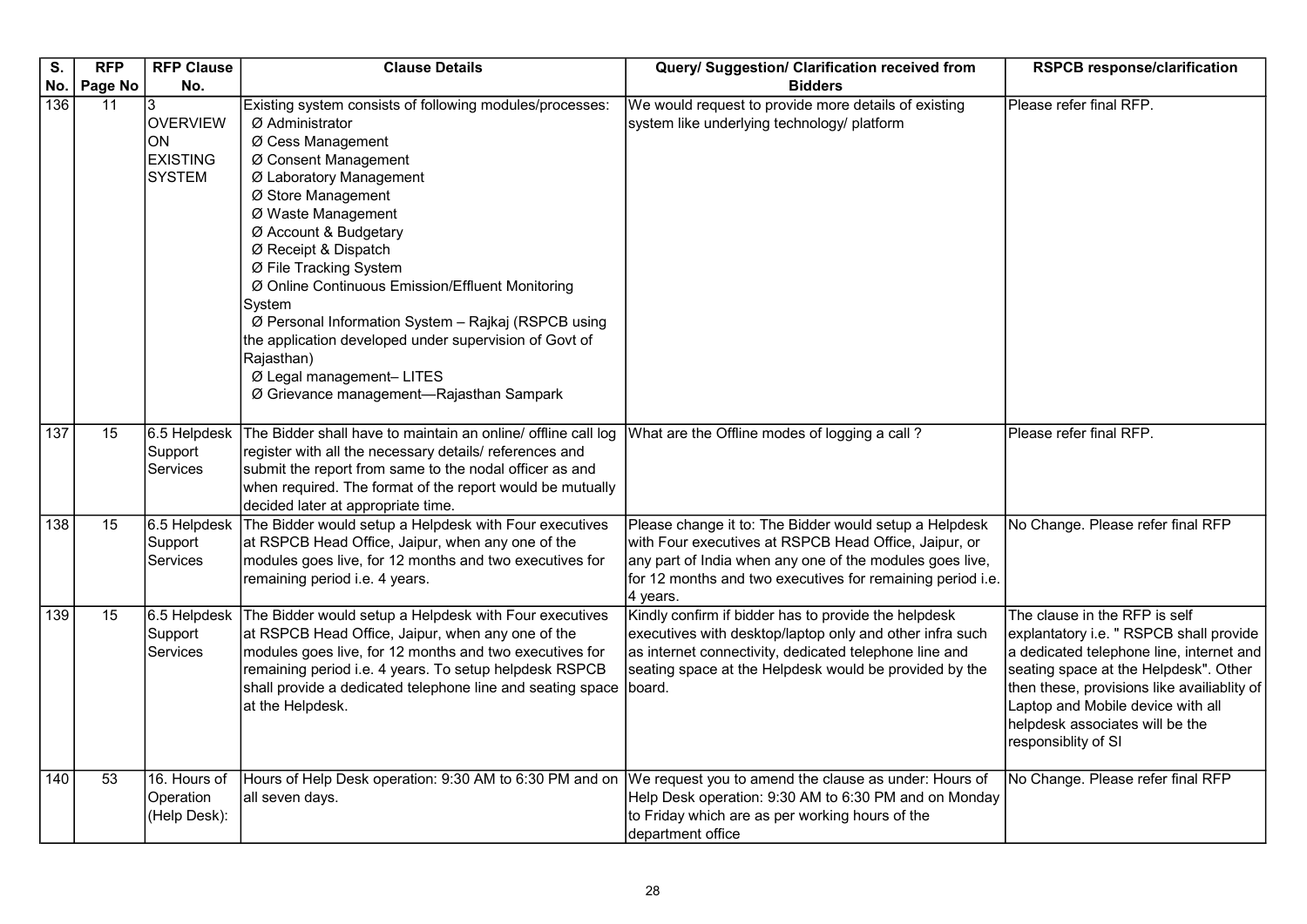| S.              | <b>RFP</b> | <b>RFP Clause</b>                   | <b>Clause Details</b>                                                                                                                                                                                                     | Query/ Suggestion/ Clarification received from                                                                                                                                                                                                                                                                                                                                                                                                                                                                            | <b>RSPCB response/clarification</b>                                                                                                                                                                          |
|-----------------|------------|-------------------------------------|---------------------------------------------------------------------------------------------------------------------------------------------------------------------------------------------------------------------------|---------------------------------------------------------------------------------------------------------------------------------------------------------------------------------------------------------------------------------------------------------------------------------------------------------------------------------------------------------------------------------------------------------------------------------------------------------------------------------------------------------------------------|--------------------------------------------------------------------------------------------------------------------------------------------------------------------------------------------------------------|
| No.             | Page No    | No.                                 |                                                                                                                                                                                                                           | <b>Bidders</b>                                                                                                                                                                                                                                                                                                                                                                                                                                                                                                            |                                                                                                                                                                                                              |
| 141             | 15         | 6.5 Helpdesk<br>Support<br>Services | The department-users should be allowed to create a ticket<br>for any problem faced by him and same should be closed<br>only by him after the resolution of the problem using Issue<br>management software to be provided. | Please confirm that department having any Issue<br>management software or bidder has to provide the same.                                                                                                                                                                                                                                                                                                                                                                                                                 | Issue management software / Helpdesk<br>Module / Support module is in SoW of<br>bidder.                                                                                                                      |
| $\frac{142}{ }$ | 15         | 6.5 Helpdesk<br>Support<br>Services | General                                                                                                                                                                                                                   | Please share the sitting place details from where helpdesk   Helpdesk setup shall be at Head Office,<br>executive perform their duties.                                                                                                                                                                                                                                                                                                                                                                                   | RSPCB, Jhalana Doongari Jaipur.                                                                                                                                                                              |
| 143             | 14         | 6.3<br>Integration                  | c) Rajdharaa (State GIS platform)                                                                                                                                                                                         | We would like to know about both, the purpose of<br>integrating the proposed application with State GIS<br>platform and the exact data to be shard among the TWO<br>systems. 2. Kindly share a complete list of entities the<br>data of which are to be considered for integration pupose.                                                                                                                                                                                                                                | Rajdharaa application contains the geo-<br>spatial data of various layers of GoR<br>entities/functionings. Through<br>RSPCBMIS 2.0, these data sets are to<br>be consumed in the application through<br>API. |
| 144             | 15         | 6.3<br>Integration                  | h) LITES                                                                                                                                                                                                                  | We would like to know the purpose, exact data and the<br>method of integration along with the details of the 'LITES'<br>system.                                                                                                                                                                                                                                                                                                                                                                                           | LITES is litigation management system<br>of the State and this is to be integrated<br>with RSPCBMIS2.0 as a policy<br>decision.                                                                              |
| 145             | 15         | 6.3<br>Integration                  | (i) OCEMS-Online continuous emission/ effluent quality<br>monitoring system (Ref Appendix-B), k) CAAQMS-<br>Continuous Ambient Air Quality monitoring system (Ref<br>Appendix-B)                                          | 1. We would like to know the purpose, exact data and the<br>method of integration along with the details of the<br>'OCEMS' system., 2. We would like to know the purpose,<br>exact data and the method of integration along with the<br>details of the 'CAAQMS' system., 3. We assume that we<br>will get the centralized & single API/Web-services to get<br>the data. Kindly confirm or correct us by providing more<br>details about this integration., 4. What will be the quantum<br>& frequency (velocity) of data? | <b>OCEMS</b> and CAAQMS applications are<br>to be integrated with RSPCBMIS2.0.                                                                                                                               |
| 146             | 15         | 6.3<br>Integration                  | m) Weigh bridge integration with Waste Management                                                                                                                                                                         | 1. Approximately from how many 'Weigh bridges' the data<br>is to be fetched?<br>2. What is the method of integration?<br>3.Is it part of the scope of bidder?<br>4. We assume that we will get the centralized & single<br>API/Web-services to get the data. Kindly confirm or<br>correct us by providing more details about this integration.<br>5. What will be the quantum & frequency (velocity) of<br>data?                                                                                                          | Please refer final RFP.                                                                                                                                                                                      |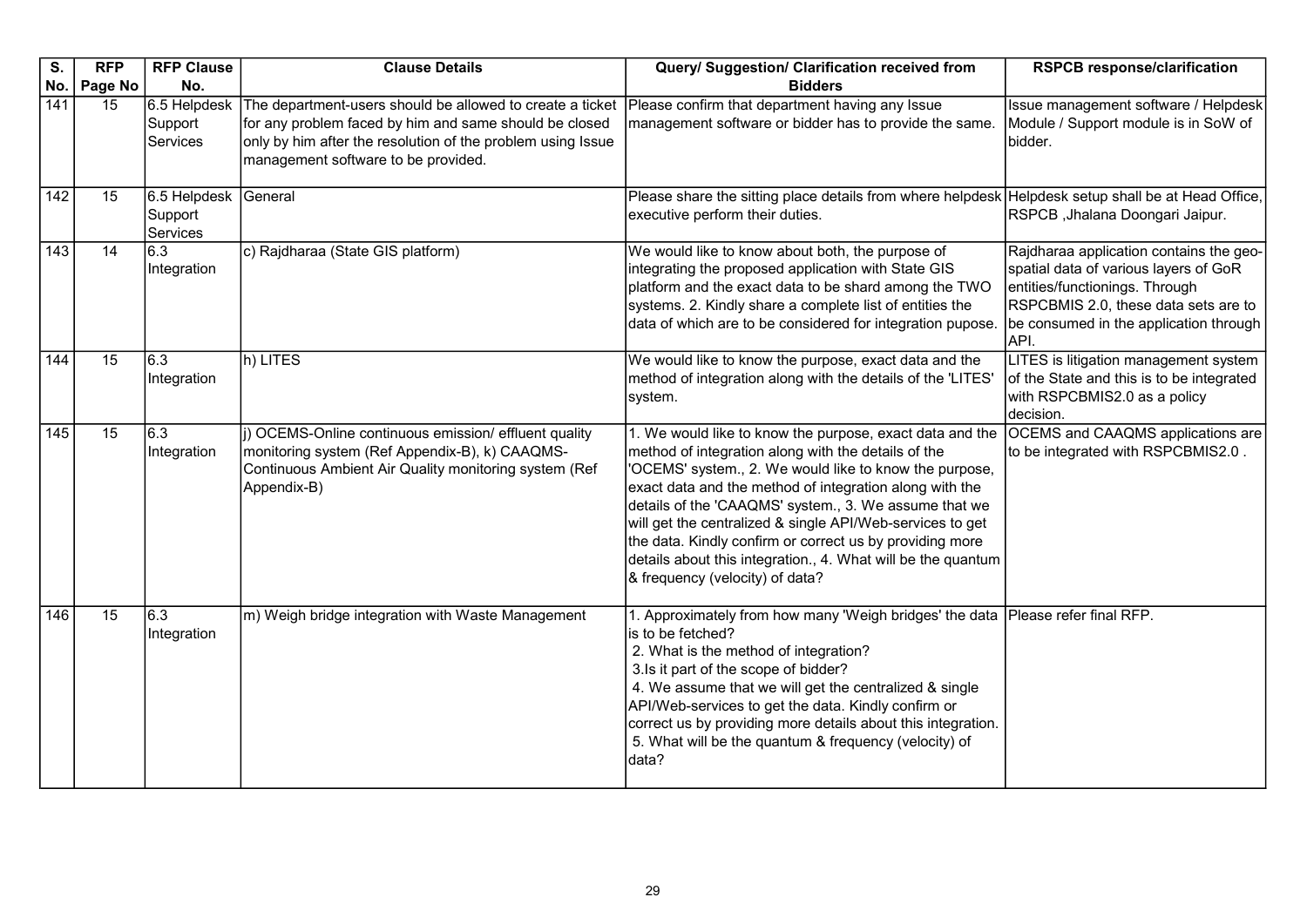| S.  | <b>RFP</b>      | <b>RFP Clause</b>                                                                                                                      | <b>Clause Details</b>                                                                                                                                                                                                    | Query/ Suggestion/ Clarification received from                                                                                                                                                                                                                                                                                 | <b>RSPCB response/clarification</b>                                                                                                                 |
|-----|-----------------|----------------------------------------------------------------------------------------------------------------------------------------|--------------------------------------------------------------------------------------------------------------------------------------------------------------------------------------------------------------------------|--------------------------------------------------------------------------------------------------------------------------------------------------------------------------------------------------------------------------------------------------------------------------------------------------------------------------------|-----------------------------------------------------------------------------------------------------------------------------------------------------|
| No. | Page No         | No.                                                                                                                                    |                                                                                                                                                                                                                          | <b>Bidders</b>                                                                                                                                                                                                                                                                                                                 |                                                                                                                                                     |
| 147 | 15              | $\overline{6.3}$<br>Integration                                                                                                        | o) Interstate manifest system for hazardous waste and e-<br>waste                                                                                                                                                        | 1. We would like to know the purpose, exact data and the<br>method of integration along with the details of the 'various<br>applications of other states'. 2. How many applications of<br>other states are to be integrated? Please provide a<br>complete list, 3. What will be the quantum & frequency<br>(velocity) of data? | To ensure effective implementation of<br>Manifest management system laid<br>down under various Rules, integration<br>with other States is required. |
| 148 | $\overline{12}$ | 5.0 Brief<br>Scope of<br>Work                                                                                                          | Integration of RSPCB E-Governance Solution 2.0 with Inter We understand that the required SMS gateway and<br>Departmental Applications (Government/Semi<br>Government/ Autonomous/Private)                               | Payment Gateway would be provided by the department,<br>bidder has to only integrate them.                                                                                                                                                                                                                                     | Yes. The existing SMS Gateway and<br>Payment Gateway (RPP) will be<br>provided to the successful bidder for<br>integration through exisitng API's   |
| 149 | 13              | 6.2 Design &<br>Development<br>of RSPCBE-<br>Governance<br>Solution 2.0                                                                | The scope of RSPCB E-Governance Solution 2.0 will cover Could you please provide the list of integrations which the<br>following tentative new modules along with core<br>application in the following suggestive manner | existing core application already supports? Also prove<br>their integration XML formats and data level details of the<br>various reports it currently supports.                                                                                                                                                                | The detailed SoW elaborates the<br>requirement. The details on<br>implemented/ongoing integrations will<br>lbe shared with successful bidder.       |
| 150 | 13              | 6.2 Design &<br>Development<br>of RSPCBE-<br>Governance<br>Solution 2.0                                                                | The selected bidder shall deploy the resources (as<br>mentioned in Appendix A) onsite/offsite to develop the<br>RSPCB E-Governance Application 2.0 as per instructions<br>of RSPCB.                                      | Please provide type of resources and number of resource<br>per type to be deployed ONSITE during development<br>phase and 4 years of support and maintenance phase.                                                                                                                                                            | Please refer final RFP.                                                                                                                             |
| 151 | 55              | 22. Penalty<br>for Non-<br>Availability of<br>deployed<br>Personnel/<br>Resources/<br>Manpower                                         | A Maximum of 18 leaves per year (4.5 per quarter on pro<br>rata basis) shall be allowed for resources deployed onsite<br>at RSPCB Office(s)                                                                              | We request to kindly provide details on the resources to<br>be deployed onsite, i.e, (1) How many resources to be<br>deployed onsite, (2) Qualification and experience of the<br>resources to be deployed onsite, (3) What will be period of<br>deployment of each resource                                                    | Please refer final RFP.                                                                                                                             |
| 152 | 53              | Project<br>Development<br>Approach,<br>Design,<br>Development,<br>Implementati<br>on of<br>Integrated E-<br>Governance<br>Solution 2.0 | Deployment of Module/Sub-module/Process wise team for<br>development of RSPCB E-Governance Application<br>modules and preparation of detailed Project Plan with<br>timelines                                             | Sir, Please clarify the no. of resources required onsite for<br>development of RSPCB e-Governance Application<br>modules? Also, if the resource is required onsite then we<br>request you to kindly increase the deployment duration<br>from T+30 days to T+45 days.                                                           | Please refer final RFP.                                                                                                                             |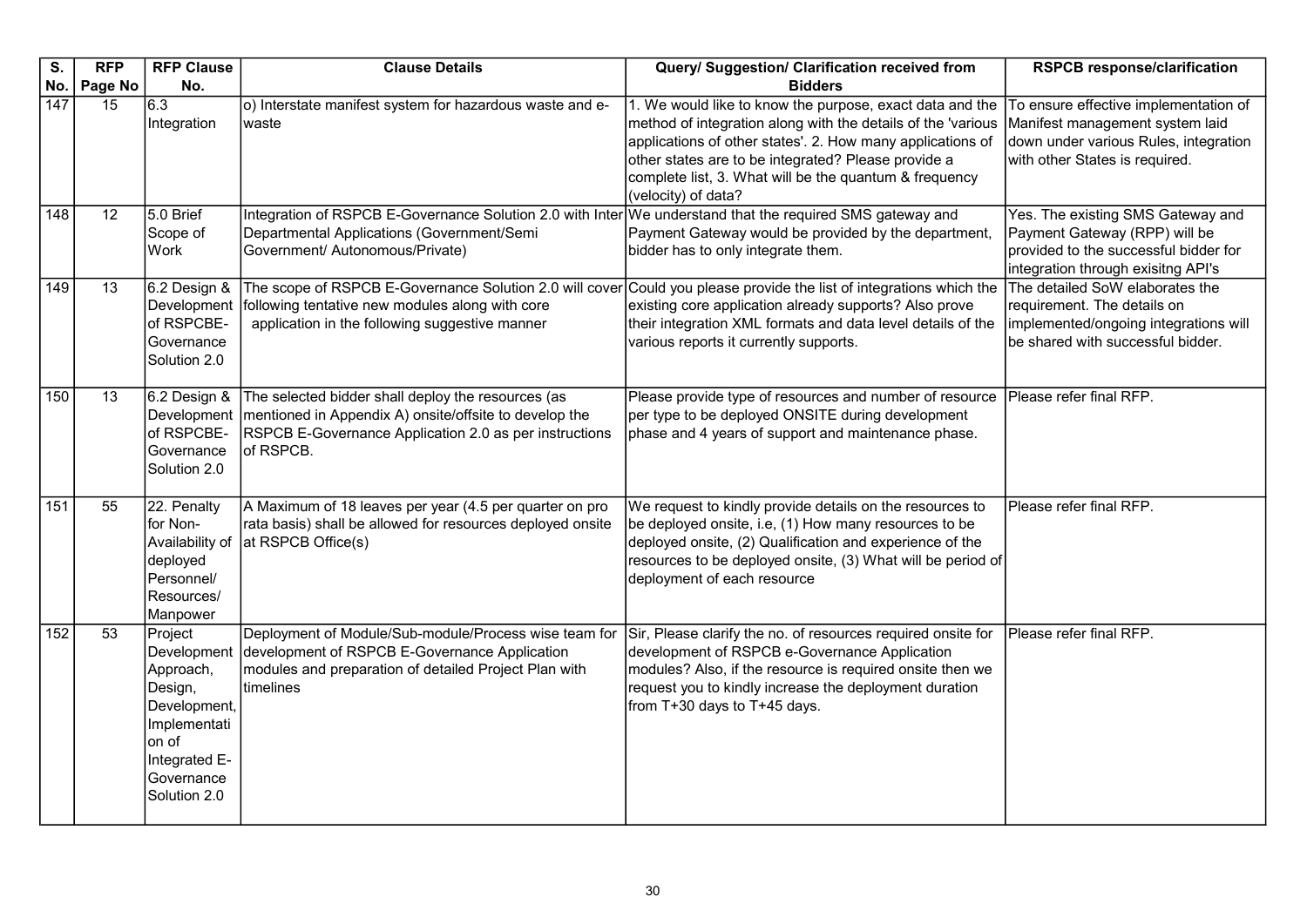| $\overline{\mathsf{s}}$ . | <b>RFP</b>      | <b>RFP Clause</b>                     | <b>Clause Details</b>                                                                                                                                                                                                                                                                                                                                                                                                                                                                                                                                                                               | Query/ Suggestion/ Clarification received from                                                                                                                                                                                                                                                                                                                                                                                                                                                                                                                                                                                                                                                                                 | <b>RSPCB response/clarification</b> |
|---------------------------|-----------------|---------------------------------------|-----------------------------------------------------------------------------------------------------------------------------------------------------------------------------------------------------------------------------------------------------------------------------------------------------------------------------------------------------------------------------------------------------------------------------------------------------------------------------------------------------------------------------------------------------------------------------------------------------|--------------------------------------------------------------------------------------------------------------------------------------------------------------------------------------------------------------------------------------------------------------------------------------------------------------------------------------------------------------------------------------------------------------------------------------------------------------------------------------------------------------------------------------------------------------------------------------------------------------------------------------------------------------------------------------------------------------------------------|-------------------------------------|
|                           | No.   Page No   | No.                                   |                                                                                                                                                                                                                                                                                                                                                                                                                                                                                                                                                                                                     | <b>Bidders</b>                                                                                                                                                                                                                                                                                                                                                                                                                                                                                                                                                                                                                                                                                                                 |                                     |
| 153                       | 51-52           | 12. Payment<br>Terms and<br>Schedule: | UAT · Safe-to-host, certificate, · Testing report, including<br>Test, Results, · Training of Board, Users, · Documentation,  payment for this ?<br>(Tutorials/Manuals), UAT sign-off, Certificate by RISL,<br>T+345 10% payment of development cost, $\cdot$ Data migration<br>Data Migration T+ 355 Days ----                                                                                                                                                                                                                                                                                      | There is only 10 days for Data Migration and there is no                                                                                                                                                                                                                                                                                                                                                                                                                                                                                                                                                                                                                                                                       | No change. Please refer final RFP.  |
| $\overline{154}$          | 51              | 12. Payment<br>Terms and<br>Schedule: | Delivery Schedule (in days)<br>T+XX Days                                                                                                                                                                                                                                                                                                                                                                                                                                                                                                                                                            | We understand "T" is the Project Kick-off Meeting day. We Please refer final RFP.<br>request department to confirm.                                                                                                                                                                                                                                                                                                                                                                                                                                                                                                                                                                                                            |                                     |
| $\overline{155}$          | 51              | 12. Payment<br>Terms and<br>Schedule: | We have following Payment terms of development cost., •<br>Detailed Project Plan (T+30 Days) --> Payment (Nil) • SRS<br>Submission (T+60Days)--> Payment (Nil)• SRS Approval<br>(T+65 Days)--> Payment 10% Design Approval<br>(T+85Days)--> Payment 20%• Development & Deployment<br>(T+270 Days)--> Payment 30%• UAT for departmental<br>users (T+300 Days)--> Payment 10%• UAT sign-off<br>Certificate by RISL (T+345 Days)--> Payment 10%• Data<br>migration (T+355 Days)--> Payment (Nil) Go-live<br>Certificate (T+365 Days)--> Payment 10%One Month<br>Completion (T+395 Days)--> Payment 10% | The Existing Payment terms will create huge -ve impact<br>on our cash flow, by which we will not able to bid. We<br>Request Department to Consider below payment terms. •<br>Detailed Project Plan (T+30 Days) --> Payment 10%• SRS<br>Submission (T+60 Days)--> Payment (Nil) · SRS Approval<br>(T+65 Days)--> Payment 10%• Design Approval<br>(T+85Days)--> Payment 30% •Development &<br>Deployment (T+270 Days)--> Payment 20% • UAT for<br>departmental users (T+300 Days)--> Payment 10% • UAT<br>sign-off Certificate by RISL (T+345 Days)--> Payment<br>10% • Data migration (T+355 Days)--> Payment (Nil) • Go-<br>live Certificate (T+365 Days)--> Payment 10% . One<br>Month Completion (T+395 Days)--> Payment 10% | Please refer final RFP.             |
| 156                       | 51              | 12. Payment<br>Terms and<br>Schedule: | Delivery Schedule (in days)                                                                                                                                                                                                                                                                                                                                                                                                                                                                                                                                                                         | As the project is very large consiting of various modules<br>and processes, we request you to change the deivery<br>schedule on modulewise/Process basis so that<br>percentage work completed can be evaluated at any point<br>of time                                                                                                                                                                                                                                                                                                                                                                                                                                                                                         | Please refer final RFP.             |
| 157                       | 51              | 12. Payment<br>Terms and<br>Schedule: | Payment Terms                                                                                                                                                                                                                                                                                                                                                                                                                                                                                                                                                                                       | As the project is very large consiting of various modules<br>and processes, we request you to change the payment<br>terms to modulewise and Process basis so that payments<br>are released as per works completed.                                                                                                                                                                                                                                                                                                                                                                                                                                                                                                             | Please refer final RFP.             |
| 158                       | $\overline{58}$ | 12. Payment<br>Terms and<br>Schedule: | Due payments shall be made promptly by the Purchaser,<br>generally within sixty (60) days after submission of an<br>invoice or request for payment by the supplier/ selected<br>bidder.                                                                                                                                                                                                                                                                                                                                                                                                             | As this project is core development project and manpower Please refer final RFP.<br>to be deployed by SI from beginning of the project. The<br>payment will be made to SI on milestone basis so we<br>request to amend this clause as under:<br>Due payments shall be made promptly by the Purchaser,<br>generally within thirty (30) days after submission of an<br>invoice or request for payment by the supplier/ selected<br>bidder.                                                                                                                                                                                                                                                                                       |                                     |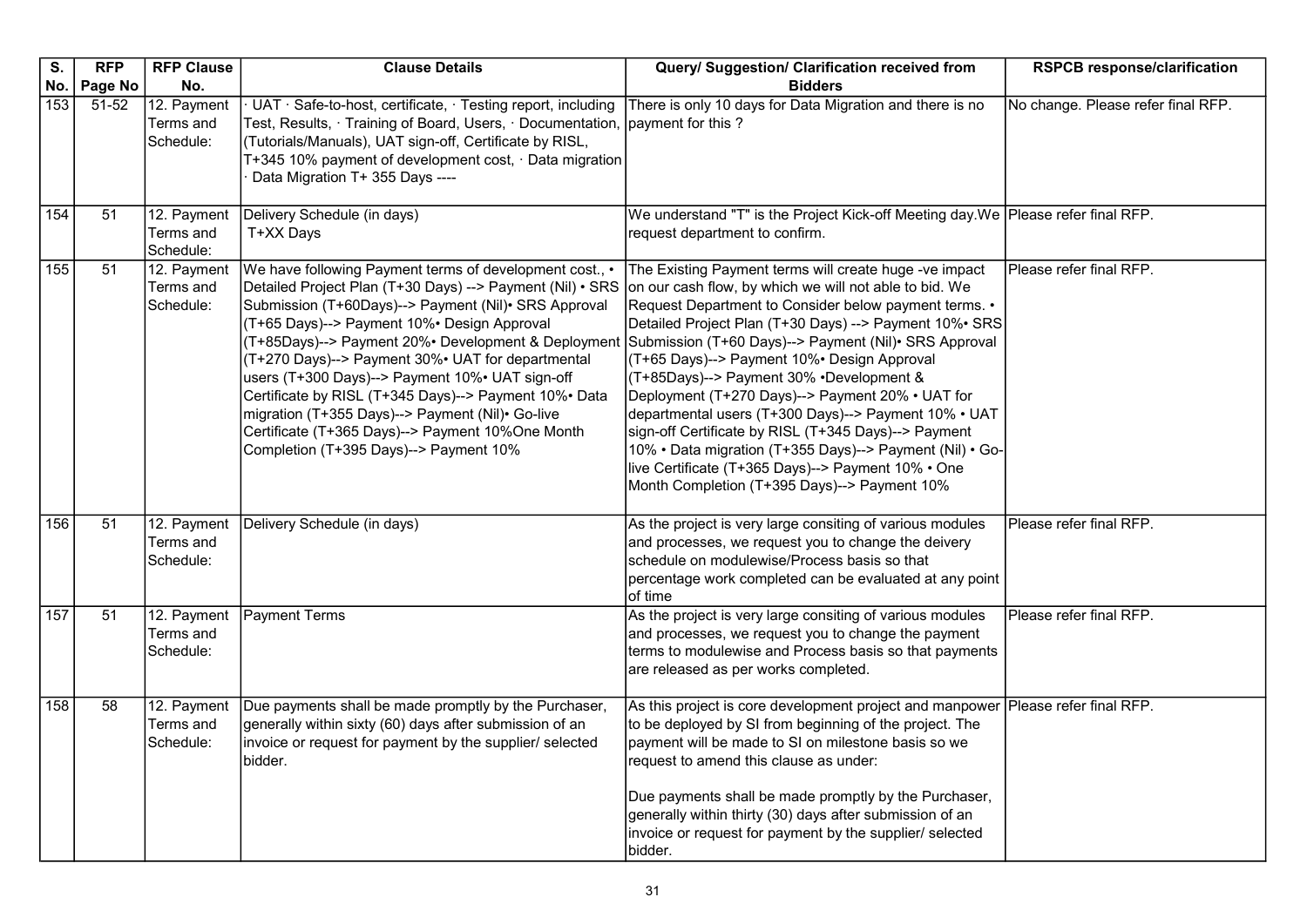| S.  | <b>RFP</b>    | <b>RFP Clause</b>                                                                   | <b>Clause Details</b>                                                                                                                                                                                                             | Query/ Suggestion/ Clarification received from                                                                                                                                                                                                                     | <b>RSPCB response/clarification</b>                                                                                                                                                                                                                                                    |
|-----|---------------|-------------------------------------------------------------------------------------|-----------------------------------------------------------------------------------------------------------------------------------------------------------------------------------------------------------------------------------|--------------------------------------------------------------------------------------------------------------------------------------------------------------------------------------------------------------------------------------------------------------------|----------------------------------------------------------------------------------------------------------------------------------------------------------------------------------------------------------------------------------------------------------------------------------------|
| No. | Page No       | No.                                                                                 |                                                                                                                                                                                                                                   | <b>Bidders</b>                                                                                                                                                                                                                                                     |                                                                                                                                                                                                                                                                                        |
| 159 | $P$ age<br>34 | 10.28<br>Performance<br>Security                                                    | The amount of performance security shall be 5%, or as<br>may be specified in the bidding document, of the amount of total order value and will be renewed annually.<br>supply order in case of procurement of goods and services. | Our Request to modify the performance security to 2% of                                                                                                                                                                                                            | The amount of performance security<br>shall be 5%, as per the RTPP rules but<br>as per F.D. Order dated 18.12.2020 the<br>amount of performance security has<br>been reduced to 2.5 % and this<br>relaxation has been extended vide F.D.<br>Order dated 12.01.2022 upto<br>31.03.2023. |
| 160 | 34            | 10.28<br>Performance<br>Security                                                    | The amount of performance security shall be 5%, or as<br>may be specified in the bidding document, of the amount of of total order value and are renewed annually.<br>supply order in case of procurement of goods and services.  | We request you to modify the performance security to 3%                                                                                                                                                                                                            | The amount of performance security<br>shall be 5%, as per the RTPP rules but<br>as per F.D. Order dated 18.12.2020 the<br>amount of performance security has<br>been reduced to 2.5 % and this<br>relaxation has been extended vide F.D.<br>Order dated 12.01.2022 upto<br>31.03.2023. |
| 161 | 68            | <b>BANK</b><br>FORMAT-<br><b>PERFORMA</b><br><b>NCE</b><br><b>SECURITY</b><br>(PBG) | <b>BANK GUARANTEE FORMAT - PERFORMANCE</b><br>GUARANTEE SECURITY (PBG)                                                                                                                                                            | We are MSME Registered unit of Rajasthan, so we<br>request you to allow exemption in PBG as per RTPP act.                                                                                                                                                          | Exemption in PBG shall be as per<br><b>RTPP Rules.</b>                                                                                                                                                                                                                                 |
| 162 | 54            | 18.<br>Monitoring &<br>Evaluation                                                   | 18. Monitoring & Evaluation: The selected bidder shall<br>provide and make use of following system for monitoring<br>and evaluation:-<br>Service Levels-Down Time of RSPCB Software Solution<br>(Application & Web portal)        | Our understanding is that, As production server will be<br>provided by RSPCB and if Down Time occure in RSPCB<br>Software Solution (Application & Web portal) due to any<br>issue in Production server so SLA will not applicable on<br>bidder.<br>Please confirm. | Confirmed.                                                                                                                                                                                                                                                                             |
| 163 |               |                                                                                     |                                                                                                                                                                                                                                   | We understand that final solution is to be deployed on the<br>Server provided by the department at RSDC. Please<br>confirm who will procure licenses required for system<br>software and databases.                                                                | The purchaser will provide server<br>infrastructure and software licenses<br>required for system software and<br>databases.                                                                                                                                                            |
| 164 | 16            | 6.7 User<br>Acceptance<br>Testing (UAT)                                             | During UAT, the developed application shall be deployed in We understand that the necessary hardware and licenses<br>the RSDC Staging Server.                                                                                     | required for hosting the application will be procured by the<br>client. kindly confirm                                                                                                                                                                             | The purchaser will provide server<br>infrastructure and software licenses<br>required for system software and<br>databases.                                                                                                                                                            |
| 165 | 54            | 18.<br>Monitoring &<br>Evaluation:                                                  | Monitoring System: Through EMS application available at<br><b>RSDC</b>                                                                                                                                                            | No EMS License needs to factor by bidder for monitoring<br>the application. Please confirm.                                                                                                                                                                        | Confirmed                                                                                                                                                                                                                                                                              |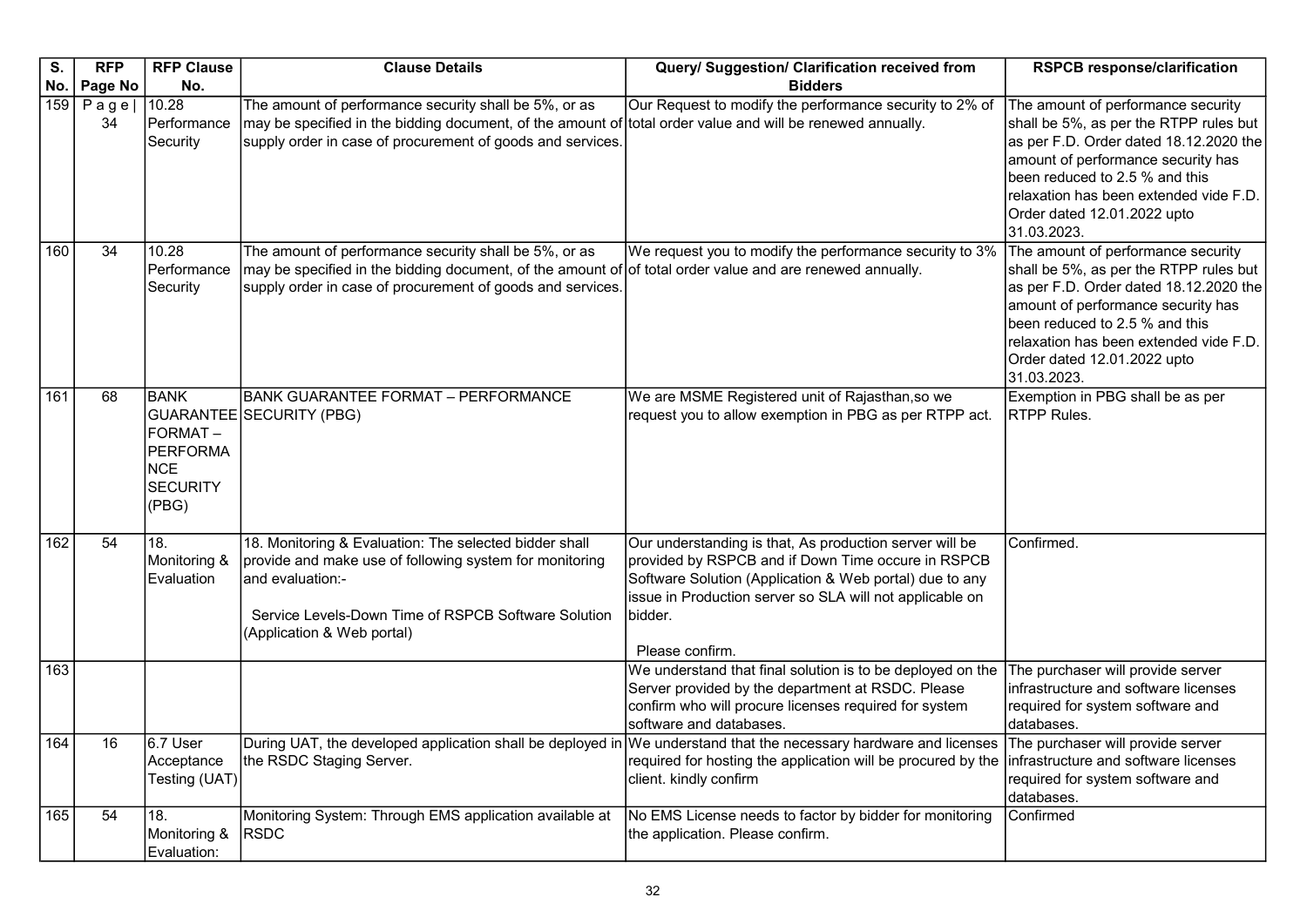| S.  | <b>RFP</b> | <b>RFP Clause</b>                                                 | <b>Clause Details</b>                                                                                                                                                                                                                                                                                    | Query/ Suggestion/ Clarification received from                                                                                                                                                                                                                                                                                                                                                                     | <b>RSPCB response/clarification</b>                                                                                                     |
|-----|------------|-------------------------------------------------------------------|----------------------------------------------------------------------------------------------------------------------------------------------------------------------------------------------------------------------------------------------------------------------------------------------------------|--------------------------------------------------------------------------------------------------------------------------------------------------------------------------------------------------------------------------------------------------------------------------------------------------------------------------------------------------------------------------------------------------------------------|-----------------------------------------------------------------------------------------------------------------------------------------|
| No. | Page No    | No.                                                               |                                                                                                                                                                                                                                                                                                          | <b>Bidders</b>                                                                                                                                                                                                                                                                                                                                                                                                     |                                                                                                                                         |
| 166 | 17         | 6.10.1 New<br>Module<br>Development<br>for Product<br>enhancement | Technology Platform up-gradation with respect to OEM<br>Vendor up-gradation (Application Server software,<br>Database etc.).                                                                                                                                                                             | There are no specific details about the Hardware (server,<br>storage, etc as per the requirement). We assume that the<br>same will be provided by the client. In case if bidder<br>provides then please include the BoM and specifications<br>of the required hardware.                                                                                                                                            | The purchaser will provide server<br>infrastructure and software licenses<br>required for system software and<br>databases.             |
| 167 | 15         | 6.0 Detailed<br>Scope of<br>Work<br>6.4 Data<br>Migration /       | Data Migration                                                                                                                                                                                                                                                                                           | Kindly confirm datacentre to store Database (Bhamasha<br>data center or Rajkaaj or any other).                                                                                                                                                                                                                                                                                                                     | Rajasthan State Data Centre is located<br>in Jaipur and its DR site is in Jodhpur                                                       |
| 168 | 17         | 6.9 Security<br>Audit / Safe<br>to Host<br>Certification          | The Selected Bidder shall get the Safe to Host Certification Please share the empanelled Audit Vendors from STQC<br>for RSPCB E-Governance Solution 2.0 (including all the<br>pages) from the empanelled vendors and the cost for<br>obtaining the certificate shall be borne by the selected<br>bidder. | or CERT-IN.                                                                                                                                                                                                                                                                                                                                                                                                        | Security Audit is conducted internally by<br><b>RSDC</b>                                                                                |
| 169 | 16         | $6.7$ User<br>Acceptance                                          | d) Performing Hardware and Software Testing: Conducting<br>testing of various components/ modules of the software<br>Testing (UAT) developed, as per the latest version of the IEEE 730<br>standards.                                                                                                    | 1. We would like to know your expectation about testing of Please refer final RFP.<br>hardware because hardware is not in bidder's scope.<br>Therefore it will be more appropriate to get this task done<br>from the concerned supplier of the hardware., 2. Which<br>hardware you want to be tested and which tests?, 3.<br>Please provide a complete configuration of the hardware<br>including its make & model |                                                                                                                                         |
| 170 | 16         | $6.7$ User<br>Acceptance<br>Testing (UAT) RSPCB.                  | f) Rectifying the Hardware and Software issues/ bugs<br>reported during the testing up-to the satisfaction of                                                                                                                                                                                            | We would like to know your expectation about rectifying<br>the hardware related issues hardware is not in bidder's<br>scope. Therefore it will be more appropriate to get this<br>rectification task done from the concerned supplier of the<br>hardware.                                                                                                                                                          | Please refer final RFP.                                                                                                                 |
| 171 | 17         | 6.8<br>Performance<br>Testing                                     | Bidder shall do the performance/ Load testing of the<br>application using jmeter tool/or other widely used tools for<br>minimum of 1000 concurrent users at a time.                                                                                                                                      | We assume that any license required for performance /<br>load testing tool will be provided by RSPCB. Please<br>confirm.                                                                                                                                                                                                                                                                                           | Load testing is strictly in the scope of<br>bidder and no additional<br>licenses/software will be provided to<br>the successful bidder. |
| 172 | 17         | 6.9 Security<br>Audit / Safe<br>to Host<br>Certification          |                                                                                                                                                                                                                                                                                                          | We assume that only ONE TIME security audit (before Go-Please refer final RFP.<br>Live) is required during entire project duration. Please<br>confirm or let us know total how many security audits<br>need to be performed by the vendor during entire project<br>duration.                                                                                                                                       |                                                                                                                                         |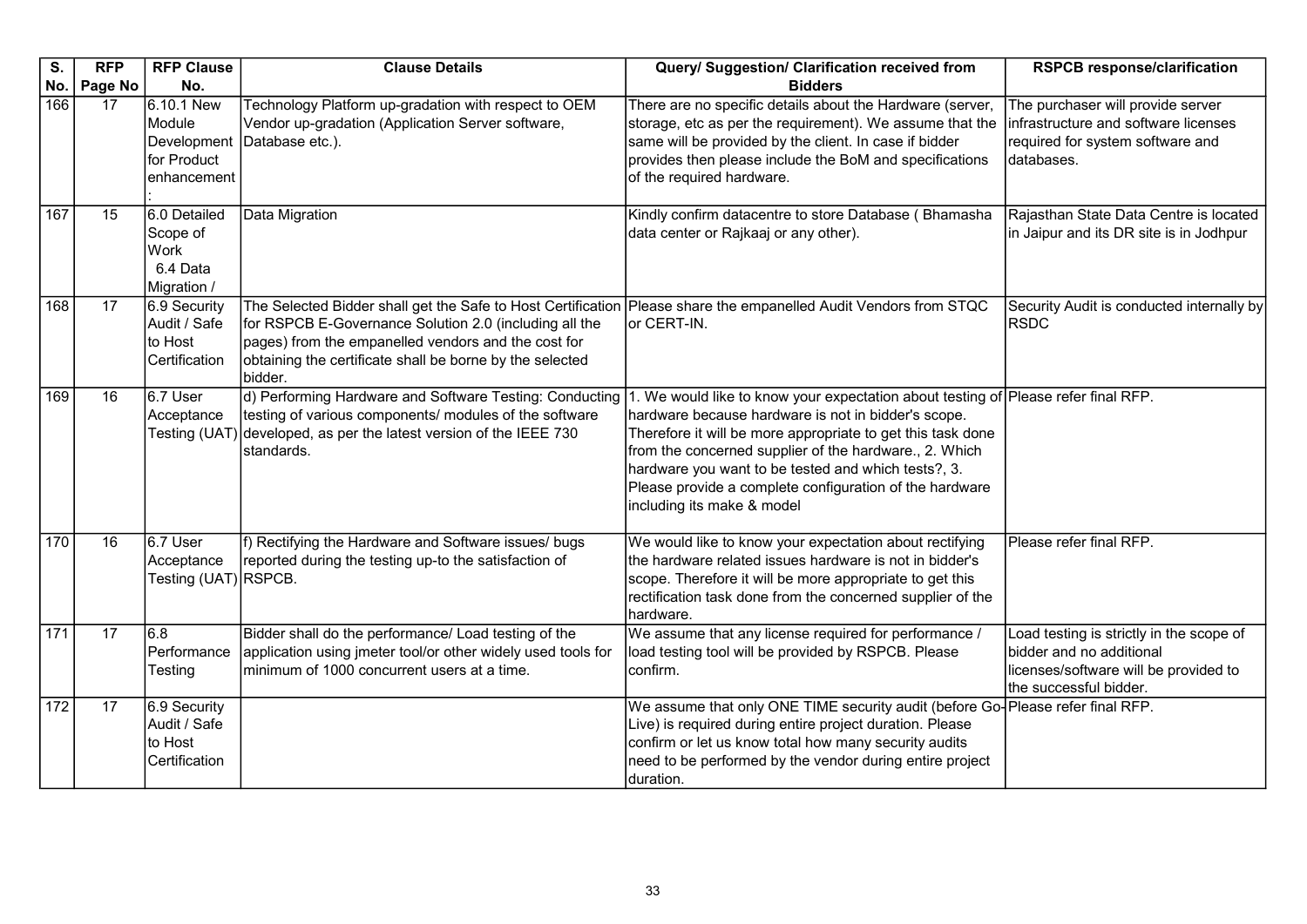| S.               | <b>RFP</b> | <b>RFP Clause</b>                                                                            | <b>Clause Details</b>                                                                                                                                                                                                                                | Query/ Suggestion/ Clarification received from                                                                                                                                             | <b>RSPCB response/clarification</b>                                                                                                                                                                                                                                                                                            |
|------------------|------------|----------------------------------------------------------------------------------------------|------------------------------------------------------------------------------------------------------------------------------------------------------------------------------------------------------------------------------------------------------|--------------------------------------------------------------------------------------------------------------------------------------------------------------------------------------------|--------------------------------------------------------------------------------------------------------------------------------------------------------------------------------------------------------------------------------------------------------------------------------------------------------------------------------|
| No.              | Page No    | No.                                                                                          |                                                                                                                                                                                                                                                      | <b>Bidders</b>                                                                                                                                                                             |                                                                                                                                                                                                                                                                                                                                |
| $\overline{173}$ | 17         | 6.9 Security<br>Audit / Safe<br>to Host<br>Certification                                     | The Selected Bidder shall get the Safe to Host Certification<br>for RSPCB E-Governance Solution 2.0 (including all the<br>pages) from the empanelled vendors and the cost for<br>obtaining the certificate shall be borne by the selected<br>bidder. | Kindly confirm the frequency of the certification you have<br>asked either it is one time or it would be in annually basis.                                                                | Please refer final RFP.                                                                                                                                                                                                                                                                                                        |
| 174              | 17         | 6.9 Security<br>Audit / Safe<br>to Host<br>Certification                                     | The Selected Bidder shall get the Safe to Host<br>Certification for RSPCB E-Governance Solution 2.0<br>(including all the pages) from the empanelled vendors and<br>the cost for obtaining the certificate shall be borne by the<br>selected bidder. | Please confirm who will bear the third party security audit<br>lcost                                                                                                                       | Security Audit is conducted internally by<br>RSDC and no cost to be bourned by<br>the bidder. However, reponsibility of<br>rectification of all the vulnerabilities<br>shall be of bidder.                                                                                                                                     |
| 175              | 16         | 6.8<br>Performance<br>Testing                                                                | Bidder shall do the performance/ Load testing of the<br>application using jmeter tool/or other widely used tools for<br>minimum of 1000 concurrent users at a time.                                                                                  | Based on our experience, Kindly help us know the total<br>number of users of the BPM. The concurrency is generally support concurrency of 1000 users.<br>10-20 % of the total users count. | As per RFP, the application should                                                                                                                                                                                                                                                                                             |
| 176              | 12         | 6.0 Detailed<br>Scope of<br>Work                                                             | Understanding of various environments (development,<br>UAT, Production etc.), and obtain training on all the<br>existing tools used, processes followed, and activities<br>performed.                                                                | For sizing purposes, we would like to be informed of the<br>number of non-Production instances that should be<br>provided in the envisaged solution.                                       | Single instance in Staging/Testing zone                                                                                                                                                                                                                                                                                        |
| 177              | 17         | 6.0 Detailed<br>Scope of<br>Work<br>6.9 Security<br>Audit / Safe<br>to Host<br>Certification | <b>Security Audit</b>                                                                                                                                                                                                                                | Request to please clarify security audit points                                                                                                                                            | The developed software code will be<br>hosted in Testing server and Security<br>Audit is conducted internally by RSDC.<br>The audit report containing bugs /<br>coding vulnerabilities will be provided to<br>developer for code cleaning.<br>Reponsibility of rectification of all the<br>vulnerabilities shall be of bidder. |
| 178              | 16         | 6.8<br>Performance<br>Testing                                                                | Bidder shall do the performance/ Load testing of the<br>application using jmeter tool/or other widely used tools for<br>minimum of 1000 concurrent users at a time.                                                                                  | Does RSPCB have any existing Performance testing<br>environments? If not, does the bidder also need to build<br>performance testing environment and associated costs<br>involved?          | RSDC has AppDynamics as a tool for<br>performance testing tool and HP Load<br>Runner as a Load testing. Bidder is not<br>required to bear any cost towards<br>usage these tools.                                                                                                                                               |
| 179              | 17         | 6.9 Security<br>Audit / Safe<br>to Host<br>Certification                                     | The Selected Bidder shall get the Safe to Host Certification<br>for RSPCB E-Governance Solution 2.0 (including all the<br>pages) from the empanelled vendors and the cost for<br>obtaining the certificate shall be borne by the<br>selected bidder  | Does RSPCB have any approved empannelment list of<br>security auditors?                                                                                                                    | Security Audit is conducted internally by<br>RSDC.                                                                                                                                                                                                                                                                             |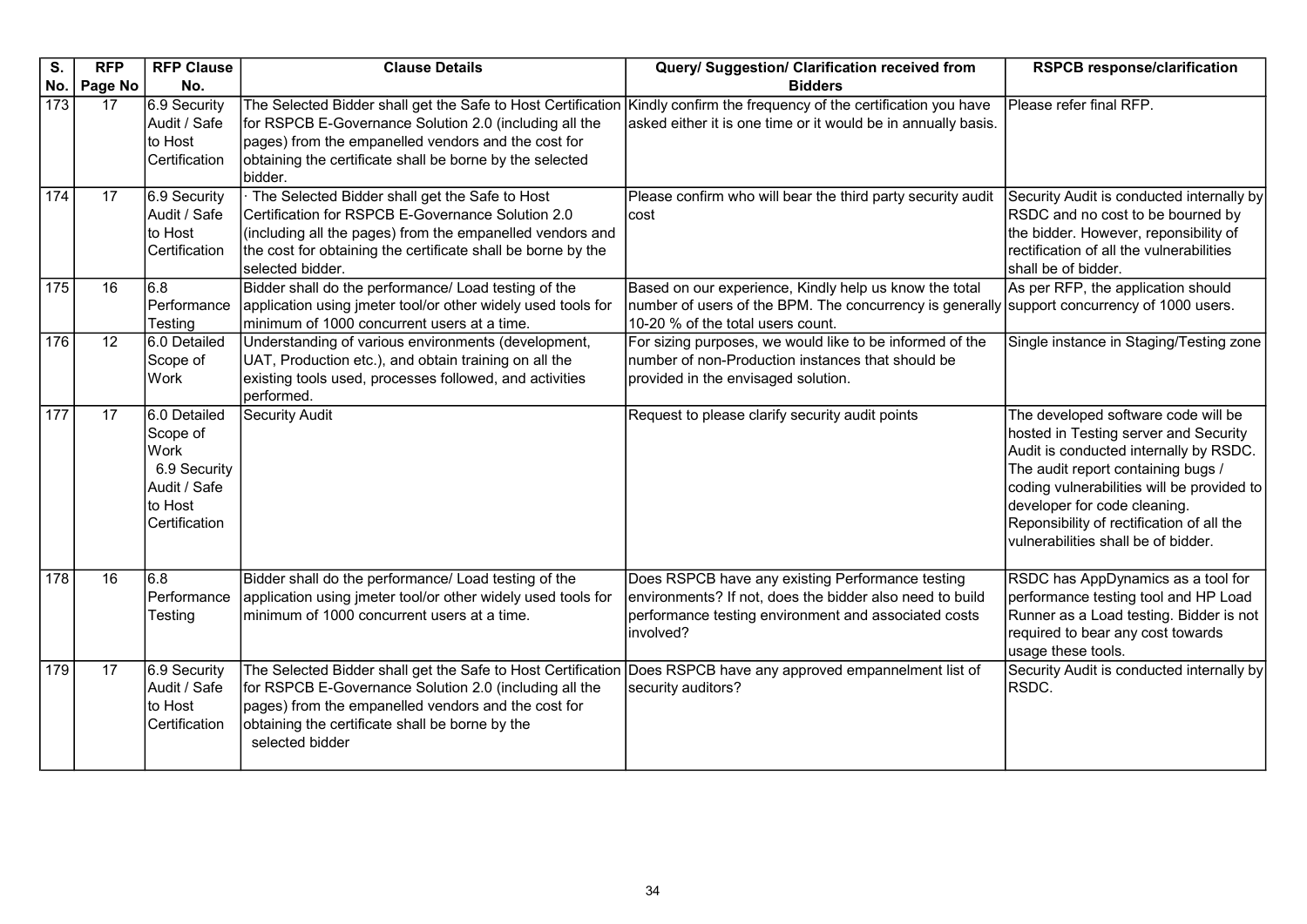| S.  | <b>RFP</b> | <b>RFP Clause</b>                                                       | <b>Clause Details</b>                                                                                                                                                                                                                                                                                                                              | Query/ Suggestion/ Clarification received from                                                                                                                                                                                                                                                                                                                                                                                                                      | <b>RSPCB response/clarification</b>                                                                                                      |
|-----|------------|-------------------------------------------------------------------------|----------------------------------------------------------------------------------------------------------------------------------------------------------------------------------------------------------------------------------------------------------------------------------------------------------------------------------------------------|---------------------------------------------------------------------------------------------------------------------------------------------------------------------------------------------------------------------------------------------------------------------------------------------------------------------------------------------------------------------------------------------------------------------------------------------------------------------|------------------------------------------------------------------------------------------------------------------------------------------|
| No. | Page No    | No.                                                                     |                                                                                                                                                                                                                                                                                                                                                    | <b>Bidders</b>                                                                                                                                                                                                                                                                                                                                                                                                                                                      |                                                                                                                                          |
| 180 | 14         | 6.2 Design &<br>Development<br>of RSPCBE-<br>Governance<br>Solution 2.0 | Technology:<br>The successful bidder is required to perform the<br>development activity on a platform/technology which is<br>widely used and popular among community and no<br>proprietary technology/language/framework shall be used.                                                                                                            | We understand that the "no proprietary<br>technology/language/framework shall be used".<br>We request to department to allow widely accepted COTs<br>product like SAP, Oracle.                                                                                                                                                                                                                                                                                      | Not acceptable request. Please refer<br>final RFP.                                                                                       |
| 181 | 13         | 6.2 Design &<br>Development<br>of RSPCBE-<br>Governance<br>Solution 2.0 | The scope of RSPCB E-Governance Solution 2.0 will cover We assumed that RSPCB E-Governance Solution 2.0<br>following tentative new modules along with core application along with required modules is core application.<br>in the following suggestive manner.                                                                                     | Please confirm to whome department is considerig Core<br>Application.                                                                                                                                                                                                                                                                                                                                                                                               | <b>Existing RSPCB E-Governance</b><br>Solution 1.0 is the core application<br>which is required to be translated in the<br>new system    |
| 182 | 14         | 6.2 Design &<br>Development<br>of RSPCBE-<br>Governance<br>Solution 2.0 | Technology:<br>The successful bidder is required to perform the<br>development activity on a platform/technology which is<br>widely used and popular among community and no<br>proprietary technology/language/framework shall be used.<br>The bidder is required to provide the technology document<br>prior to initiate the development process. | Please confirm can bidder proposed Open Source<br>Technology for Deveopment.                                                                                                                                                                                                                                                                                                                                                                                        | Open Source technology solutions with<br>bundled support versions are<br>acceptable. Community<br>versions/freewares are not acceptable. |
| 183 | 43         | 11.2.13<br>Copyright/<br>Intellectual<br>Property<br>Rights (IPR):      | Furthermore, post completion of the Go-live phase<br>successful bidder shall submit the development code in<br>USB/DVD media along with proper industrial standard<br>documentation.                                                                                                                                                               | As we are doing Enterprise level development into our low Not acceptable request. Please refer<br>code plateform called Synergy which is our proprietary<br>product/plateform as per standard and policy. Hence we<br>request to remove this clause, this is restricting to many<br>OEM to participate in tender.                                                                                                                                                   | final RFP                                                                                                                                |
| 184 | 14         | Technology<br>section                                                   | The successful bidder is required to perform the<br>development activity on a platform/technology which is<br>widely used and popular among community and no<br>proprietary technology/language/framework shall be used.<br>The bidder is required to provide the technology document<br>prior to initiate the development process.                | Based on our experience, considering only an Open<br>source/in-house built solution to cater so such state-wide<br>used platform may severely affect the go-live/further<br>enhancements, possesses security vulnerabilities and will<br>increase the operational and maintenance costs for such<br>BeSpoke solution.<br>We request you to also accept low-code platforms which<br>can cater to such requirements without any OEM/vendor<br>lock-in or limitations. | Not acceptable request. Please refer<br>final RFP                                                                                        |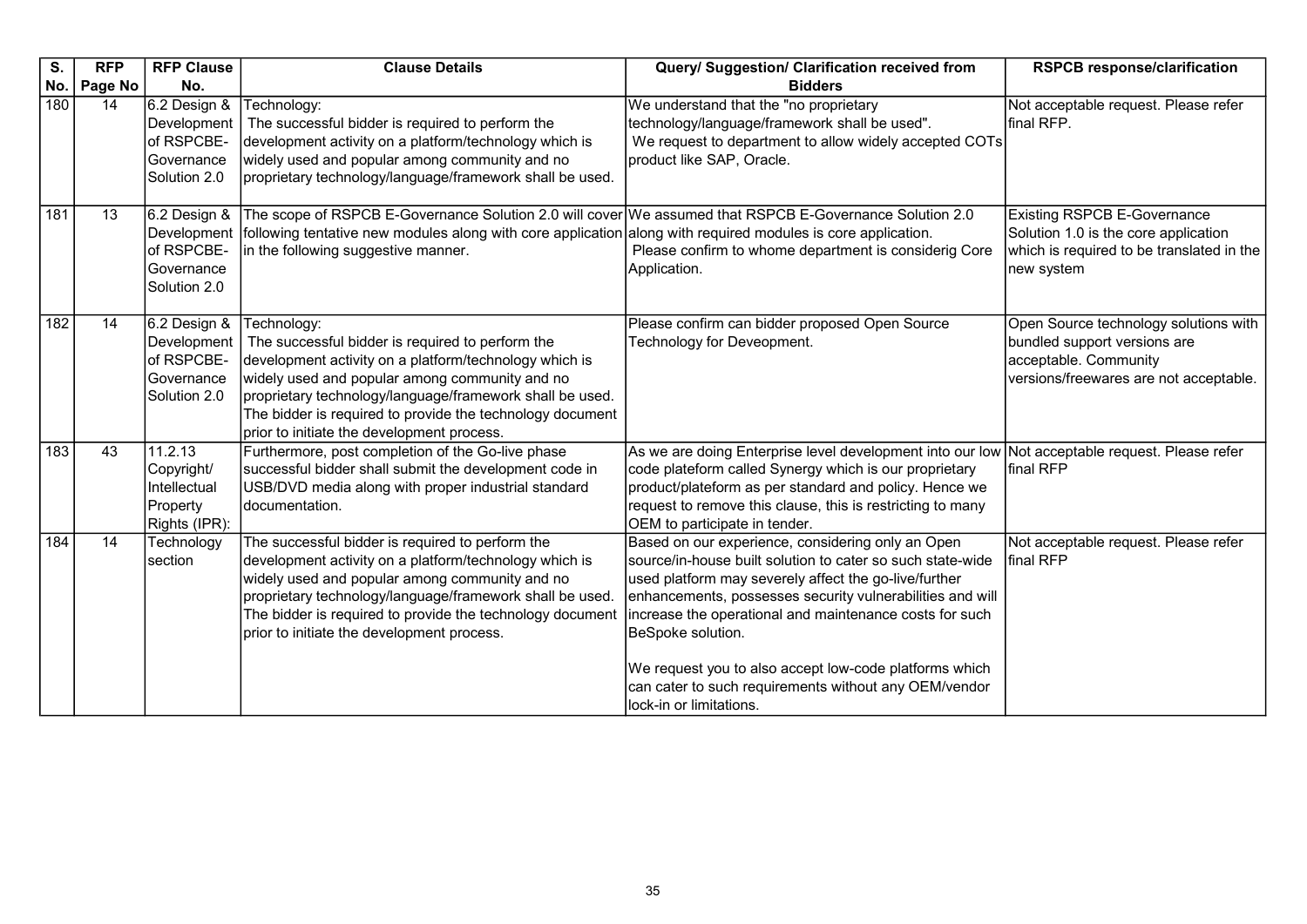| S.  | <b>RFP</b>     | <b>RFP Clause</b>                                                       | <b>Clause Details</b>                                                                                                                                                                                                                                                                            | Query/ Suggestion/ Clarification received from                                                                                                                                                                                                                                                                                                                                                                                                                      | <b>RSPCB response/clarification</b>                                                            |
|-----|----------------|-------------------------------------------------------------------------|--------------------------------------------------------------------------------------------------------------------------------------------------------------------------------------------------------------------------------------------------------------------------------------------------|---------------------------------------------------------------------------------------------------------------------------------------------------------------------------------------------------------------------------------------------------------------------------------------------------------------------------------------------------------------------------------------------------------------------------------------------------------------------|------------------------------------------------------------------------------------------------|
| No. | Page No        | No.                                                                     |                                                                                                                                                                                                                                                                                                  | <b>Bidders</b>                                                                                                                                                                                                                                                                                                                                                                                                                                                      |                                                                                                |
| 185 | 22             | Development<br>Platform                                                 | Development platform should be universally acceptable/<br>available.<br>The successful bidder is required to perform the<br>development activity on a platform/technology which is<br>widely used and popular among community and no<br>proprietary technology/language/framework shall be used. | Based on our experience, considering only an Open<br>source/in-house built solution to cater so such state-wide<br>used platform may severely affect the go-live/further<br>enhancements, possesses security vulnerabilities and will<br>increase the operational and maintenance costs for such<br>BeSpoke solution.<br>We request you to also accept low-code platforms which<br>can cater to such requirements without any OEM/vendor<br>lock-in or limitations. | Not acceptable request. Please refer<br>final RFP                                              |
| 186 | 12             | 6.0 Detailed<br>Scope of<br><b>Work</b>                                 | Understanding of various environments (development,<br>UAT, Production etc.), and obtain training on all the<br>existing tools used, processes followed, and activities<br>performed.                                                                                                            | Is Disaster Recovery also expected? If yes, what<br>percentage of DC should be considered?                                                                                                                                                                                                                                                                                                                                                                          | As per industry standard (generally<br>1/4th of production zone)                               |
| 187 | 12             | 6.0 Detailed<br>Scope of<br><b>Work</b>                                 | Understanding of various environments (development,<br>UAT, Production etc.), and obtain training on all the<br>existing tools used, processes followed, and activities<br>performed.                                                                                                            | For sizing purposes, we would like to be informed of the<br>number of non-Production instances that should be<br>provided in the envisaged solution.                                                                                                                                                                                                                                                                                                                | Single instance in Staging/Testing zone                                                        |
| 188 | 12             | 6.0 Detailed<br>Scope of<br>Work                                        | Understanding of various environments (development,<br>UAT, Production etc.), and obtain training on all the<br>existing tools used, processes followed, and activities<br>performed.                                                                                                            | Is Disaster Recovery also expected? If yes, what<br>percentage of DC should be considered?                                                                                                                                                                                                                                                                                                                                                                          | As per industry standard (generally<br>1/4th of production zone)                               |
| 189 | 12             | 6.0 Detailed<br>Scope of<br><b>Work</b>                                 | Understanding of various environments (development,<br>UAT, Production etc.), and obtain training on all the<br>existing tools used, processes followed, and activities<br>performed.                                                                                                            | Is the envisaged solution required to be in High Availability As per RFP, the application should<br>mode? This helps us in sizing estimation.                                                                                                                                                                                                                                                                                                                       | support concurrency of 1000 users.                                                             |
| 190 | 14             | 6.2 Design &<br>Development<br>of RSPCBE-<br>Governance<br>Solution 2.0 | The successful bidder is required to perform the<br>development activity on a platform/technology which is<br>widely used and popular among community and no<br>proprietary technology/language/framework shall be used                                                                          | There are some platforms that are Enterprise Editions of<br>Open Source and are not propreitory. As such, they<br>provide perpetual licensing, no patform or vendor lock-in<br>with source-code availability. We request to include these<br>kind of specifications which are acceptable for the<br>envisaged solution.                                                                                                                                             | Not acceptable request. Please refer<br>final RFP                                              |
| 191 | $P$ age <br>15 | 6.6 Training                                                            | Training shall be conducted at RSPCB Head Office in<br>Jaipur and may have multiple sessions as per the need<br>and requirement of the project/ application.                                                                                                                                     | Department will provide the space and other infra for the<br>training                                                                                                                                                                                                                                                                                                                                                                                               | Space for conducting training and<br>required infrastructure will be provided<br>by the RSPCB. |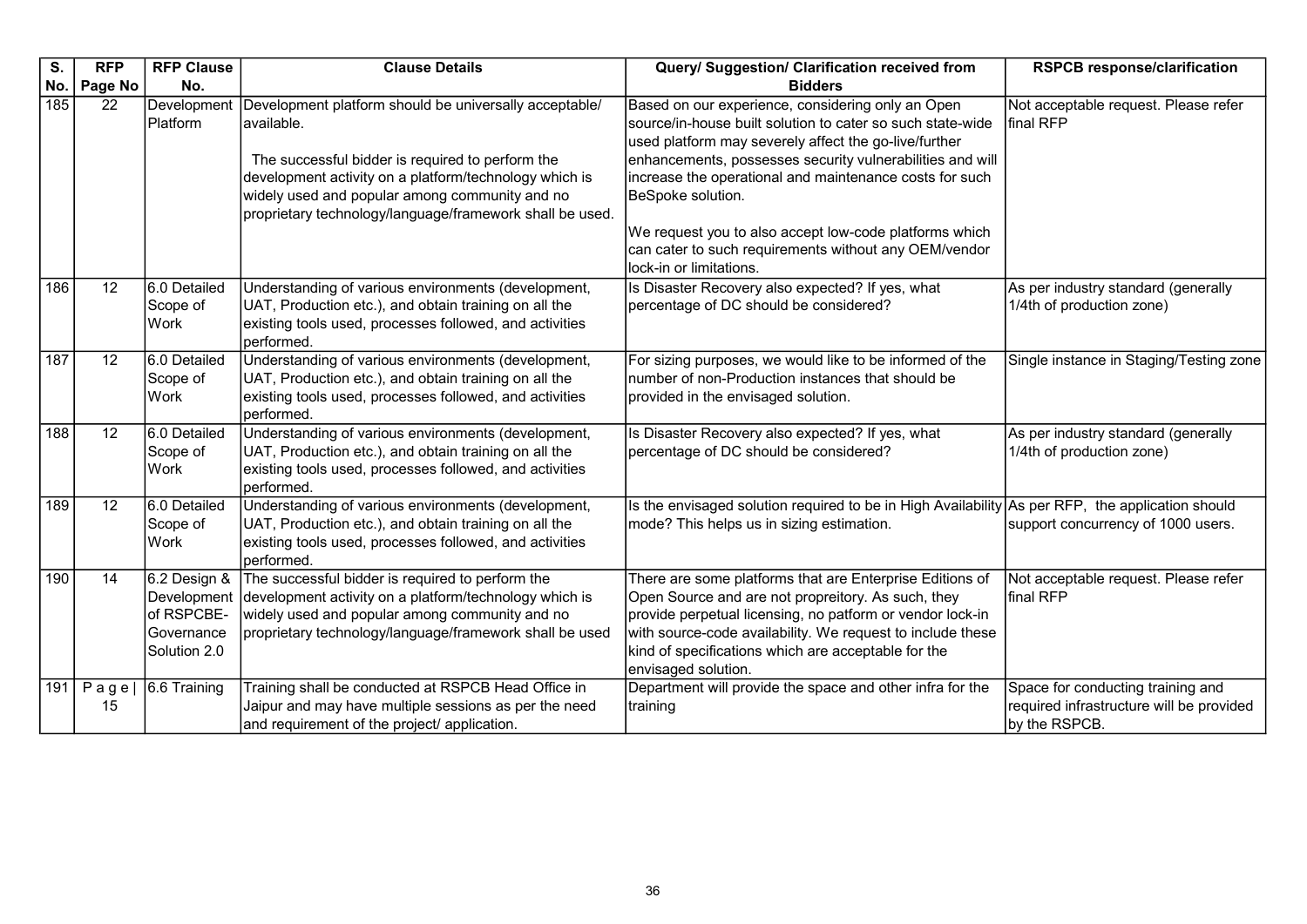| S.  | <b>RFP</b> | <b>RFP Clause</b> | <b>Clause Details</b>                                                                                                                                                                                                                                                                                                                                                                                                   | Query/ Suggestion/ Clarification received from                                          | <b>RSPCB response/clarification</b>                                                                                                                                                                                                                                                                                                     |
|-----|------------|-------------------|-------------------------------------------------------------------------------------------------------------------------------------------------------------------------------------------------------------------------------------------------------------------------------------------------------------------------------------------------------------------------------------------------------------------------|-----------------------------------------------------------------------------------------|-----------------------------------------------------------------------------------------------------------------------------------------------------------------------------------------------------------------------------------------------------------------------------------------------------------------------------------------|
| No. | Page No    | No.               |                                                                                                                                                                                                                                                                                                                                                                                                                         | <b>Bidders</b>                                                                          |                                                                                                                                                                                                                                                                                                                                         |
| 192 | $15 - 16$  | 6.6 Training      | Training shall be conducted at RSPCB Head Office in<br>Jaipur and may have multiple sessions as per the need<br>and requirement of the project/ application. The training<br>duration should be sufficiently long for effecting meaningful<br>assimilation of training content by an average user. There<br>should be a sufficient number of trainers in every training<br>session for conducting the training program. | What are the duration of training if multiple sessions<br>would be required?            | The clause in RFP is self explantatory.<br>The training duration should be<br>sufficiently long for effecting meaningful<br>assimilation of training content by an<br>average user.                                                                                                                                                     |
| 193 | $16 - 17$  | 6.6 Training      | General                                                                                                                                                                                                                                                                                                                                                                                                                 | How many number of trainings sessions are envisaged?                                    | The clause in RFP is self explantatory.<br>The training duration should be<br>sufficiently long for effective meaningful<br>assimilation of training content by an<br>average user and the content of the<br>training plan and schedule shall be<br>decided by RSPCB and the selected<br>bidder later at an appropriate time<br>period. |
| 194 | 16         | 6.6 Training      | Training shall be conducted at RSPCB Head Office in<br>Jaipur and may have multiple sessions as per the need<br>and requirement of the project/ application.                                                                                                                                                                                                                                                            | Looking at the pandemic situation of COVID-19, please<br>allow the online training also | Online training may be considered as<br>per the situation.                                                                                                                                                                                                                                                                              |